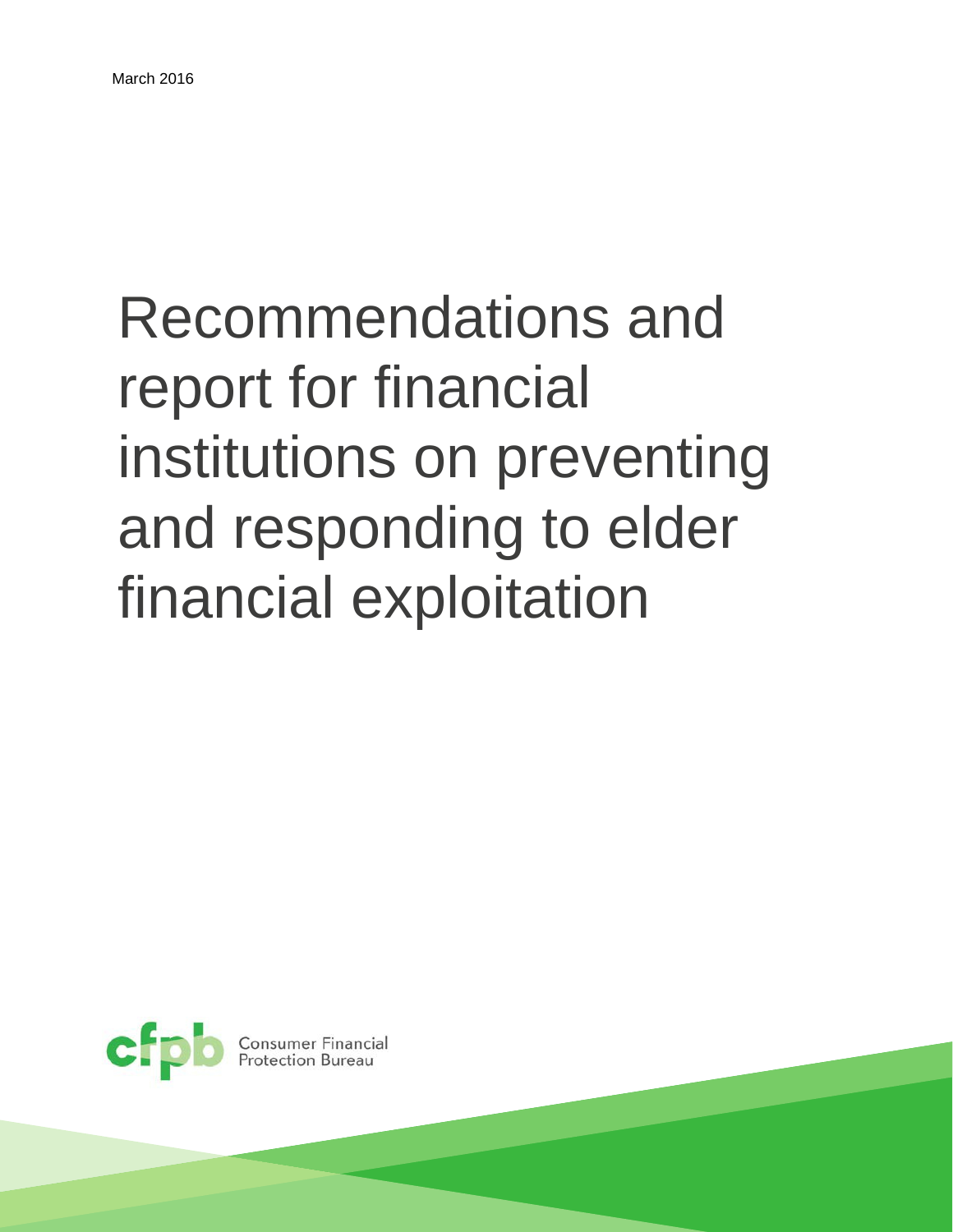# Table of contents

|  | 1.1 | Financial institutions are key actors in combatting elder financial                                                                       |
|--|-----|-------------------------------------------------------------------------------------------------------------------------------------------|
|  | 1.2 |                                                                                                                                           |
|  |     |                                                                                                                                           |
|  | 2.1 |                                                                                                                                           |
|  | 2.2 |                                                                                                                                           |
|  |     |                                                                                                                                           |
|  | 3.1 | Develop, implement, and maintain internal protocols and procedures<br>for protecting account holders from elder financial exploitation 12 |
|  | 3.2 |                                                                                                                                           |
|  | 3.3 | Detect elder financial exploitation by harnessing technology 19                                                                           |
|  | 3.4 |                                                                                                                                           |
|  | 3.5 | Protect older account holders from financial exploitation 38                                                                              |
|  | 3.6 |                                                                                                                                           |
|  |     |                                                                                                                                           |
|  |     |                                                                                                                                           |
|  |     | Warning signs that may indicate elder financial exploitation 59                                                                           |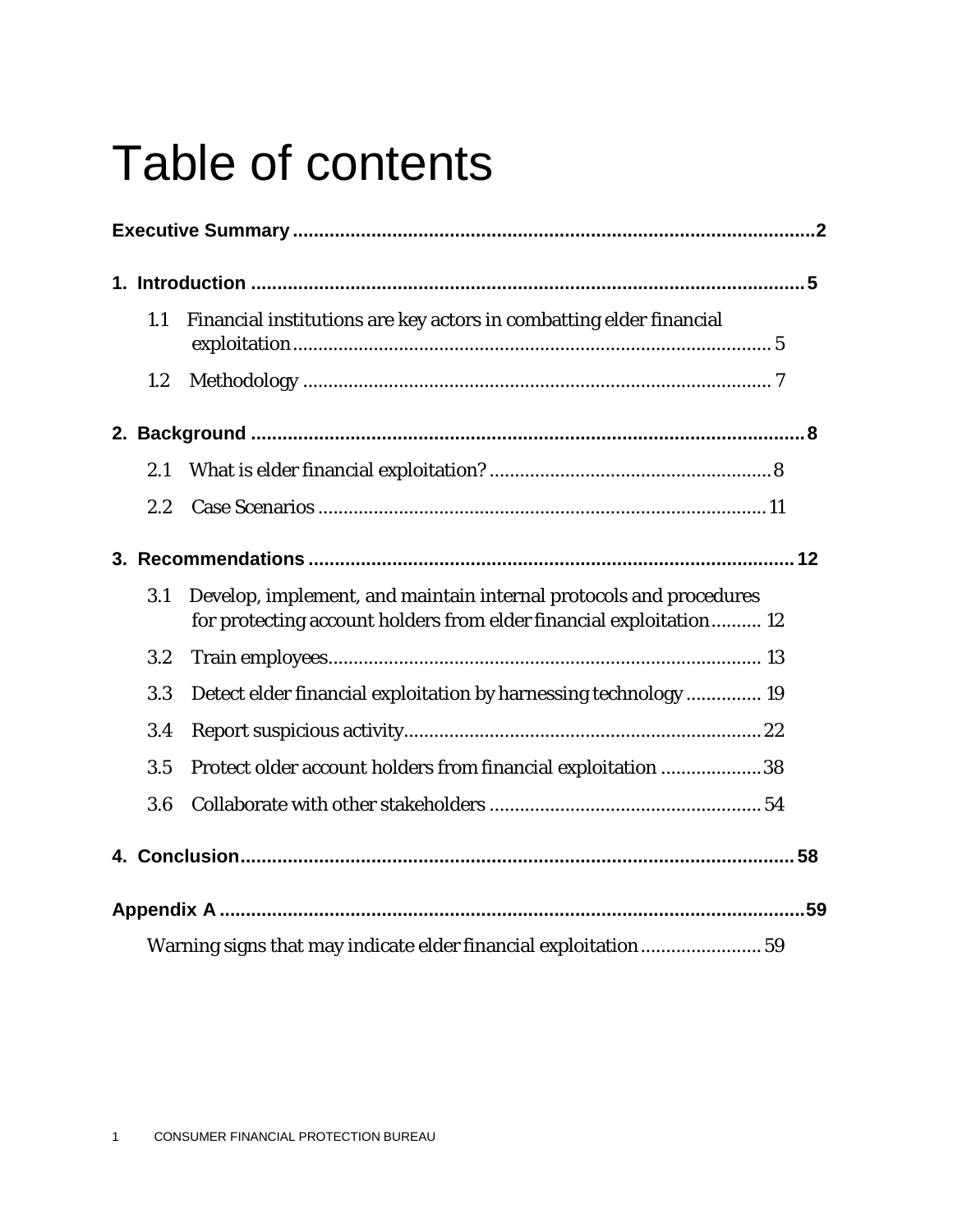# <span id="page-2-0"></span>Executive Summary

Elder financial exploitation has been called the crime of the 21st century and deploying effective interventions has never been more important. Older people are attractive targets because they often have assets and regular income. These consumers may be especially vulnerable due to isolation, cognitive decline, physical disability, health problems, or bereavement. Elder financial exploitation robs victims of their resources, dignity and quality of life—and they may never recover from it.

Financial institutions play a vital role in preventing and responding to this type of elder abuse. Banks and credit unions are uniquely positioned to detect that an elder account holder has been targeted or victimized, and to take action.

The Consumer Financial Protection Bureau's (CFPB or Bureau) Office for Older Americans has identified best practices to assist financial institutions with their efforts to prevent elder financial abuse and intervene effectively when it occurs. To help financial institutions, the CFPB provides recommendations for banks and credit unions to accompany the [Advisory for Financial](http://files.consumerfinance.gov/f/201603_cfpb_advisory-for-financial-institutions-on-preventing-and-responding-to-elder-financial-exploitation.pdf) [Institutions on Preventing and Responding to Elder Financial Exploitation,](http://files.consumerfinance.gov/f/201603_cfpb_advisory-for-financial-institutions-on-preventing-and-responding-to-elder-financial-exploitation.pdf) issued simultaneously.<sup>1</sup>The CFPB recognizes that financial institutions vary in size and that the

<span id="page-2-1"></span><sup>&</sup>lt;sup>1</sup> The Advisory and the Recommendations and report are not intended to interpret federal consumer financial law or any other statute or rule. They are not designed to implement or prescribe any law or Bureau policy. They are not binding on the Bureau or on financialinstitutions.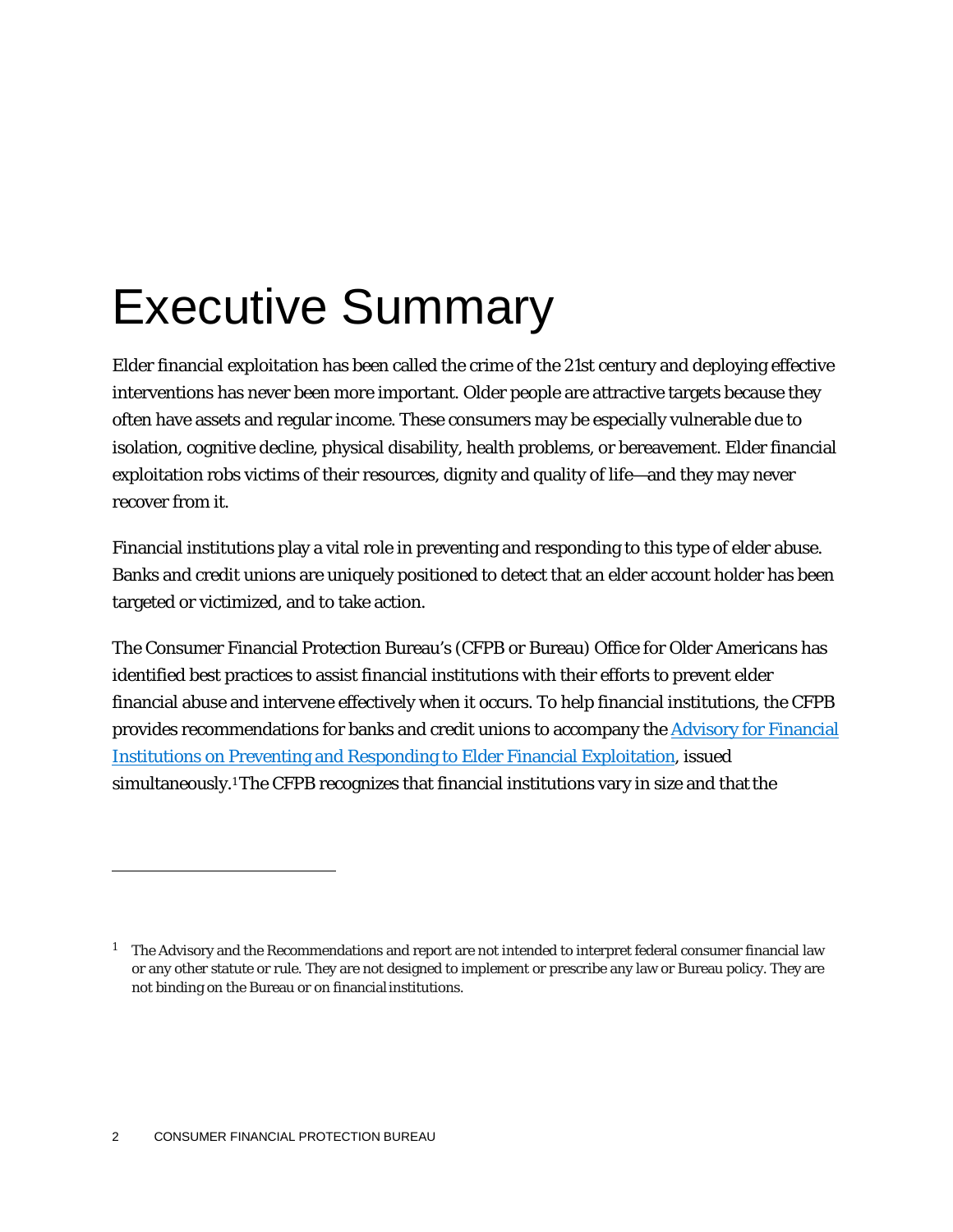protocol, policies and procedures that an institution adopts will likely vary based upon the institution's size and risks.

Key recommendations include:

- **Train management and staff to prevent, detect and respond.** Train personnel regularly and frequently, and tailor training to specific staff roles. Training should cover warning signs that may signal financial exploitation, including behavior and transactions that are red flags, and action steps to prevent exploitation and respond to suspicious events.
- **Use technology to monitor for signs of elder financial exploitation.** Because indicators of elder fraud risk may differ from conventionally accepted patterns of suspicious activity, financial institutions using predictive analytics should review their filtering criteria against individual account holders' patterns and explore additional risk factors that may be associated with elder financial exploitation.
- **Report all cases of suspected exploitation to relevant federal, state and local authorities.** Make timely reports whenever financial institutions spot activity that signals financial exploitation, regardless of whether reporting is mandatory or voluntary under state or federal law. Reporting does not, in general, violate the privacy provisions of the Gramm-Leach-Bliley Act.
- **File Suspicious Activity Reports (SARs).** The Financial Crimes Enforcement Network (FinCEN) issued an Advisory in 2011 noting that SARs are a valuable reporting avenue for these cases. FinCEN now designates "elder financial exploitation" as a category of suspicious activity and provides a checkbox for it on the electronic SAR form. File SARs for elder financial exploitation when mandatory under the Bank Secrecy Act and consider filing them voluntarily in other cases.
- **Expedite documentation requests** from Adult Protective Services (APS), law enforcement and other government entities investigating reports of financial exploitation. Provide documents at no charge.
- **Comply with the Electronic Fund Transfer Act (EFTA) and Regulation E.**Per Regulation E, extend time limits for consumer notification of an unauthorized transaction under extenuating circumstances such as hospitalization. Do notimpose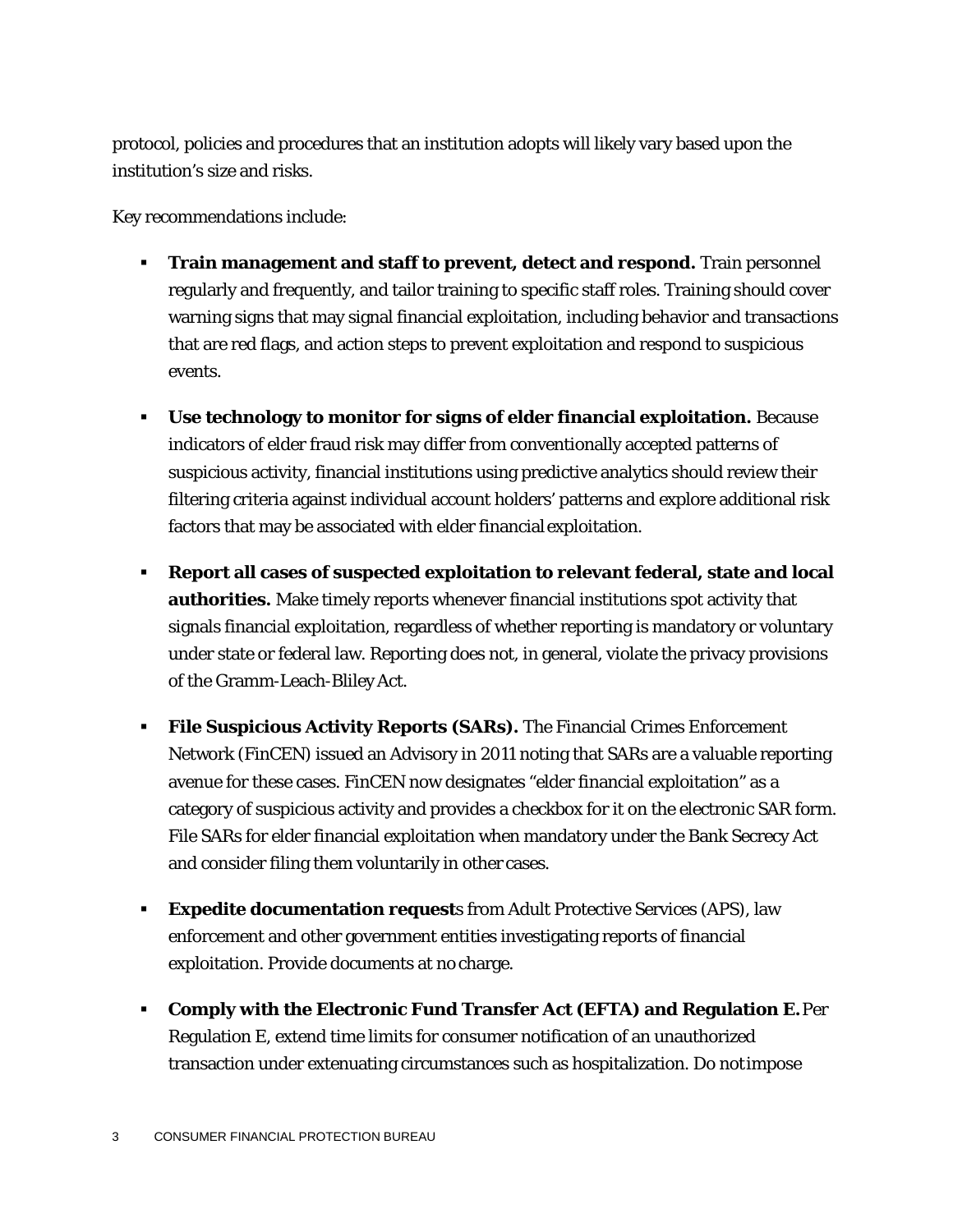greater consumer liability than Regulation E allows, even when an older consumer may appear to be negligent by, e.g., noting a PIN on or near a debit card.

- **Enable older account holders to consent to information sharing with trusted third parties.** Establish procedures so consumers can provide advance consent to sharing account information with a designated trusted third party when the financial institution reasonably believes that the consumer may be at risk of financialabuse.
- **Offer age-friendly services that can enhance protections against financial exploitation**. Provide consumers with information about planning for incapacity. Honor powers of attorney unless there is a basis in state law to refuse them. Offer opt-in account features such as cash withdrawal limits, geographic transaction limits, alerts for specified account activity, and view-only access for authorized third parties. Where appropriate, offer multi-party accounts without right of survivorship (convenience accounts or agency accounts) as good alternatives to traditional joint bankaccounts.
- **Work with law enforcement and Adult Protective Services.** Develop relationships with law enforcement and APS personnel to facilitate timely response to reports. Provide expert consultation and document review to assist with case investigations, including through multidisciplinary teams engaging in casereview.
- **Coordinate efforts to educate older account holders, caregivers and the public.** Work with an array of agencies and service organizations to offer educational programs and distribute materials. Participate in multidisciplinary networkinitiatives.

Financial institutions have a tremendous opportunity to serve older consumers by vigorously protecting them from financial exploitation. The CFPB looks forward to continuing to work with financial institutions and seeing a broad spectrum of financial institutions implement its recommendations so that a greater number of older Americans can enjoy later life economic security.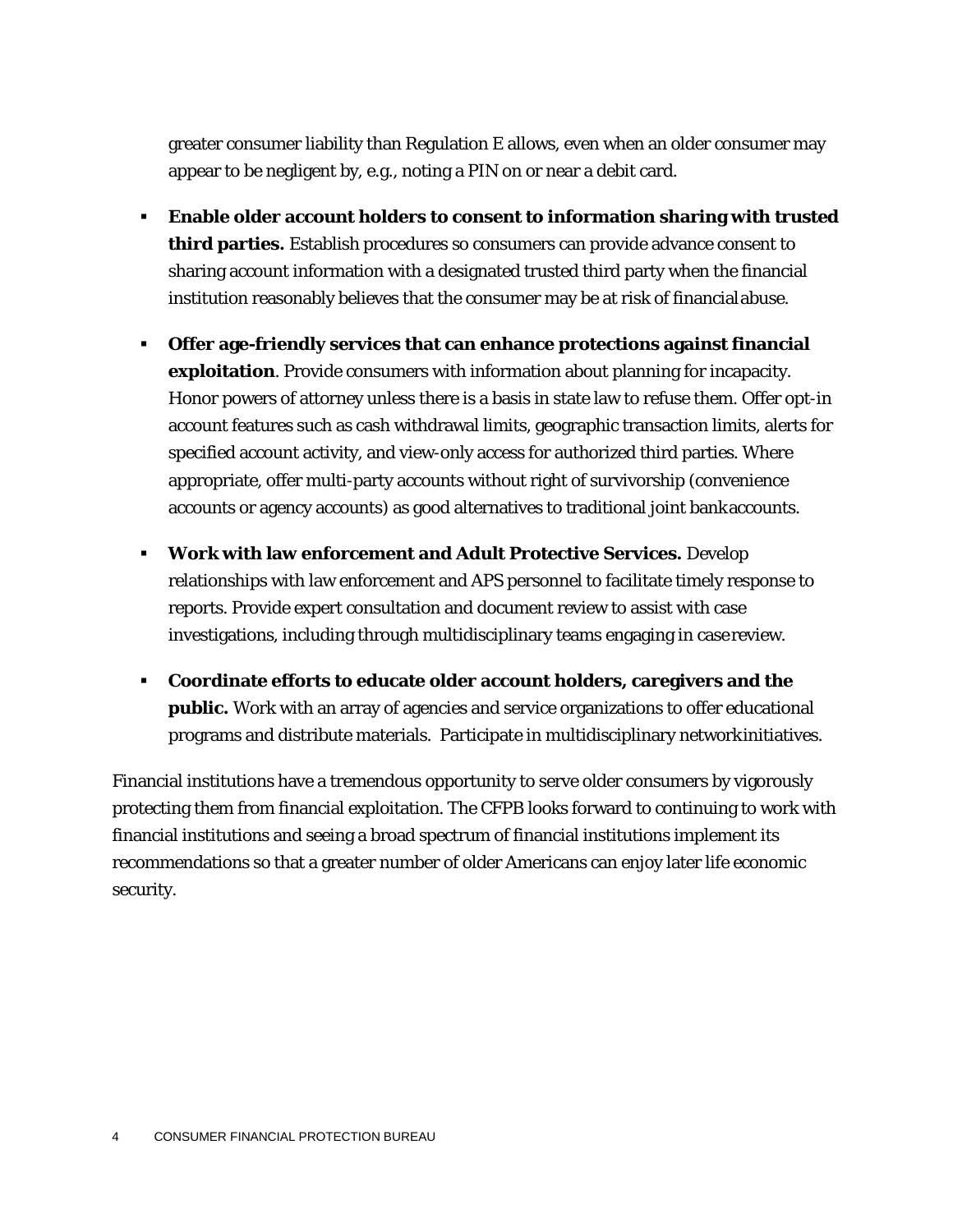# <span id="page-5-0"></span>1. Introduction

# <span id="page-5-1"></span>1.1 Financial institutions are key actors in combatting elder financial exploitation

Elder financial exploitation has been called "the crime of the 21st century."<sup>2</sup> Deploying effective interventions has never been more important[.3](#page-5-3)

Financial institutions play a vital role in preventing and responding to elder financial abuse. Banks and credit unions are uniquely positioned to do so because:

- They know their customers and members
- They often have the opportunity for face-to-face interaction with older consumerswho make transaction[s4](#page-5-2)

<span id="page-5-2"></span><sup>2</sup> MetLife Mature Markets Institute, *The MetLife Study of Elder Financial Abuse Crimes of Occasion, Desperation, and Predation Against America's Elders* (June 2011), *available at*  [https://www.metlife.com/assets/cao/mmi/publications/studies/2011/mmi-elder-financial-abuse.pdf.](https://www.metlife.com/assets/cao/mmi/publications/studies/2011/mmi-elder-financial-abuse.pdf)

<span id="page-5-3"></span><sup>3</sup> The population age 65 and over is expected to reach nearly 75 million, or one fifth of the total population, by 2030. CFPB analysis of Census Bureau, National Population Projections, Table 3. Projections of the Population by Sex and Selected Age Groups for the United States: 2015 to 2060 (2014), *at*  [http://www.census.gov/population/projections/data/national/2014/summarytables.html.](http://www.census.gov/population/projections/data/national/2014/summarytables.html)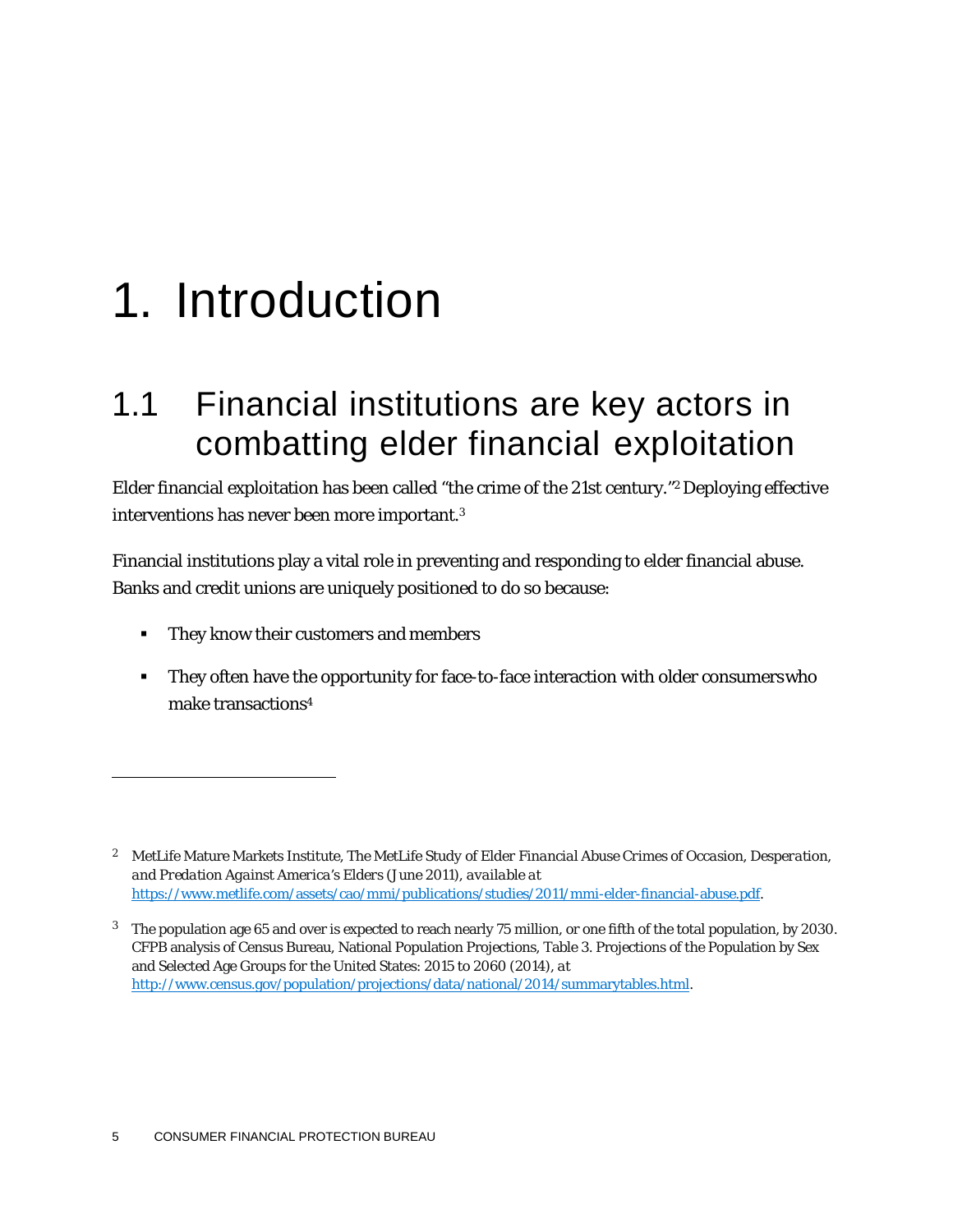- They are uniquely positioned to detect that an elder account holder has been targeted or victimized
- They are mandated reporters of suspected elder financial exploitation under many states' laws,
- FinCEN states that Suspicious Activity Reports (SARs) are useful for spotting elder financial exploitation and are required when the dollar threshold and other Bank Secrecy Act requirements are met[.5](#page-6-0)

The CFPB's Office for Older Americans has identified best practices to enable financial institutions to prevent elder financial abuse and intervene effectively when it occurs. Implementing standards of practice for addressing elder financial exploitation will assist financial institutions in protecting older account holders.

While some banks and credit unions have a comprehensive approach to protecting their older account holders, many still have room for improvement. The CFPB commends those financial institutions across the country that are already reporting elder financial exploitation to the appropriate authorities and making other efforts to protect older consumers.

The CFPB provides broad recommendations in this report to help banks and credit unions prevent and respond quickly to elder financial exploitation[.6T](#page-6-1)his report accompanies the

<span id="page-6-1"></span> $^6$  – Although this report emphasizes the importance of compliance with appropriate federal and state laws, it is not intended to provide legal advice or serve as a substitute for financial institutions' own legal counsel.

<sup>&</sup>lt;sup>4</sup> Older consumers, especially those over age 70, are much more likely than other age groups to rely on tellers as their primary form of banking. FDIC, *2013 FDIC National Survey of Unbanked and Underbanked Households*  (Oct. 2014), *available at* [https://www.fdic.gov/householdsurvey/2013report.pdf.](https://www.fdic.gov/householdsurvey/2013report.pdf)

<span id="page-6-0"></span><sup>5</sup> FinCEN is a Bureau of the U.S. Department of the Treasury. FinCEN, FIN-2011-A003, *Advisory to Financial Institutions on Filing Suspicious Activity Reports on Elder Financial Exploitation* (Feb. 22, 2011), *available at*  [https://www.fincen.gov/statutes\\_regs/guidance/pdf/fin-2011-a003.pdf \(](https://www.fincen.gov/statutes_regs/guidance/pdf/fin-2011-a003.pdf)hereinafter referred to as FIN-2011-A003, *Advisory to Financial Institutions*) (interpreting 31 CFR §1020.320).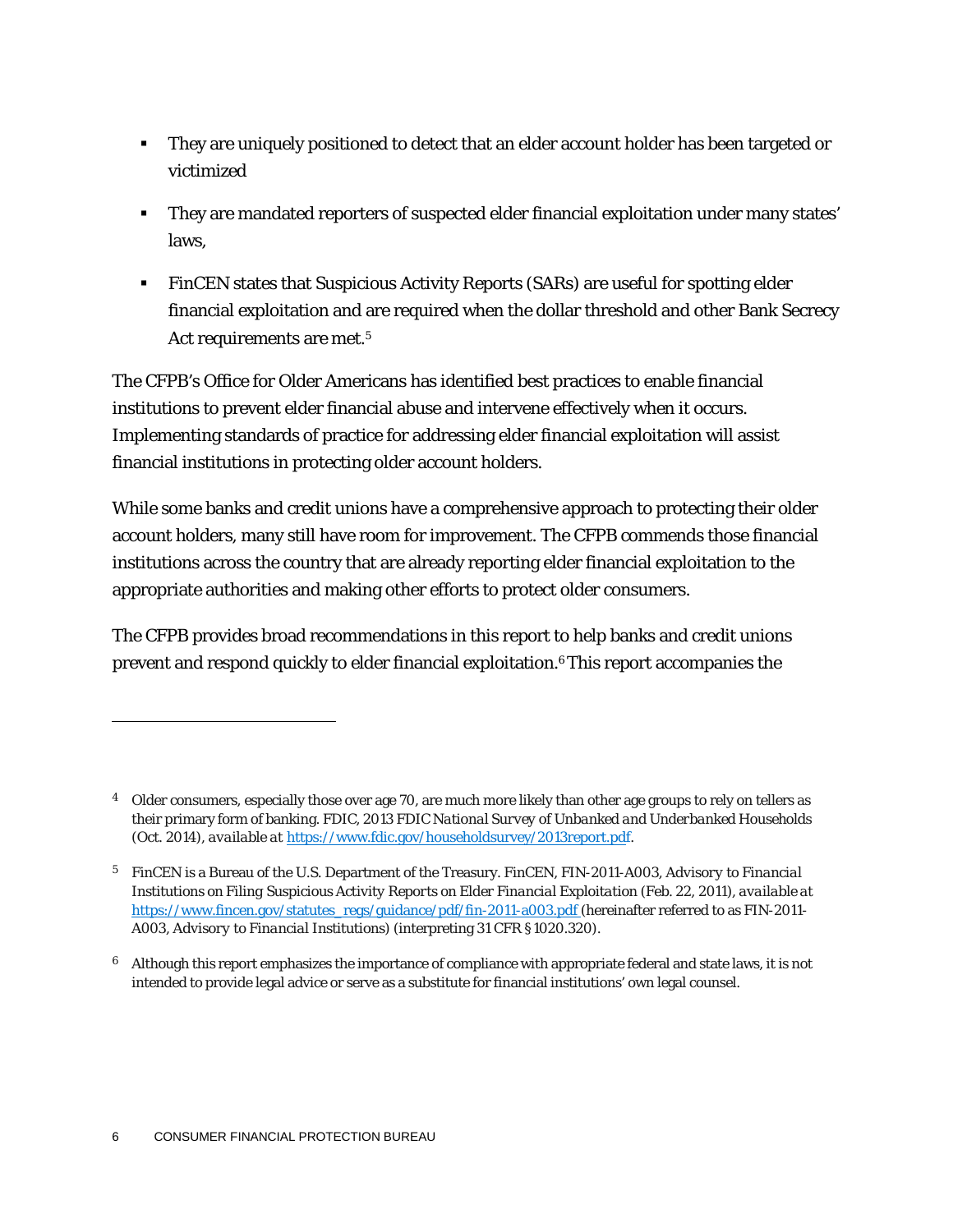Bureau's [Advisory f](http://files.consumerfinance.gov/f/201603_cfpb_advisory-for-financial-institutions-on-preventing-and-responding-to-elder-financial-exploitation.pdf)or financial institutions on preventing and responding to elder financial exploitation, issued simultaneously. The CFPB invites institutions to consider the practices identified here as they assess their own current practices.

## <span id="page-7-0"></span>1.2 Methodology

To prepare its **Advisory** and this report, the CFPB conducted in-depth, unstructured interviews with a broad spectrum of stakeholders, including representatives of individual banks and credit unions of various sizes, trade associations, technology vendors, law enforcement, prosecutors, adult protective services, aging groups, other federal agencies, and state government entities, over the period of May 2014 to March 2016.

In addition to the interviews, the CFPB reviewed numerous elder financial exploitation training curricula (from individual financial institutions, state bankers associations, national trade associations, state agencies, inter-disciplinary networks, and non-profit organizations) and protocols.

The Bureau developed this set of recommendations by combining the knowledge gained through these activities with its expertise regarding elder financial exploitation.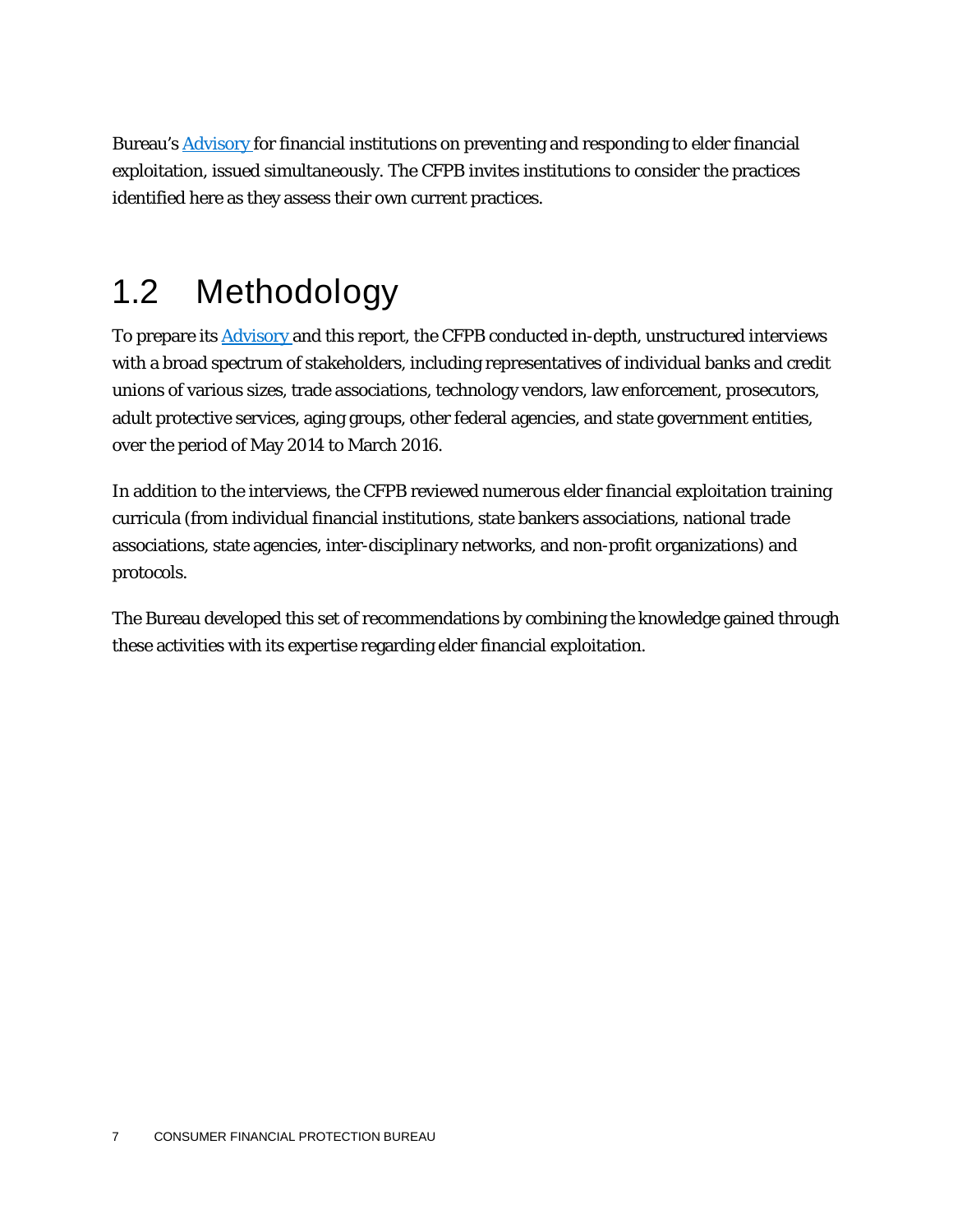# <span id="page-8-0"></span>2. Background

# <span id="page-8-1"></span>2.1 What is elder financial exploitation?

Elder financial exploitation is the illegal or improper use of an older person's funds, property or assets[.7](#page-8-2) Studies suggest that financial exploitation is the most common form of elder abuse and yet only a small fraction of incidents are reported.<sup>8</sup> Estimates of annual losses range from \$2.9 billion<sup>9</sup> to \$36.48 billion.<sup>10</sup> Perpetrators who target older consumers include, among others,

<span id="page-8-2"></span>*<sup>7</sup>* HHS, Nat'l Ctr. on Elder Abuse, Admin. On Aging, *Types of Abuse*,*Financial or Material Exploitation,* [http://www.ncea.aoa.gov/FAQ/Type\\_Abuse/index.aspx \(](http://www.ncea.aoa.gov/FAQ/Type_Abuse/index.aspx)last visited Feb. 2, 2016).

<span id="page-8-3"></span><sup>8</sup> Ron Acierno, et al., Prevalence and Correlates of Emotional, Physical, Sexual and Financial Abuse and Potential Neglect in the United States: The National Elder Mistreatment Study, 100 Am. J. Pub. Health 292–97 (Feb. 2010), available at [http://www.ncbi.nlm.nih.gov/pmc/articles/PMC2804623/;](http://www.ncbi.nlm.nih.gov/pmc/articles/PMC2804623/) Lifespan of Greater Rochester, Inc., et al., Under the Radar: New York State Elder Abuse Prevention Study (May 2011), available at [http://ocfs.ny.gov/main/reports/Under%20the%20Radar%2005%2012%2011%20final%20report.pdf.](http://ocfs.ny.gov/main/reports/Under%20the%20Radar%2005%2012%2011%20final%20report.pdf)

<span id="page-8-4"></span><sup>9</sup> MetLife Mature Market Institute, The MetLife Study of Elder Financial Abuse: Crimes of Occasion, Desperation, and Predation Against America's Elders (June 2011), available at [https://www.metlife.com/assets/cao/mmi/publications/studies/2011/mmi-elder-financial-abuse.pdf.](https://www.metlife.com/assets/cao/mmi/publications/studies/2011/mmi-elder-financial-abuse.pdf)

<span id="page-8-5"></span><sup>10</sup> True Link Financial, *The True Link Report on Elder Financial Abuse 2015* (Jan. 2015), *available at [https://truelink-wordpress-assets.s3.amazonaws.com/wp-content/uploads/True-Link-Report-On-Elder-](https://truelink-wordpress-assets.s3.amazonaws.com/wp-content/uploads/True-Link-Report-On-Elder-Financial-Abuse-012815.pdf)[Financial-Abuse-012815.pdf.](https://truelink-wordpress-assets.s3.amazonaws.com/wp-content/uploads/True-Link-Report-On-Elder-Financial-Abuse-012815.pdf)* For a discussion of the MetLife and True Link methodologies, *see* Tobie Stanger, *Financial Elder Abuse Costs \$3 Billion a Year. Or is it 36 billion?*, Consumer Reports, Sept. 29, 2015,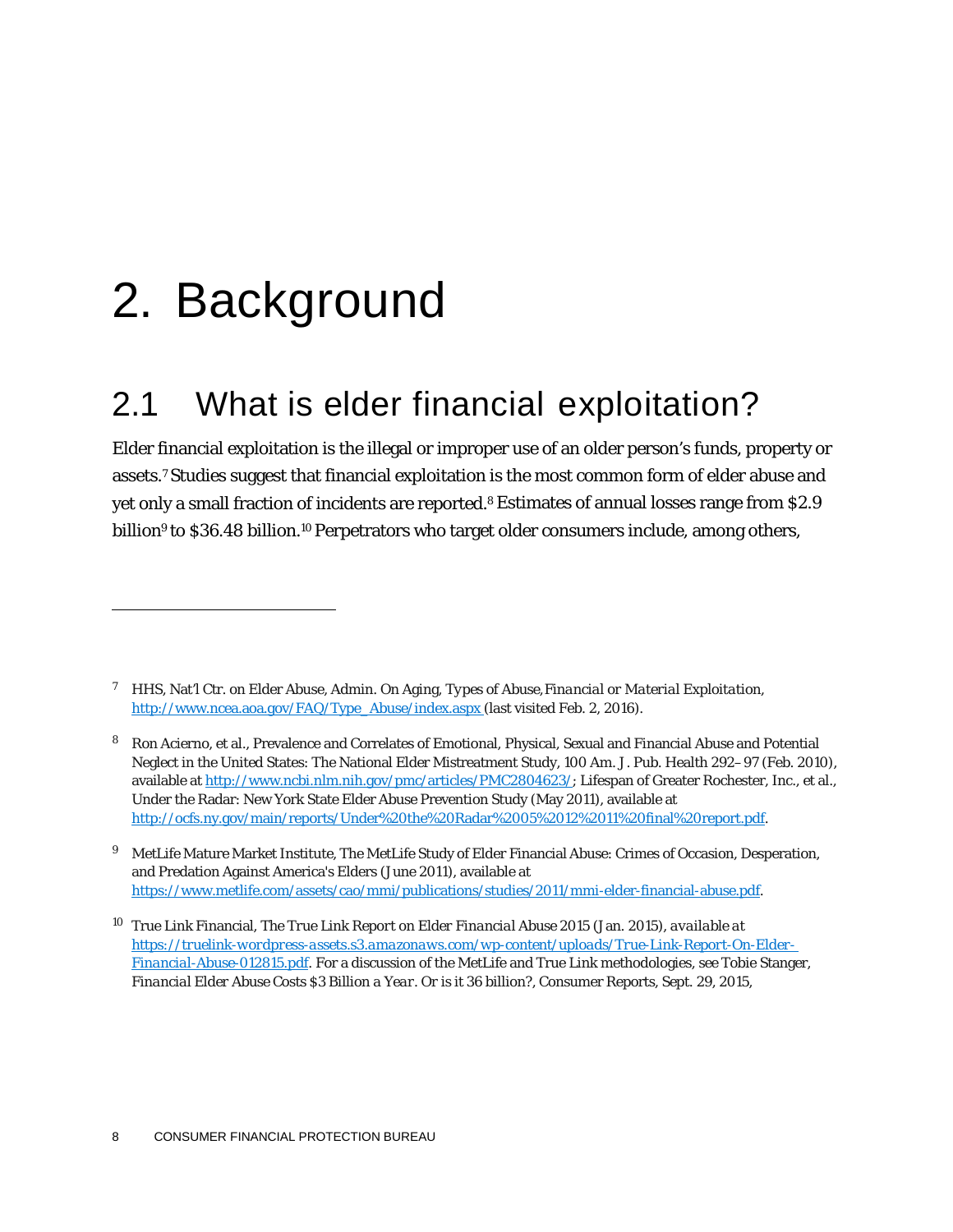family members, caregivers, scam artists, financial advisers, home repair contractors, and fiduciaries (such as agents under power of attorney and guardians of property).<sup>11</sup>

Older people are attractive targets because they may have accumulated assets or equity in their homes and usually have a regular source of income such as Social Security or a pension. In 2011, the net worth of households headed by a consumer age 65 and older was approximately \$17.2 trillion, and the median net worth was \$170,500[.12T](#page-9-1)hese consumers may be especially vulnerable due to isolation, cognitive decline, physical disability, health problems, and/or the recent loss of a partner, family member, or friend.

Cognitive impairment is a key factor in why older adults are targeted and why perpetrators succeed in victimizing them. Even mild cognitive impairment (MCI) can significantly impact the capacity of older people to manage their finances and to judge whether something is a scam or a fraud. Mild cognitive impairment is an intermediate stage between the expected cognitive decline of normal aging and the more serious decline of dementia.<sup>13</sup> Studies indicate that 22 percent of Americans over age 70 have MCI and about one third of Americans age 85 and over have Alzheimer's disease[.14](#page-9-3)

[http://www.consumerreports.org/cro/consumer-protection/financial-elder-abuse-costs--3-billion-----or-is-it--](http://www.consumerreports.org/cro/consumer-protection/financial-elder-abuse-costs--3-billion-----or-is-it--30-billion-) [30-billion-.](http://www.consumerreports.org/cro/consumer-protection/financial-elder-abuse-costs--3-billion-----or-is-it--30-billion-)

<span id="page-9-0"></span><sup>11</sup> Tobie Stanger, *Lies, Secrets and Scams: How to Prevent Elder Abuse*, Consumer Reports, Oct. 5, 2015, [http://www.consumerreports.org/cro/consumer-protection/preventing-elder-abuse.](http://www.consumerreports.org/cro/consumer-protection/preventing-elder-abuse)

<span id="page-9-1"></span><sup>12</sup> *See* US Census Bureau, Table 5, *Mean Value of Assets for Households by Type of Asset Owned and Selected Characteristics: 2011* (2011), [http://www.census.gov/people/wealth/files/Wealth\\_Tables\\_2011.xlsx](http://www.census.gov/people/wealth/files/Wealth_Tables_2011.xlsx) (last visited March 15, 2016).

<span id="page-9-2"></span><sup>13</sup> Mayo Clinic, *Mild cognitive impairment* (MCI)*,* [http://www.mayoclinic.org/diseases-conditions/mild-cognitive](http://www.mayoclinic.org/diseases-conditions/mild-cognitive-impairment/basics/definition/con-20026392)[impairment/basics/definition/con-20026392 \(](http://www.mayoclinic.org/diseases-conditions/mild-cognitive-impairment/basics/definition/con-20026392)last visited Feb. 8,2016).

<span id="page-9-3"></span><sup>14</sup> Brenda L. Plassman, et al., *Prevalence of Cognitive Impairment without Dementia in the United States*, 148 Annals Intern. Med. 427-34 (Mar. 2008), *available at* [http://www.ncbi.nlm.nih.gov/pmc/articles/PMC2670458/;](http://www.ncbi.nlm.nih.gov/pmc/articles/PMC2670458/)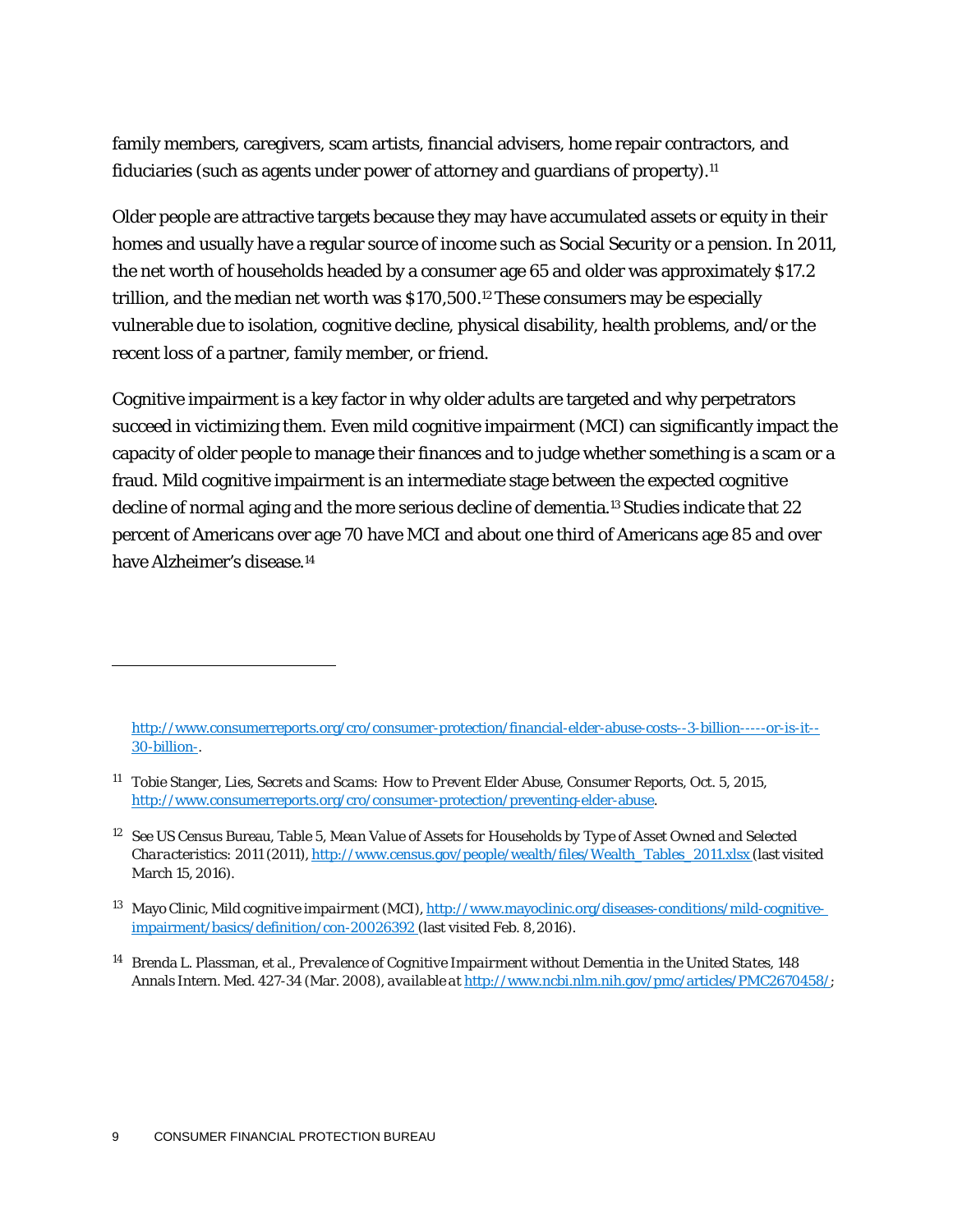Elder financial exploitation robs victims of their resources, dignity and quality of life. After being exploited, their physical and emotional health may be impacted; they may lose their independence and even have a shortened lifespan; and, they often are unable to replace stolen money or assets because of limited income and no way to rebuild their savings or home equity. Financial exploitation imposes societal costs as well since older victims are more likely to turn to government programs for health and long-term care services[.15](#page-10-0)

Since elder financial exploitation takes many different forms, it can be hard to identify. An array of "red flags," however, may signal exploitation. Some of these warning signs are behavioral or interpersonal—for example, an older person appears to be submissive or fearful of a caregiver. Some signals are transactional, such as frequent large withdrawals from an account or uncharacteristic requests to wire money[.16](#page-10-1)

Alzheimer's Ass'n, *2015 Alzheimer's Disease Facts and Figures, available at* [https://www.alz.org/facts/downloads/facts\\_figures\\_2015.pdf.](https://www.alz.org/facts/downloads/facts_figures_2015.pdf)

<span id="page-10-0"></span><sup>15</sup> Janey C. Peterson, et al., *Financial Exploitation of Older Adults: A Population-Based Prevalence Study, 29 J. Gen.* Intern. Med. 1615, 1620-21 (2014), *available at*  [http://www.ncbi.nlm.nih.gov/pmc/articles/PMC4242880/pdf/11606\\_2014\\_Article\\_2946.pdf;](http://www.ncbi.nlm.nih.gov/pmc/articles/PMC4242880/pdf/11606_2014_Article_2946.pdf) Jilenne Gunther, *The 2011 Utah Economic Cost of Financial Exploitation*(2011), *available at*  [http://victimsofcrime.org/docs/default-source/financial-fraud/2011-economic-cost-of-financial](http://victimsofcrime.org/docs/default-source/financial-fraud/2011-economic-cost-of-financial-exploitation.pdf?sfvrsn=2)[exploitation.pdf?sfvrsn=2;](http://victimsofcrime.org/docs/default-source/financial-fraud/2011-economic-cost-of-financial-exploitation.pdf?sfvrsn=2) Bryan J. Kemp & Laura A. Mosqueda, *Elder Financial Abuse: An Evaluation Framework and Supporting Evidence*, 53 J. Am. Geriatr. Soc. 1123, 1123 (July 2005), *available at*  [http://www.centeronelderabuse.org/docs/EldFinAbuse\\_KempMosqueda2005.pdf;](http://www.centeronelderabuse.org/docs/EldFinAbuse_KempMosqueda2005.pdf) Brian K. Payne, *Crime and Elder Abuse: An Integrated Perspective* (3 ed. 2011); Charles C. Thomas, World Health Organization, *European Report on Preventing Elder Maltreatment* (2011), *available at* [http://www.euro.who.int/ data/assets/pdf\\_file/0010/144676/e95110.pdf;](http://www.euro.who.int/__data/assets/pdf_file/0010/144676/e95110.pdf) Ronan M. Factora, *Aging and Money: Reducing Risk of Financial Exploitation and Protecting Financial Resources* (2014).

<span id="page-10-1"></span><sup>16</sup> *See also*, FinCEN, *FinCEN Suspicious Activity Report (FinCEN SAR) Electronic Filing Instructions*, Version 1.2 (Oct. 2012), *available at* [https://www.fincen.gov/forms/files/FinCEN%20SAR%20ElectronicFilingInstructions-](https://www.fincen.gov/forms/files/FinCEN%20SAR%20ElectronicFilingInstructions-%20Stand%20Alone%20doc.pdf) [%20Stand%20Alone%20doc.pdf \(](https://www.fincen.gov/forms/files/FinCEN%20SAR%20ElectronicFilingInstructions-%20Stand%20Alone%20doc.pdf)hereafter referred to as FinCEN *Suspicious Activity Report*); Fed. Reserve, CFTC, CFPB, FDIC, FTC, NCUA, OCC, *Interagency Guidance on Privacy Laws and Reporting Financial Abuse of Older Adults* (Sept. 23, 2013), *available at* [http://files.consumerfinance.gov/f/201309\\_cfpb\\_elder-abuse](http://files.consumerfinance.gov/f/201309_cfpb_elder-abuse-)guidance.pdf (hereinafter *Interagency Guidance on Privacy Laws*).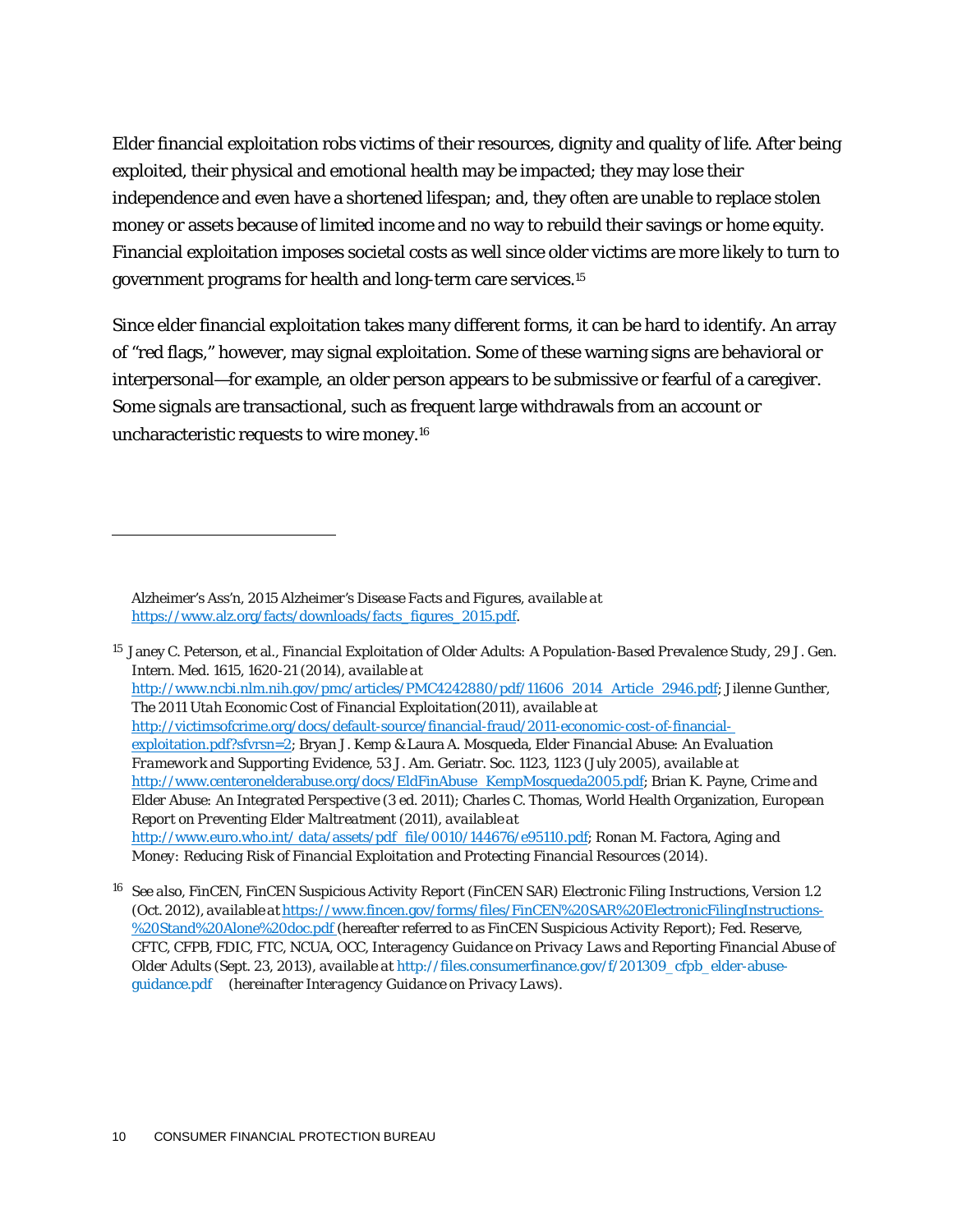# <span id="page-11-0"></span>2.2 Case Scenarios

The following are a few case examples from news reports to illustrate the ways that a variety of perpetrators exploit older consumers. In all of these cases, funds went from the victims' deposit accounts to the perpetrators.

- A Minnesota pastor persuaded a man suffering from Alzheimer's and Parkinson's diseases to allow him to manage his finances. The pastor made over 130 withdrawals from the older man's bank account and was later convicted of stealing about\$25,000[.17](#page-11-1)
- Prosecutors charged an Indiana home care worker with nine felonies after she took more than \$150,000 from a 79-year-old woman with dementia. The caregiver stole the funds through transactions on multiple credit cards, checks drawn on a savings account and cashed certificates of deposit. A bank fraud analyst was the first to detect the unusually large credit card charges, and the analyst called Indiana Adult Protective Services.<sup>18</sup>
- An Oklahoma woman received mail and phone calls telling her that she had won a sweepstakes and would get prizes if she sent money to collect her winnings. She sent as many as 90 checks a month, in response to requests for payments of \$50 to \$2,000. A bank employee discovered the losses when the victim asked how she could send a large amount of cash through the mail[.19](#page-11-3)

<span id="page-11-1"></span>*<sup>17</sup> St. Paul pastor sentenced for stealing from parishioner*, StarTribune, Sept. 14, 2012, *available at* [http://www.startribune.com/local/east/169851546.html.](http://www.startribune.com/local/east/169851546.html)

<span id="page-11-2"></span><sup>18</sup> Marisa Kwiatkowski, *Financial exploitation cases burden seniors, Indiana,* Indianapolis Star, Jan. 17, 2016, *available a* [http://www.indystar.com/story/news/investigations/2016/01/17/financial-exploitation-cases](http://www.indystar.com/story/news/investigations/2016/01/17/financial-exploitation-cases-burden-seniors-indiana/78810678/)[burden-seniors-indiana/78810678/.](http://www.indystar.com/story/news/investigations/2016/01/17/financial-exploitation-cases-burden-seniors-indiana/78810678/)

<span id="page-11-3"></span><sup>19</sup> US Postal Inspection Serv., *US Postal Inspectors warn seniors against sweepstakes scams: You're a Guaranteed Loser!*, <https://postalinspectors.uspis.gov/radDocs/victim.htm> (last visited Feb. 8, 2016).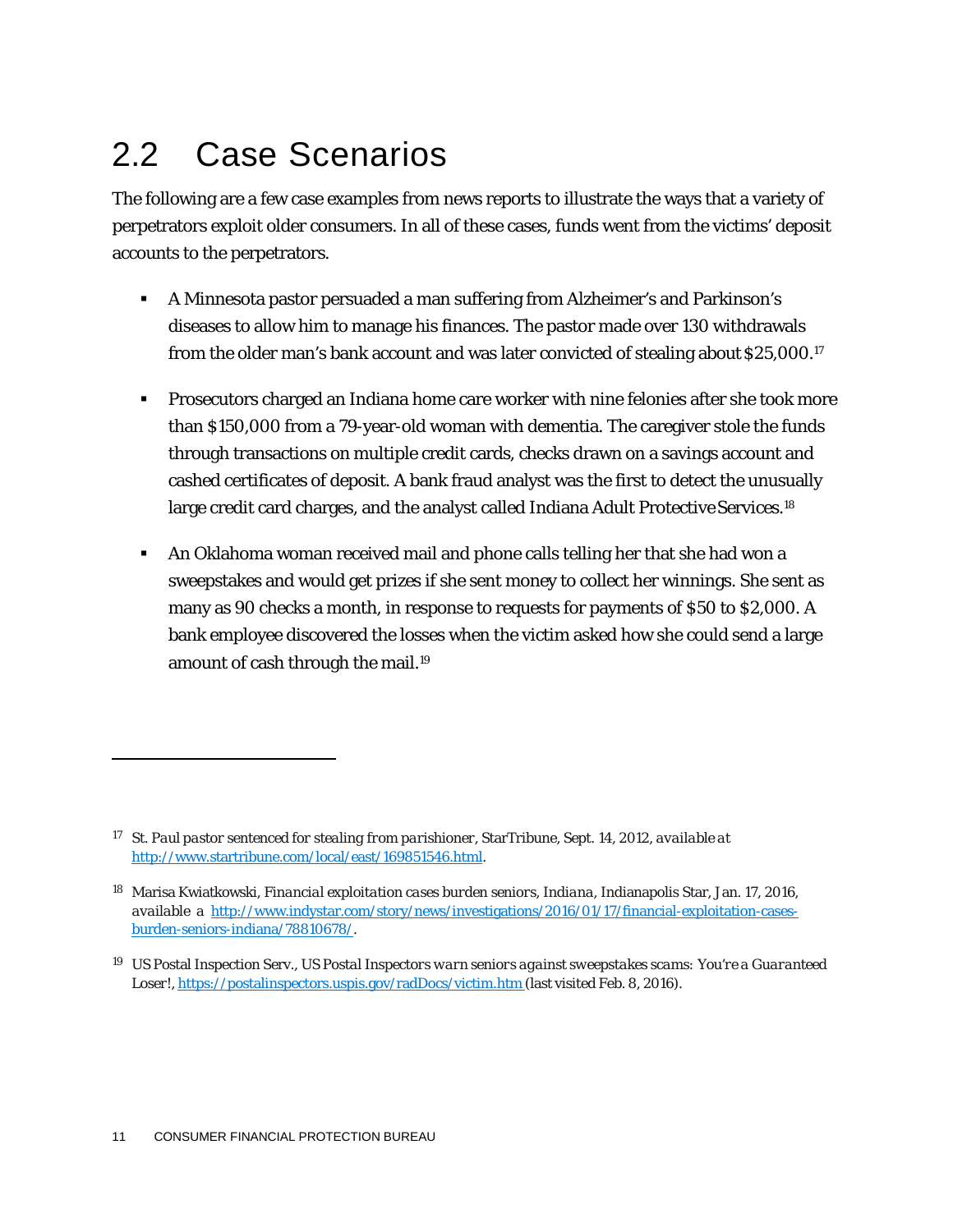# <span id="page-12-0"></span>3. Recommendations

# 3.1 Develop, implement, and maintain internal protocols and procedures for protecting account holders from elder financial exploitation

The CFPB recommends that financial institutions develop a protocol for management and staff to follow to prevent and respond to suspected cases of elder financial exploitation.

The protocol should include key policies and procedures regarding the following topics:

- Training requirements and resources
- Reporting to appropriate federal, state and local entities, including
	- **Process for frontline or other staff to flag suspicion to relevant managementand** other personnel
	- $\Box$  Responsibilities of management and staff for communication with the account holder and investigating suspicious activity
	- $\Box$  Designation of responsibilities for reporting to Adult Protective Services (APS), law enforcement and other entities
	- Information on what to include in reports, and
	- $\Box$  Responding to records requests from external entities performing investigations
- **Regulation E compliance**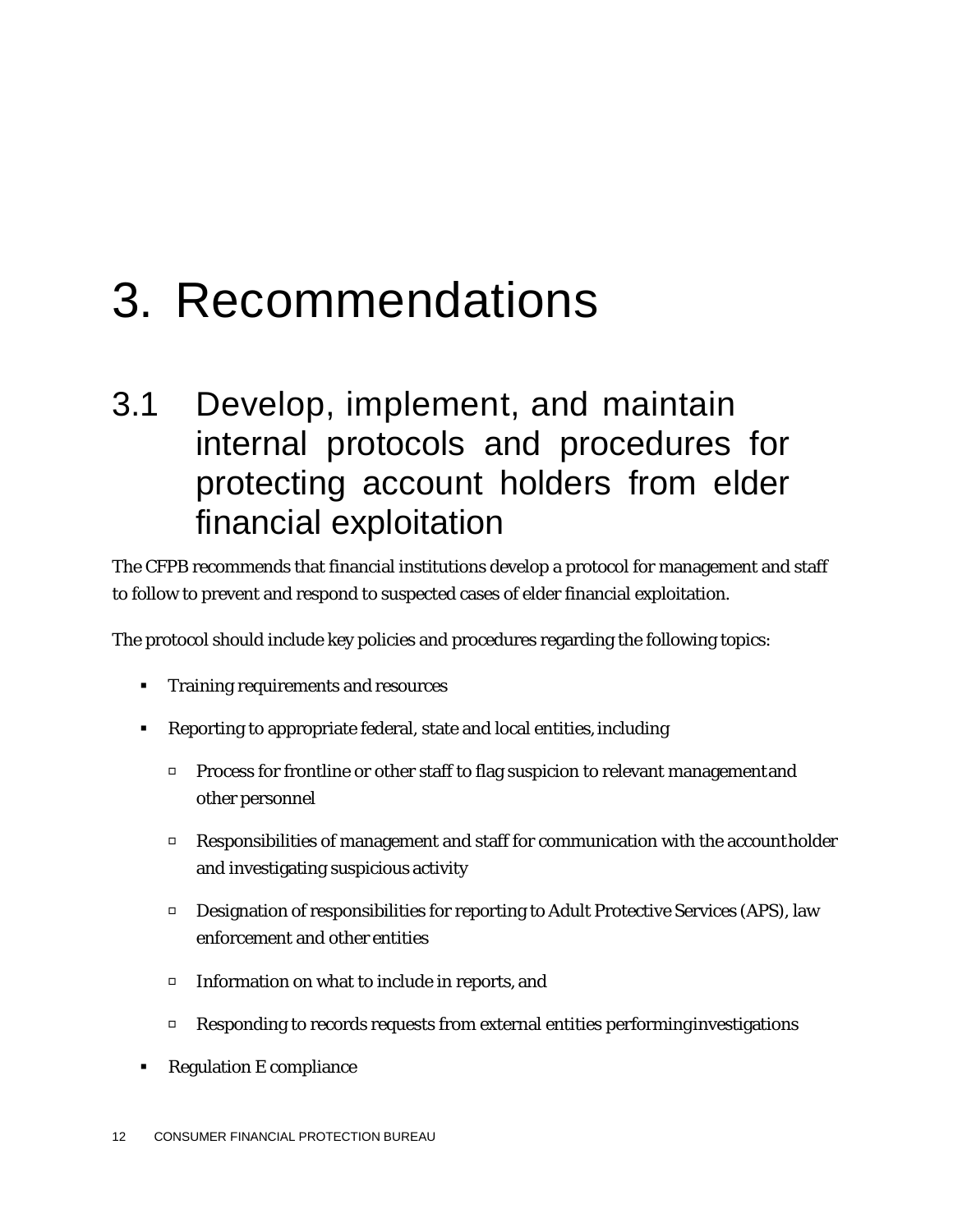- **Procedures for sharing account information with third parties**
- **•** Ongoing collaboration with external stakeholders.

The CFPB recognizes that financial institutions vary in size and that the protocol, policies and procedures that an institution adopts will likely vary based upon the institution's size and risks.

# <span id="page-13-0"></span>3.2 Train employees

Training employees is critical in the effort to prevent, detect and respond to elder financial exploitation. Clear, efficient training protocols enhance financial institutions' capacity to detect elder financial exploitation. It is essential that training programs describe what actions to take when employees detect problems. Training should communicate the roles and responsibilities of management, frontline staff, and other employees to reduce ambiguity and promote efficient and timely action when staff suspect or observe elder financial exploitation[.20](#page-13-1)

The CFPB recommends the following practices for all employee training programs:

### 3.2.1 Elder financial exploitation training curriculum components

Training curricula should build on existing fraud training programs and articulate characteristics of elder financial exploitation that make it unique and difficult to detect. The following elements comprise a minimum foundation in elder financial exploitation training:

<span id="page-13-1"></span><sup>20</sup> *See*, e.g., The Maine Reporting Project for Financial Institutions, *Fighting Financial Exploitation, Trainer Reference Manual* 1-4, 3rd ed. (2014), *available at* [http://www.maine.gov/dhhs/oads/trainings](http://www.maine.gov/dhhs/oads/trainings-resources/publications.html)[resources/publications.html](http://www.maine.gov/dhhs/oads/trainings-resources/publications.html) (follow link to Microsoft Word version of The Maine Reporting Project for Financial Institutions).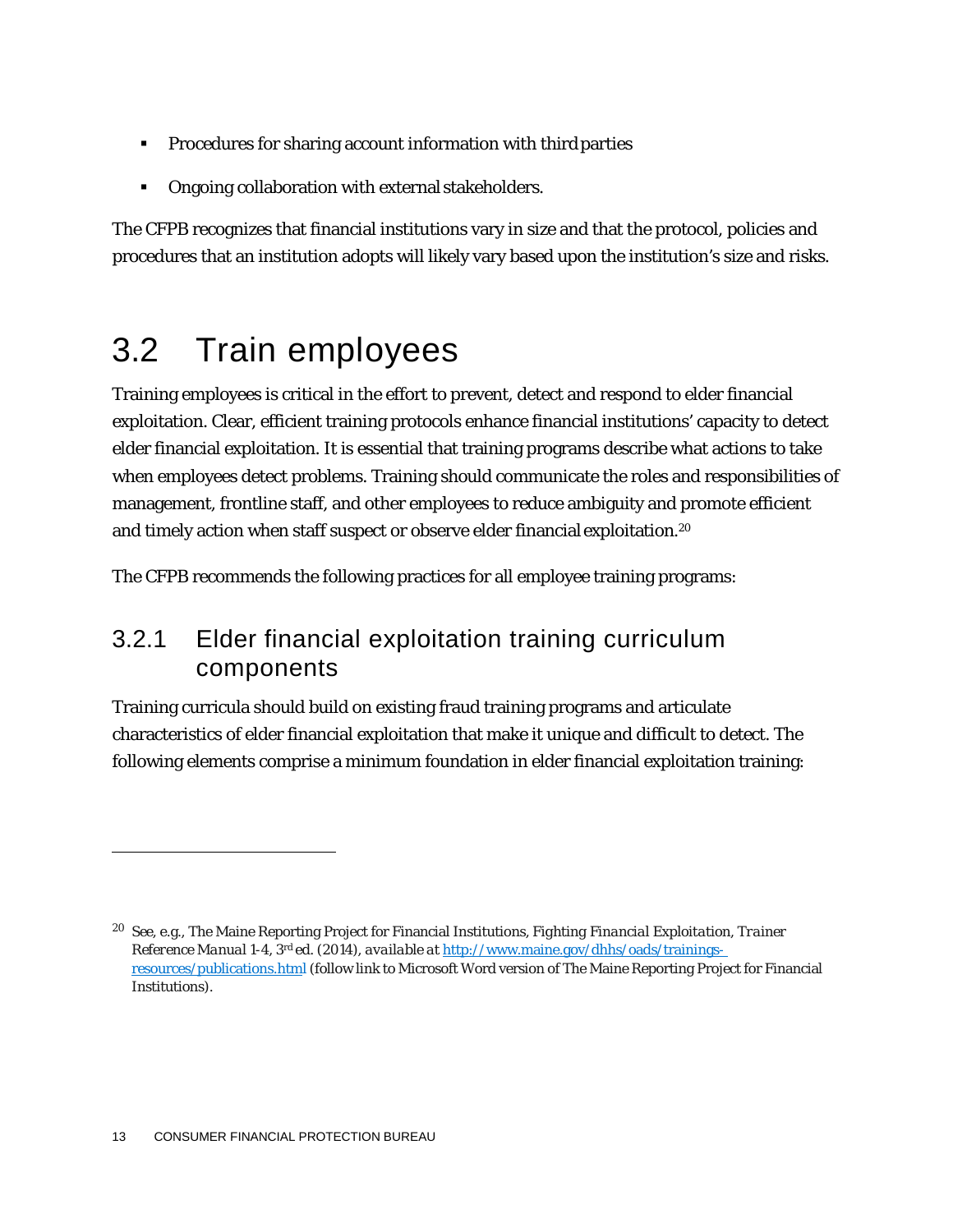#### Definition of elder financial exploitation

The CFPB recommends that financial institutions adopt a comprehensive definition of elder financial exploitation. A multifaceted definition provides trainees with a sense of the varied and nuanced forms that exploitation can take.<sup>21</sup> For example, misappropriation of an older person's account funds and coercing a senior to co-sign on a loan are both forms of elder financial exploitation.<sup>22</sup>

The CFPB recommends that financial institutions incorporate relevant state-specific definitions into their training since definitions often vary by state. It is critical, for example, for staff to know the definition of elder financial exploitation in their state's APS laws[.23](#page-14-2) If the state criminal code defines elder financial exploitation as a crime, knowing that definition can help staff as they prepare reports to law enforcement.

#### Indicators of potential elder financial exploitation

Signs of elder financial exploitation may differ from the indicators of other fraud types. Accordingly, it is important for training curricula to include categorical descriptions of how exploitation can occur and the red flags to watch for in each category.<sup>24</sup> This report includes a

<span id="page-14-0"></span><sup>&</sup>lt;sup>21</sup> For example, as defined in the Older Americans Act, exploitation is "the fraudulent or otherwise illegal, unauthorized, or improper act or process of an individual, including a caregiver or fiduciary, that uses the resources of an elder for monetary or personal benefit, profit, or gain, or that results in depriving an elder of rightful access to, or use of, benefits, resources, belongings, or assets." 42 U.S.C. § 1397j(8).

<span id="page-14-1"></span><sup>22</sup> Oregon Bankers Ass'n & Oregon Dep't Hum. Serv., *Preventing Elder Financial Exploitation: How Banks Can Help,* (4th ed. June 2013), *available at*  [http://www.oregonbankers.com/uploads/5/1/5/1/51510679/2013\\_elder\\_abuse\\_manual\\_-\\_web\\_version\\_-](http://www.oregonbankers.com/uploads/5/1/5/1/51510679/2013_elder_abuse_manual_-_web_version_-_final.pdf) [\\_final.pdf.](http://www.oregonbankers.com/uploads/5/1/5/1/51510679/2013_elder_abuse_manual_-_web_version_-_final.pdf)

<span id="page-14-2"></span><sup>23</sup> *See infra* Report suspected activity, Adult Protective Services at3.4.5.

<span id="page-14-3"></span><sup>24</sup> *See* App. A for additional red flags of elder financial exploitation. *See also* BITS Financial Services Roundtable, *Protecting the Elderly and Vulnerable from Financial Fraud and Exploitation (Apr. 2010) 11-14, <i>available at*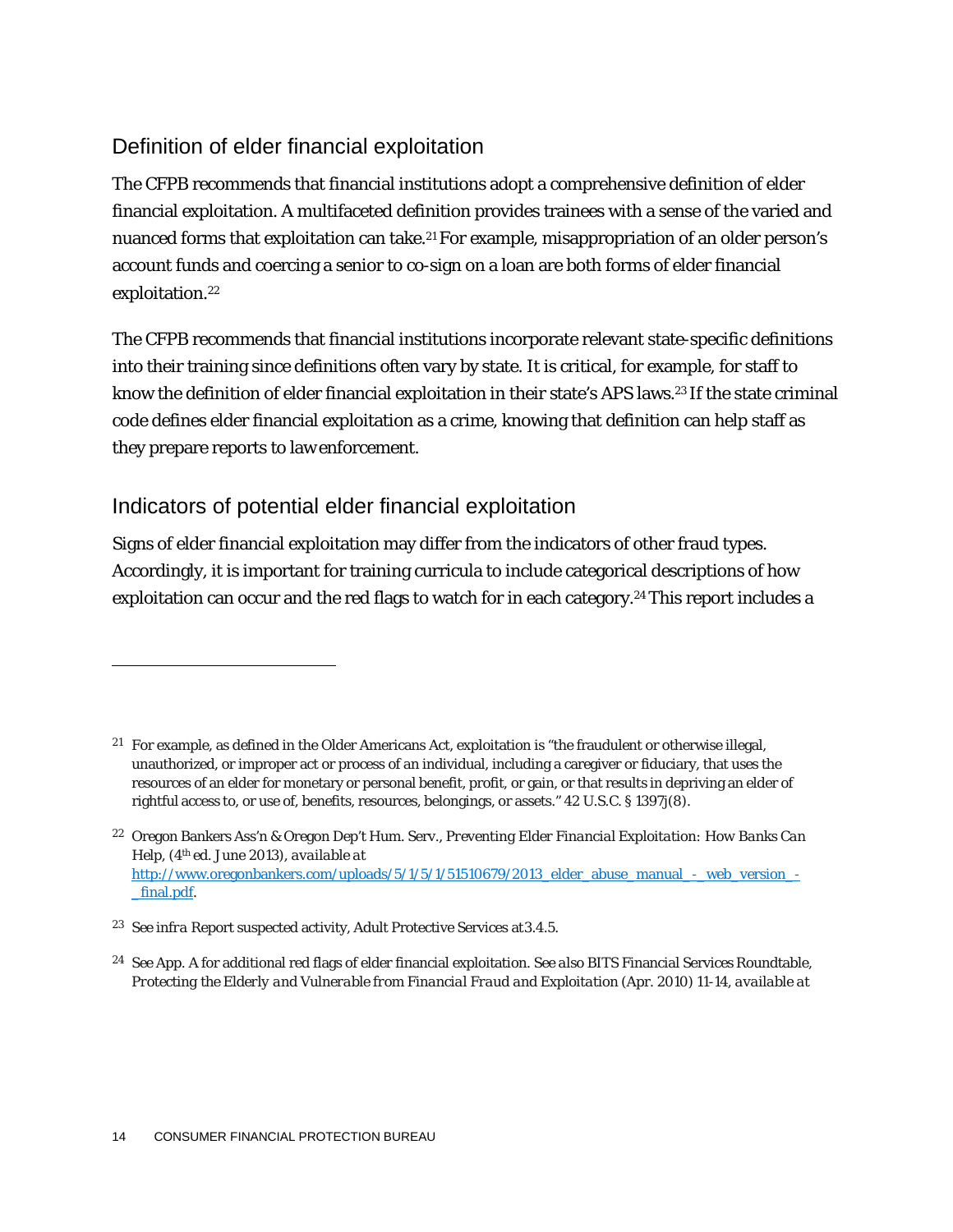list of warning signs that may indicate elder financial exploitation, at Appendix A. Examples of red flag categories include, but are not limited to:

- **Transaction pattern changes:** 
	- $\Box$  Abrupt increases in withdrawals; new spending patterns following the addition of a new authorized user; atypical ATM withdrawals; unusual gaps in checknumbers.
- **IDENTIFY THATH IDENTIFY** theft and coercion:
	- $\Box$  Address changes followed by account changes; new third party speaking for the older adult; older consumer is confused by or unaware of account changes; requests to send account statements to a third party's address.
- Behavioral changes:
	- Older consumer appears newly distressed, unkempt, or unhygienic; older consumer mentions lottery or sweepstakes opportunities or winnings; older adult inquires about international wire transfers.

Using vignettes or case studies to illustrate plausible scenarios may enable staff to understand and remember the red flags[.25](#page-15-0)

[http://fsroundtable.org/wp-content/uploads/2015/05/BITSProtectingVulnerableAdults0410.pdf;](http://fsroundtable.org/wp-content/uploads/2015/05/BITSProtectingVulnerableAdults0410.pdf) Coalition for Elder Justice in Connecticut, *Preventing Elder Financial Exploitation* (Feb. 2015) 26-34, [http://coa.cga.ct.gov/images/pdf/financialabuse/ElderJusiticeFinancialInstitutionsTraining2.12.15.pdf;](http://coa.cga.ct.gov/images/pdf/financialabuse/ElderJusiticeFinancialInstitutionsTraining2.12.15.pdf) Mark S. Lachs & Karl A. Pillemer, *Elder Abuse,* 373 N. Engl. J. Med. 194[7 \(2015\)](http://www.nejm.org/toc/nejm/373/20/), *available at*  [http://www.nejm.org/doi/full/10.1056/NEJMra1404688.](http://www.nejm.org/doi/full/10.1056/NEJMra1404688)

<span id="page-15-0"></span><sup>25</sup> CFBP and FDIC, *MoneySmart for Older Adults: Participant Resource Guide* (Jun.2013), [http://files.consumerfinance.gov/f/201306\\_cfpb\\_msoa-participant-guide.pdf.](http://files.consumerfinance.gov/f/201306_cfpb_msoa-participant-guide.pdf)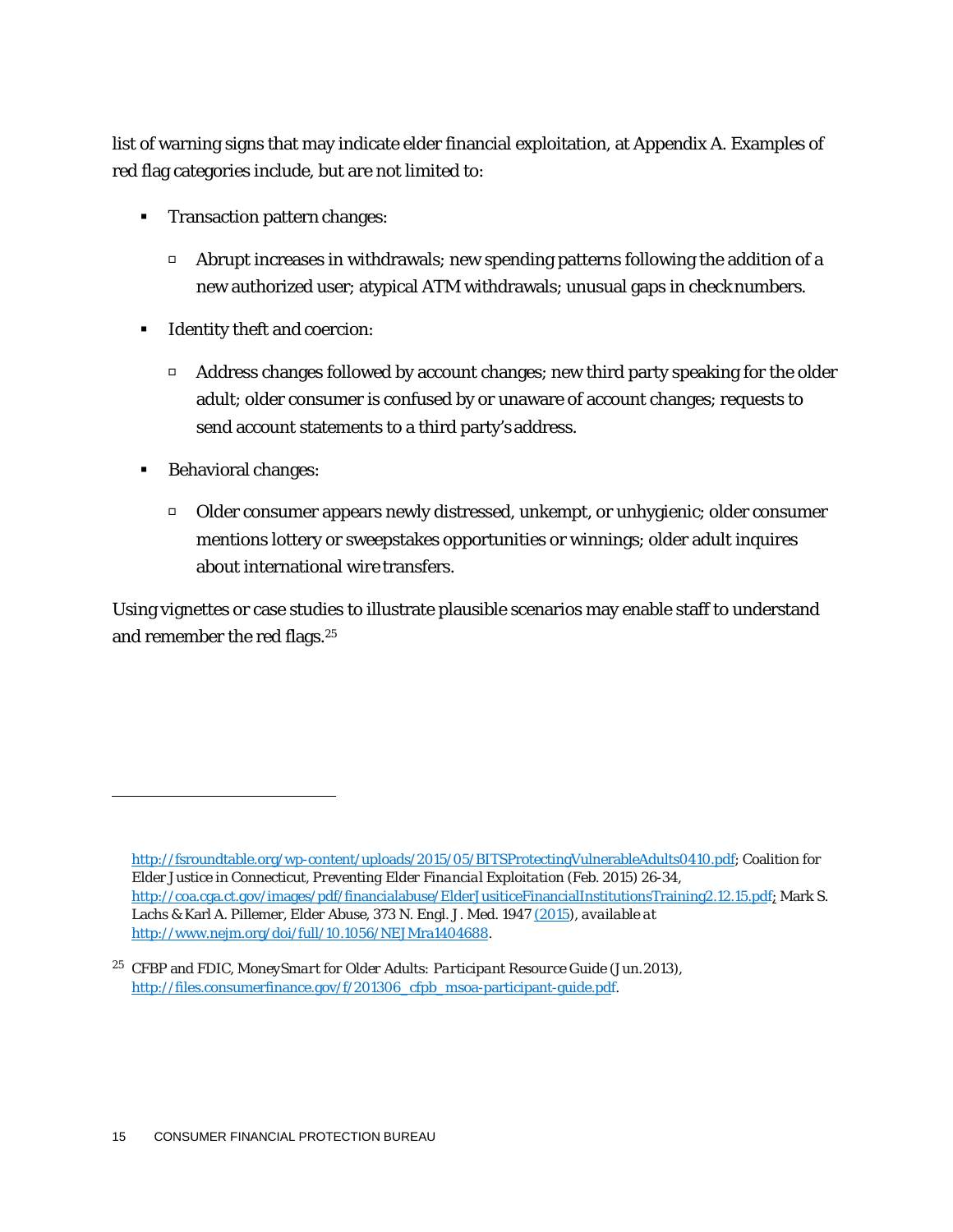#### Action steps for preventing elder financial exploitation

It is critical for financial institutions to train employees on how to take preventive measures against elder financial exploitation in addition to responsive or reactive processes. Training can articulate a spectrum of proactive steps to take depending on the situation encountered by the employee. Examples of preventive measures include, but are not limited to:

- Asking customers to explain and confirm transactions that raise red flags, e.g.:
	- With a large cash withdrawal ("This is an unusually large withdrawal, are you sure you want cash?")
	- $\Box$  With wire transfers, ("Have you taken steps to be sure the recipient istrustworthy?")
	- With large online transactions ("I'm calling to confirm your recent onlinebanking activity because the transfer is a large amount.")
	- $\Box$  When a third party accompanies the account holder and other red flags are present ("Can we talk privately for a moment?")
- Instructions for recognizing signs of diminished capacity with action steps for frontline staff to follow when signs are observed in customers<sup>26</sup>
	- $\Box$  Examples such as memory loss, communication problems, calculation problems and disorientation may be signs of diminished capacity in a customer

<span id="page-16-0"></span><sup>&</sup>lt;sup>26</sup> SEC, Office of Compliance Inspections and Examinations, North American Securities Administrators Ass'n & Financial Industry Regulatory Authority, *Protecting Senior Investors: Compliance, Supervisory and Other Practices Used By Financial Services Firms in Serving Senior Investors* 7-8 (2008), *available at*  [http://www.nasaa.org/wp-content/uploads/2010/08/SEC-NASAA\\_Senior\\_Report\\_092208.pdf;](http://www.nasaa.org/wp-content/uploads/2010/08/SEC-NASAA_Senior_Report_092208.pdf) American Bar Association, Recognizing and dealing with diminished capacity in older clients, [http://www.americanbar.org/news/abanews/aba-news-archives/2013/10/recognizing\\_and\\_deal.html](http://www.americanbar.org/news/abanews/aba-news-archives/2013/10/recognizing_and_deal.html) (last visited Feb. 17, 2016).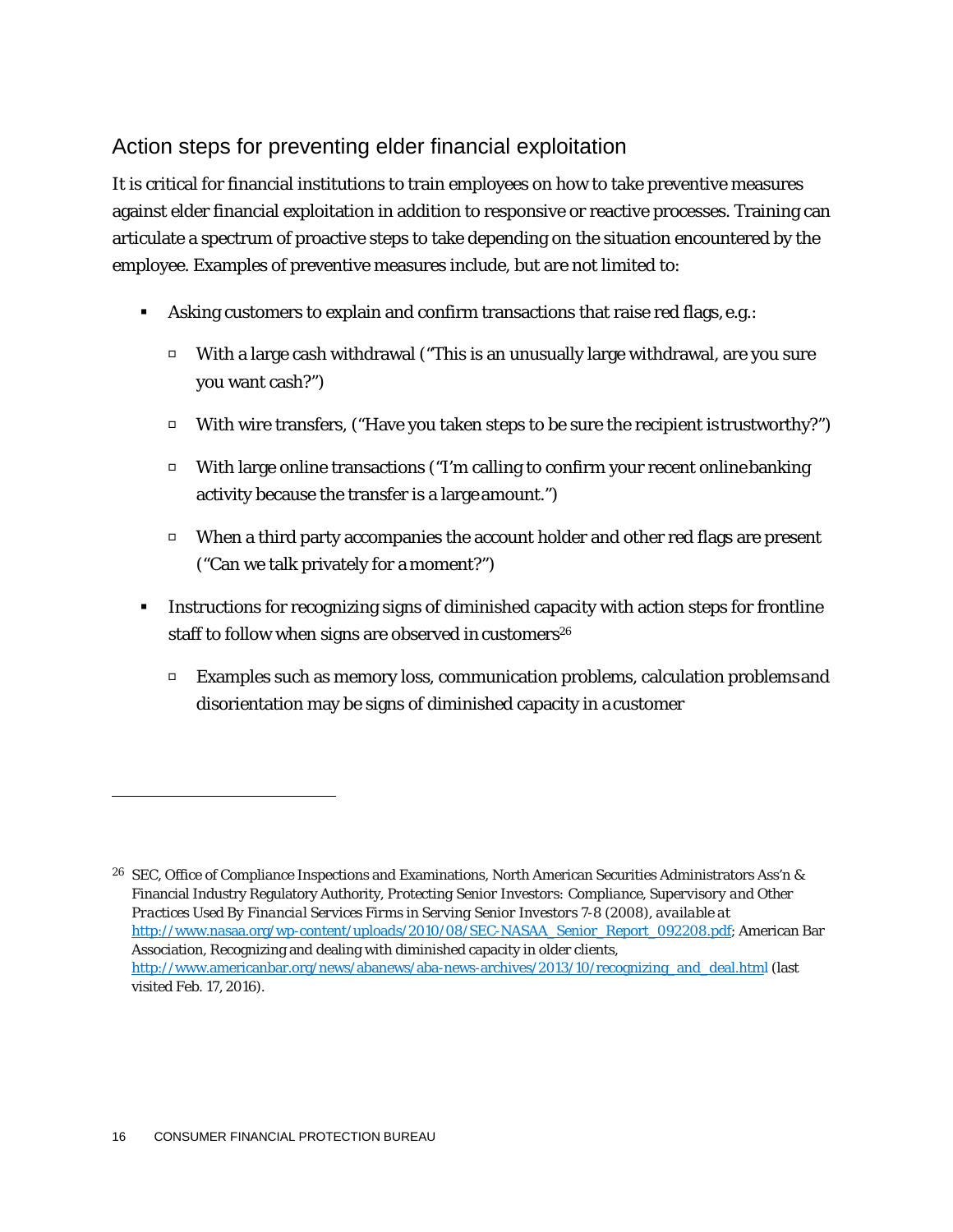Educating older customers on common scams and fraud ("Have you read up on the latest telemarketing scams? Here's a flyer to take home and to share with friends andfamily.")

#### Action steps for responding to suspected elder financial exploitation

The CFPB recommends that financial institutions train staff to respond quickly when they suspect elder fraud and to follow clear, detailed action steps[.27T](#page-17-0)o enhance timely response and enable quick reporting, the CFPB recommends that training include:

- **Tips on immediate steps for frontline staff, such as scripted questions to ask customers,** calling 911 if the account holder appears to be in immediate danger, and instructions for effectively documenting details
- Internal response sequences for alerting appropriate staff throughout the organizational hierarchy, e.g.:
	- $\Box$  Alerting peer staff, supervisory staff, management, security and compliance staff, as appropriate and according to the financial institution's protocol
- Action steps for reporting to law enforcement, APS, and other external entities (*see infra*  at 3.4). Financial institutions may wish to provide staff with quick reference guides with rules and tips for reporting to law enforcement and APS. Including state-specific information on APS and other agencies' jurisdiction and procedures could enhance understanding and efficiency[.28](#page-17-1)

<span id="page-17-0"></span><sup>&</sup>lt;sup>27</sup> MO Dept. of Health & Senior Services, *MOSAFE: Missourians Stopping Adult Financial Exploitation* 12-22 (Aug. 2005), *available at* [http://health.mo.gov/seniors/mosafe/pdf/MOSAFEResourceManual.pdf;](http://health.mo.gov/seniors/mosafe/pdf/MOSAFEResourceManual.pdf) CA Dept. of Justice, *A Citizen's Guide to Preventing and Reporting Elder Abuse 20-34* (2002), *available at*  [http://ag.ca.gov/bmfea/pdfs/citizens\\_guide.pdf.](http://ag.ca.gov/bmfea/pdfs/citizens_guide.pdf)

<span id="page-17-1"></span><sup>28</sup> *See infra* Report suspicious activity at3.4.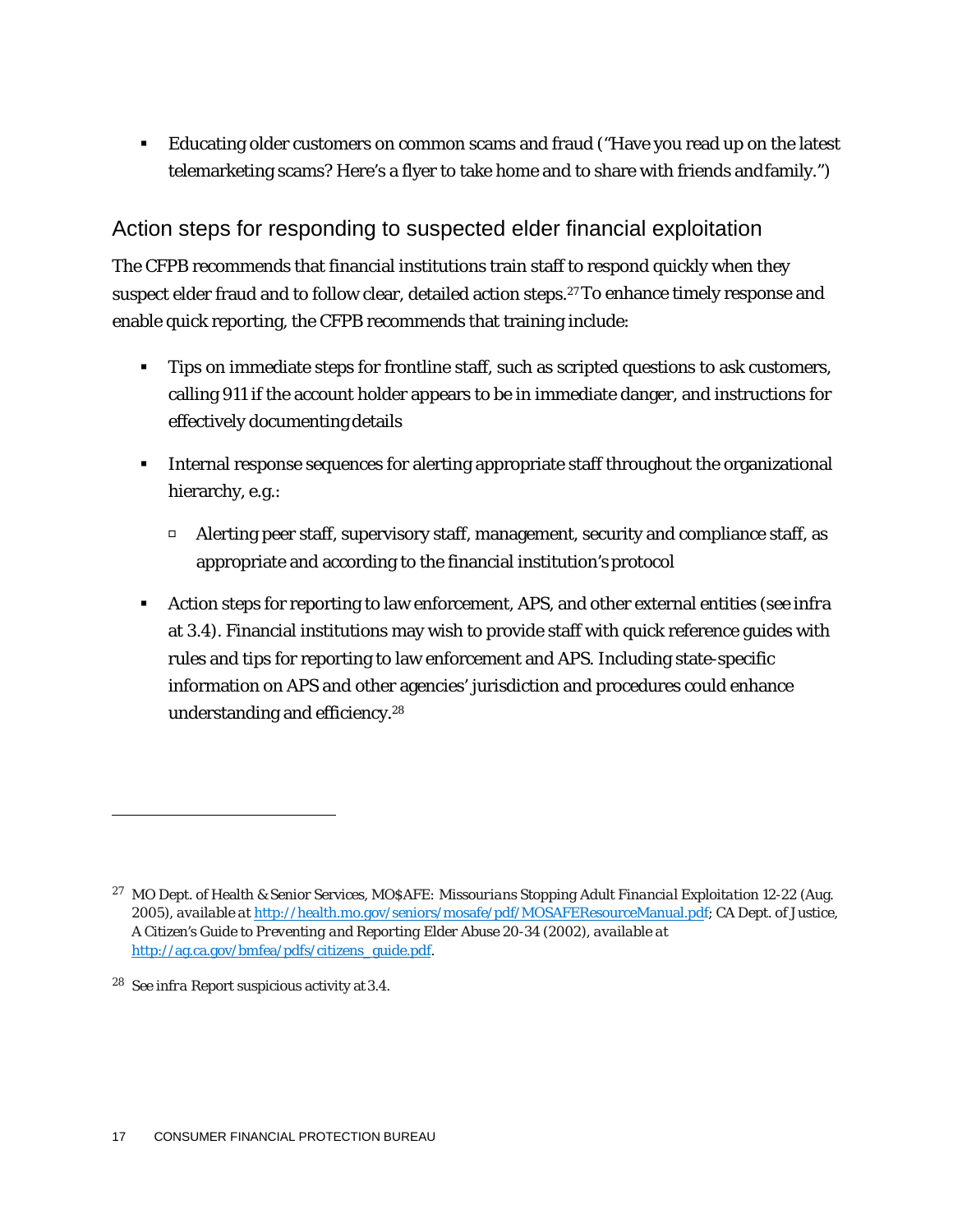- Steps for filing detailed Suspicious Activity Reports (SARs) with detailed and relevant supporting documentation, and for maintaining relevant documentation in accordance with BSA requirements (*see infra* at 3.4.3)[.29](#page-18-0)
- Steps for alerting trusted third parties (*see infra* at3.5.2).
- Tips for being an effective witness of suspicious behavior, e.g., keepingdetailed contemporaneous notes onobservations.

## 3.2.2 Tailor trainings for different staff roles

Financial institution employees have varying expertise, authority, and public-facing duties based on their positions within the organizational structure. Employees in some institutions may perform multiple roles or have overlapping job duties. For these institutions, a generalized approach to training may be the most efficient system. When applicable, large institutions—and other institutions that assign specific responsibility for investigation, reporting and other duties—should tailor training programs to fit staff roles and responsibilities. Customized training prepares employees to react to events they are most likely to encounter and act on in their respective positions. For example, frontline staff directly observe and engage customers. Training for these employees could emphasize red flag detection and the alerting of key personnel. Tailored training for supervisory employees could, by contrast, focus on external reporting protocols and requirements.

<span id="page-18-0"></span><sup>29</sup> FinCEN *Suspicious Activity Report*, *supra*; FinCEN Guidance on Preparing a Complete and Sufficient Suspicious Activity Report Narrative 13-21[, https://www.fincen.gov/news\\_room/rp/files/sar\\_guidance\\_narrative.pdf](https://www.fincen.gov/news_room/rp/files/sar_guidance_narrative.pdf)  (hereafter referred to as FinCEN Guidance on Preparing SARs); FIN-2011-A003, *Advisory to Financial Institutions*, *supra*.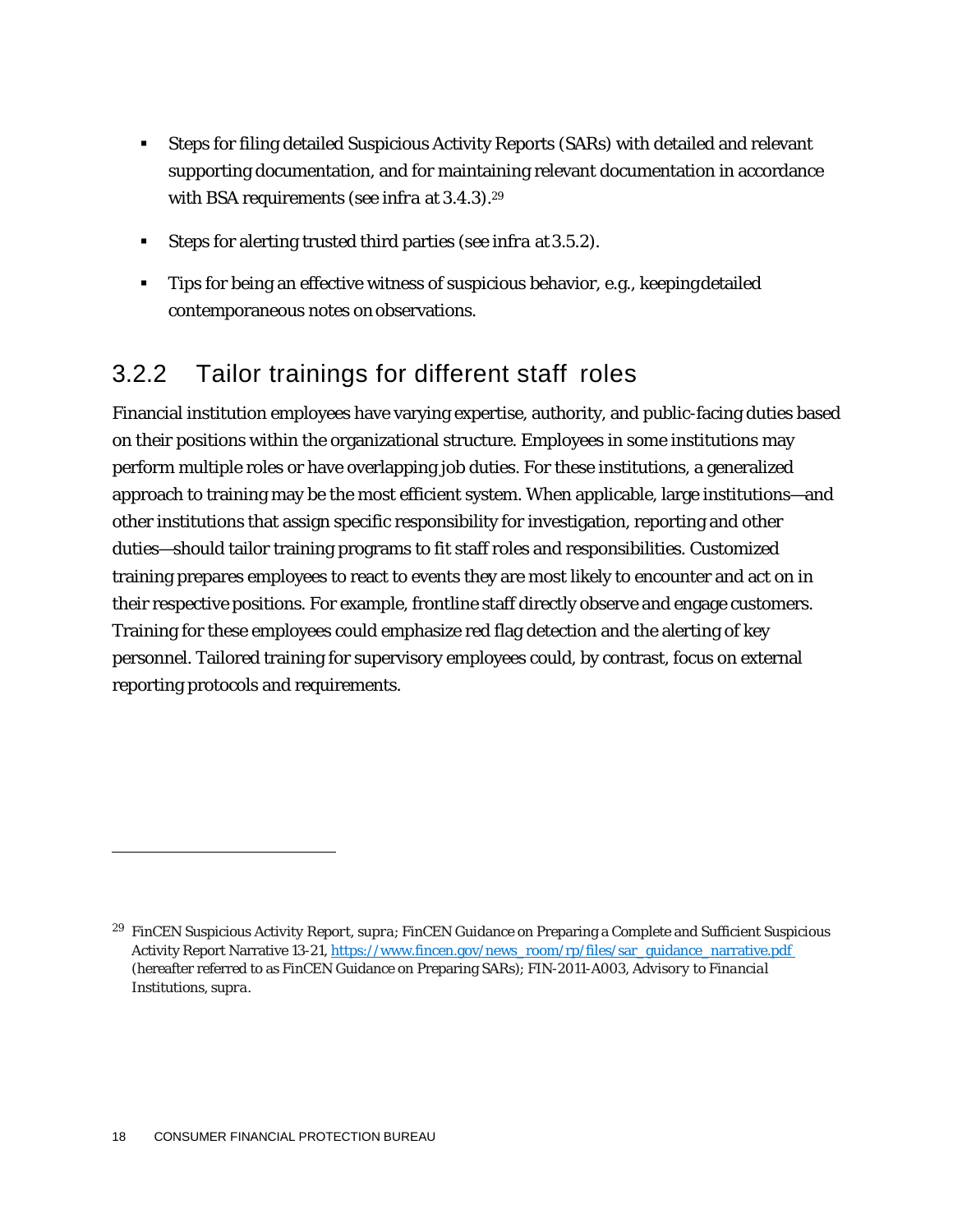## 3.2.3 Repeat training periodically

Studies show that repetitive training deepens the learning process and improves memory retention[.30C](#page-19-1)yclical, repetitive training can reinforce individual knowledge and increase collective expertise within institutions[.31](#page-19-2)

The CFPB recommends that financial institutions incorporate elder financial exploitation training and retraining cycles into their institutional culture. In addition to enhanceing knowledge retention, cyclical retraining may help to integrate elder financial issues into the daily language and awareness of staff. Frequent training cycles may also help new employees learn this subject matter.<sup>32</sup>

# <span id="page-19-0"></span>3.3 Detect elder financial exploitation by harnessing technology

There are two main avenues for detecting signs that may indicate elder financial exploitation. Tellers and other public-facing staff are essential for spotting signs of financial exploitation, particularly behavioral signs they notice when interacting with older account holders and third

<span id="page-19-3"></span><sup>32</sup> For example, BITS Financial Services Roundtable recommends: initial training for all new employees; thorough annual training; and, quarterly communications to reinforce messages, such as one-page tip documents. BITS Financial Services Roundtable, *At-Risk Adult Training Curriculum* (2013), *available at*  [http://fsroundtable.org/wp-content/uploads/2015/09/BITS-Roundtable-At-Risk-Adult-Training-Curriculum-](http://fsroundtable.org/wp-content/uploads/2015/09/BITS-Roundtable-At-Risk-Adult-Training-Curriculum-Jan-2013.pdf)[Jan-2013.pdf.](http://fsroundtable.org/wp-content/uploads/2015/09/BITS-Roundtable-At-Risk-Adult-Training-Curriculum-Jan-2013.pdf)

<span id="page-19-1"></span><sup>30</sup> Jurgen Kornmeir, Manfred Spitzer& Zrinka Sosic-Vasic, *Very Similar Spacing-Effect Patterns in Very Different Learning/Practice Domains* 1, Plos One, Vol 9, Issue 3 (Mar. 2014), *available at*  [http://www.ncbi.nlm.nih.gov/pmc/articles/PMC3946552/pdf/pone.0090656.pdf.](http://www.ncbi.nlm.nih.gov/pmc/articles/PMC3946552/pdf/pone.0090656.pdf)

<span id="page-19-2"></span><sup>31</sup> Jeffrey D. Karpicke & Althea Bauernschmidt, *Spaced Retrieval: Absolute spacing enhances learning regardless of relative spacing*, 37 J. Exp. Psychology: Learning, Memory, and Cognition 1250 (2011), *available at*  [http://learninglab.psych.purdue.edu/downloads/2011\\_Karpicke\\_Bauernschmidt\\_JEPLMC.pdf.](http://learninglab.psych.purdue.edu/downloads/2011_Karpicke_Bauernschmidt_JEPLMC.pdf)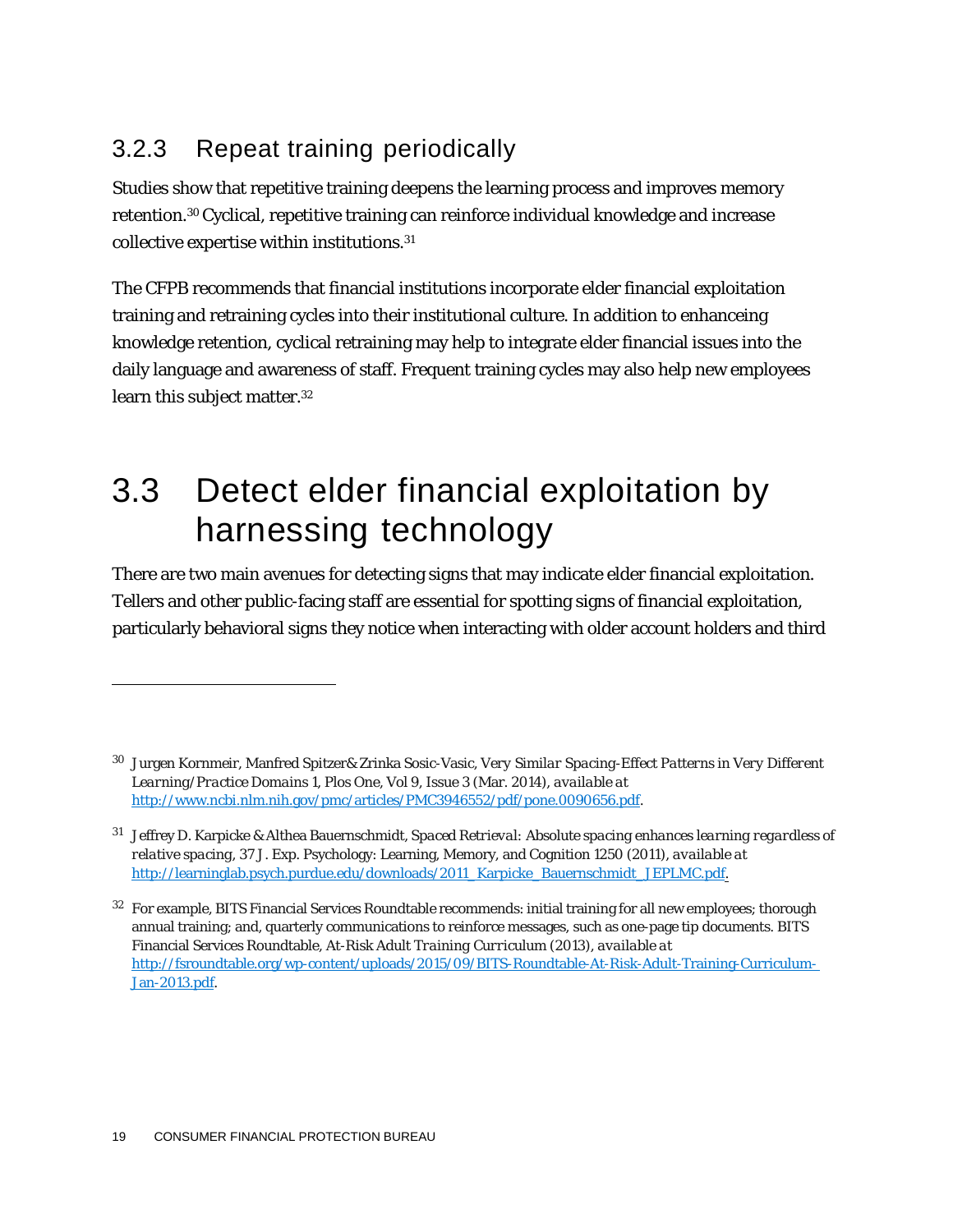parties. (*See supra* at 3.2.1 and *infra* at Appendix A.) The other key approach to detection is utilizing technology to flag transactions or account activity that may signal financial abuse.

Financial institutions can utilize existing suspicious activity monitoring technology to detect elder financial exploitation. The CFPB encourages financial institutions to ensure that their systems include analyses of the types of products and account activity that may be associated with elder financial exploitation risk.

Financial institutions perform transaction monitoring, tracking, reporting, and recordkeeping on customer account data. These actions support Bank Secrecy Act and Anti-Money Laundering (BSA/AML) compliance, and can also help to prevent fraud. The internal controls that financial institutions have implemented in furtherance of the BSA/AML obligations include effective detection capabilities that can recognize distinct risk indicators for elder fraud.

Suspicious activity monitoring programs typically include a combination of both manual and automated systems to detect unusual activity. Manual fraud detection systems operate by programming rules that flag specific events identified in account activity for further review by staff. For example, the program may flag cash withdrawals over a set limit or international transactions as suspicious. These are valuable techniques, but they use static, predetermined rules that may miss specific transactions that are unusual for a particular account holder.

In the last two decades, financial institutions have increasingly adopted sophisticated automated fraud detection systems using machine learning technology. Machine learning analyzes transactions in relation to historical account activity and programmed parameters[.33T](#page-20-0)he programs are said to "learn" statistical patterns in account data and can recognize real-time

<span id="page-20-0"></span><sup>33</sup> Fed. Fin. Inst. Examination Council, *Bank Secrecy Act/Anti-Money Laundering Examination Manual* 61- 67(2014), [https://www.ffiec.gov/bsa\\_aml\\_infobase/documents/BSA\\_AML\\_Man\\_2014\\_v2.pdf](https://www.ffiec.gov/bsa_aml_infobase/documents/BSA_AML_Man_2014_v2.pdf)*;* Jesus Mena, *Machine Learning Forensics for Law Enforcement, Security, and Intelligence 1-24 (CRC Press, 2011); telephone* interview with Dale Smith, Data Scientist, Nexidia Inc. (Oct. 14, 2015) and telephone interview with Steven Vallejo, Corporate Security Director, Bank of the West (Oct. 28,2015).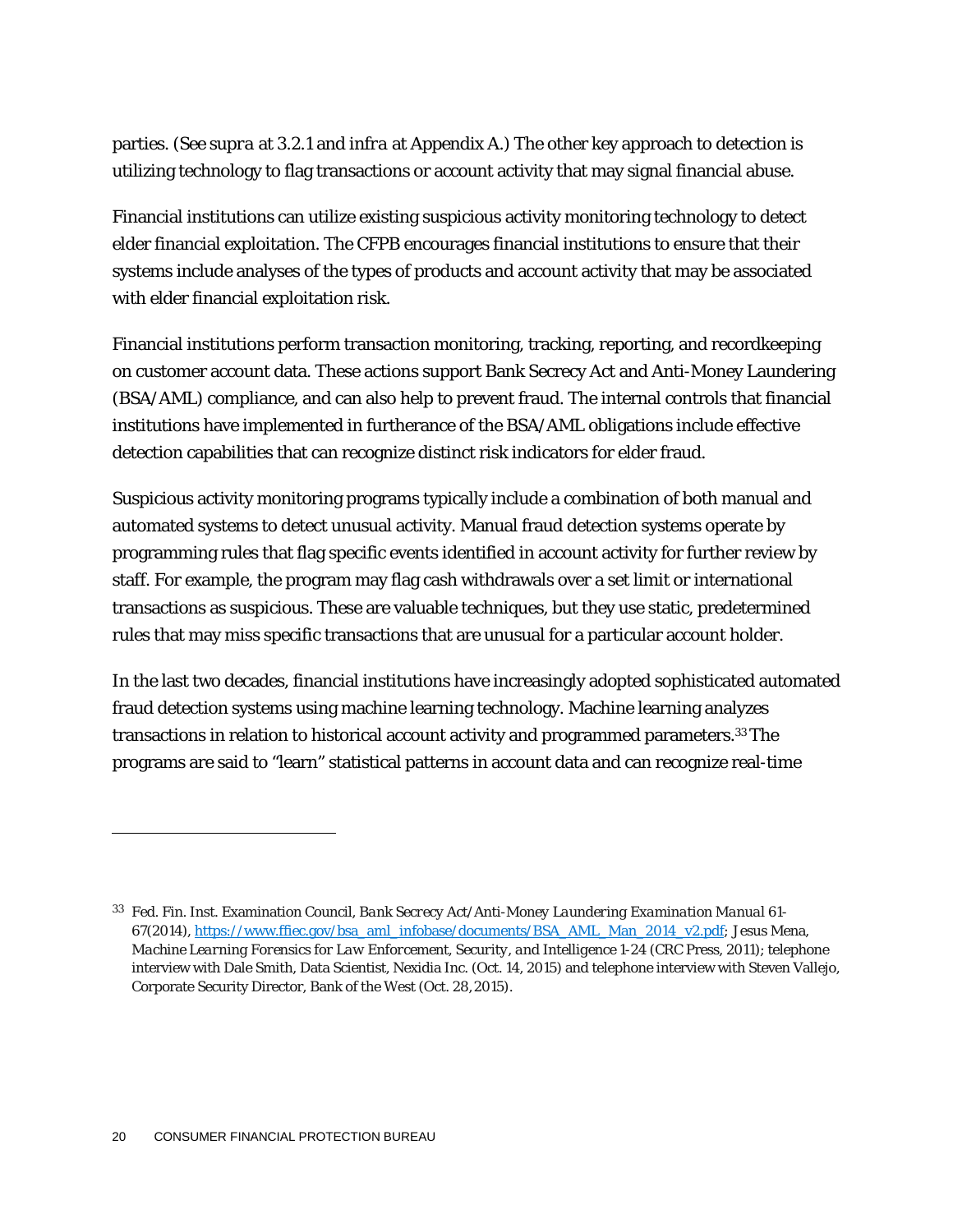deviations in these patterns on individual accounts[.34A](#page-21-0)s the system detects anomalies, it measures their risk potential according to its programmed tolerances or filtering criteria. The filtering criteria determine whether the system flags the activity for review[.35](#page-21-1)

Some indicators of elder fraud risk may not match conventionally accepted patterns of suspicious activity, but nevertheless may be unusual in light of a particular account holder's regular pattern of behavior. Financial institutions can ensure that their systems consider the type of account-related activity that may be associated with elder fraud risk. The following is a sample of the types of account activity that may be associated with elder financial exploitation:<sup>36</sup>

- Atypical ATM card use
- Uncharacteristic non-sufficient funds activity or overdraft fees
- Activity in previously inactive accounts
- Change of address on account
- Opening new joint checking account or adding joint owner to existingaccount
- **IF Increase in total monthly cash withdrawals compared to historical patterns**

<span id="page-21-0"></span><sup>34</sup> Ethem Alpaydin, Introduction to Machine Learning (3rd edition, 2014); Jesus Mena, Machine Learning Forensics for Law Enforcement, Security, and Intelligence 7(2011).

<span id="page-21-1"></span><sup>35</sup> In some cases automated systems are able to alert financial institution employees to a transaction before it is completed. Mena, *supra* note 34, at 10-14.

<span id="page-21-2"></span><sup>36</sup> BITS Financial Services Roundtable, *Protecting the Elderly and Vulnerable from Financial Exploitation* 11-13 (2010), *available at* [http://fsroundtable.org/wp](http://fsroundtable.org/wp-content/uploads/2015/05/BITSProtectingVulnerableAdults0410.pdf)[content/uploads/2015/05/BITSProtectingVulnerableAdults0410.pdf;](http://fsroundtable.org/wp-content/uploads/2015/05/BITSProtectingVulnerableAdults0410.pdf) E-mail from Howard L. Tischler, C.E.O., and E. Elizabeth Loewy, General Counsel & Sr. V.P. of Industry Relations, Eversafe, to the CFPB (Sept. 21, 2015) (on file with the CFPB).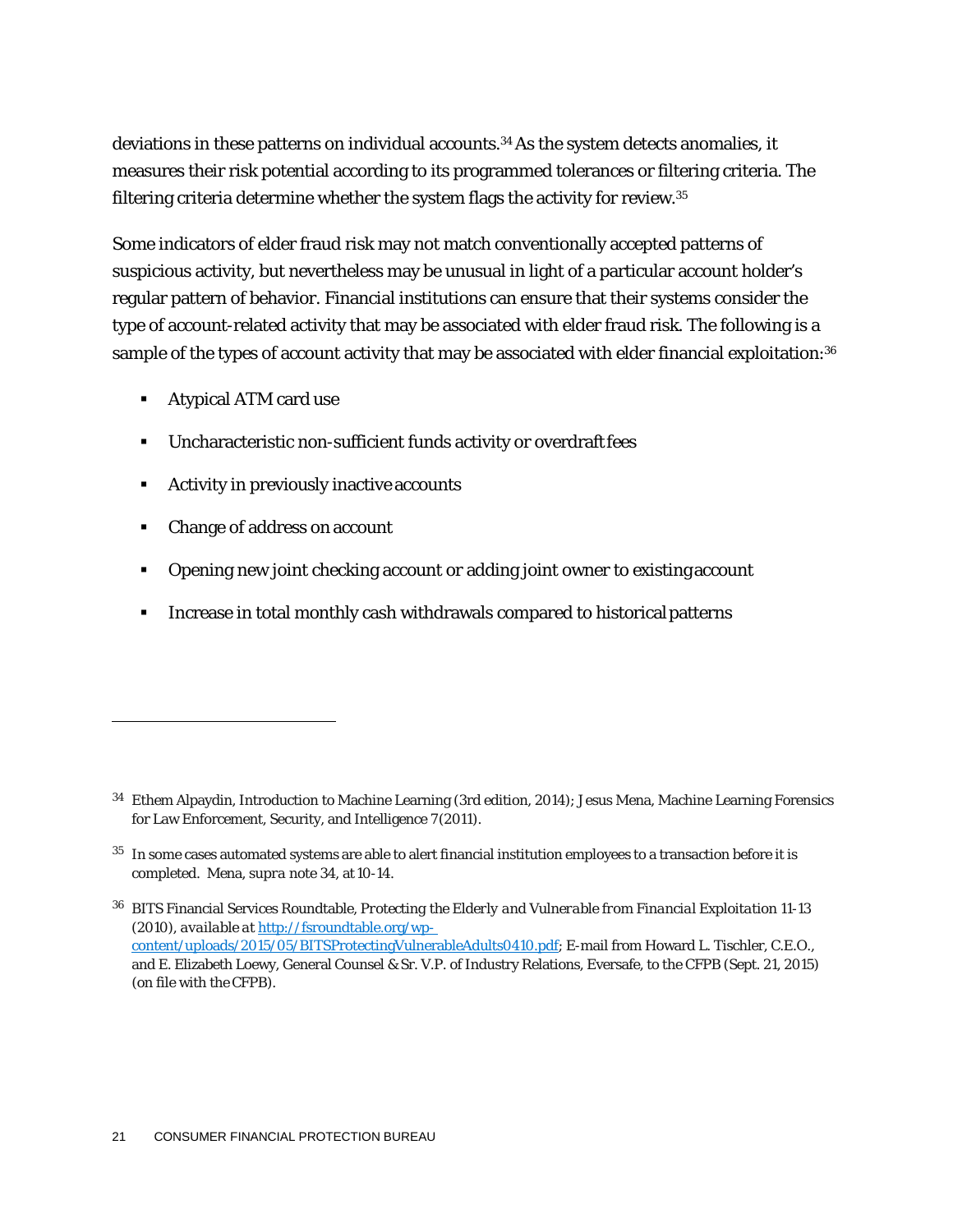- Automated Clearing House (ACH) payment to a recipient with no history of ACH transactions with the customer
- **Missing recurring deposits**
- Electronic bill payments to new vendors
- Atypical use of online banking
- Atypical use of wire transfers
- Unusual gaps in check numbers.

The CFPB encourages financial institutions using predictive analytics to review their filtering criteria against individual account holders' patterns and to explore additional risk factors that may be associated with elder financial exploitation.

## <span id="page-22-0"></span>3.4 Report suspicious activity

#### 3.4.1 Report all cases of suspected elder financial exploitation

The CFPB recommends that financial institutions report suspected financial exploitation of older adults to all appropriate local, state or federal responders,<sup>37</sup> regardless of whether reporting is mandatory or voluntary under state or federal law[.38](#page-22-2)

<span id="page-22-1"></span><sup>&</sup>lt;sup>37</sup> Federal responders might include the US Postal Inspection Service and the Federal Bureau of Investigation.

<span id="page-22-2"></span><sup>38</sup> *See infra* at 3.4.4. regarding privacy law considerations related to reporting financial exploitation.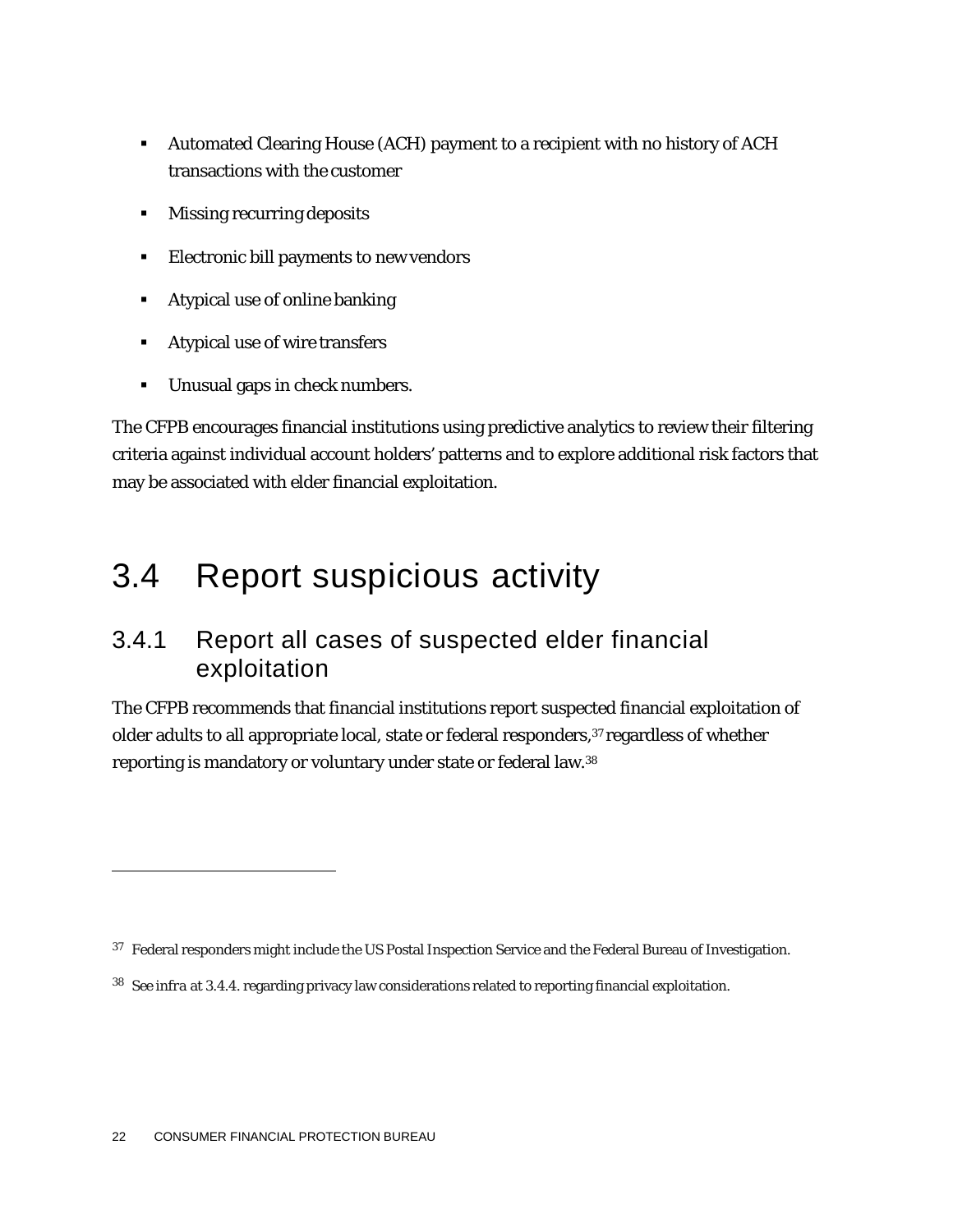Typically, the institution should file reports with the appropriate APS agency and law enforcement. In addition, financial institutions should file SARs with FinCEN[.39W](#page-23-0)hen the account holder resides in a nursing facility, assisted living facility or similar adult care facility, the financial institution could also consider reporting suspected financial exploitation to the regional or local long-term care ombudsman. See descriptions of these agencies and entities below.

Some financial institutions—including some of the nation's largest banks—have blanket policies treating all cases of suspected financial abuse (regardless of jurisdiction) as if subject to state mandatory reporting laws (*see infra* at 3.4.2). In addition, these policies can enhance consistency in reporting, expedite action and eliminate the extra step of determining whether reporting is mandatory in a given location and situation.

## 3.4.2 Understand reporting requirements

While the CFPB recommends that everyone in every state report suspected financial exploitation to Adult Protective Services, as of February 2016 only about half the states mandate that financial institutions or a subset of financial professionals report suspected elder financial exploitation to APS, law enforcement or both.<sup>40</sup> Those states include states in which "any person" must report elder financial exploitation.<sup>41</sup> In the remaining states with mandatory

<span id="page-23-0"></span><sup>39</sup> FIN-2011-A003, Advisory to Financial Institutions, supra; See *infra*at 3.4.3.

<span id="page-23-1"></span><sup>&</sup>lt;sup>40</sup> Arizona, Arkansas, California, Colorado, Delaware, District of Columbia, Florida, Georgia, Hawaii, Illinois, Indiana, Kansas, Kentucky, Louisiana, Maryland, Mississippi, Nevada, New Hampshire, New Mexico, North Carolina, Oklahoma, Rhode Island, South Carolina, Tennessee, Texas, Utah, Washington and Wyoming. *See infra* footnotes 41 and 42 for statutory citations. Although this report emphasizes the importance of compliance with appropriate state laws, it is not intended to provide legal advice or serve as a substitute for financial institutions' own legal counsel.

<span id="page-23-2"></span><sup>41</sup> Ind. Code Ann. § 12-10-3-9(a); Ky. Rev. Stat. Ann. § 209.030(2); La. Rev. Stat. Ann. § 1504(A); N.H. Rev. Stat. Ann. § 161-F:46; N.C. Gen Stat. § 108A-102(a); Okla. Stat. Ann. Tit. 43A §10-104(A); R.I. Gen. Laws Ann. § 42-66- 8; S.C. Code Ann. § 43-35-25(A); Tenn. Code Ann. § 71-6-103(b)(1); Tex. Hum. Res. Code Ann. § 48.051(b); Utah Code Ann. § 62A-3-305(1); Wyo. Stat. Ann. § 35-20-103(a).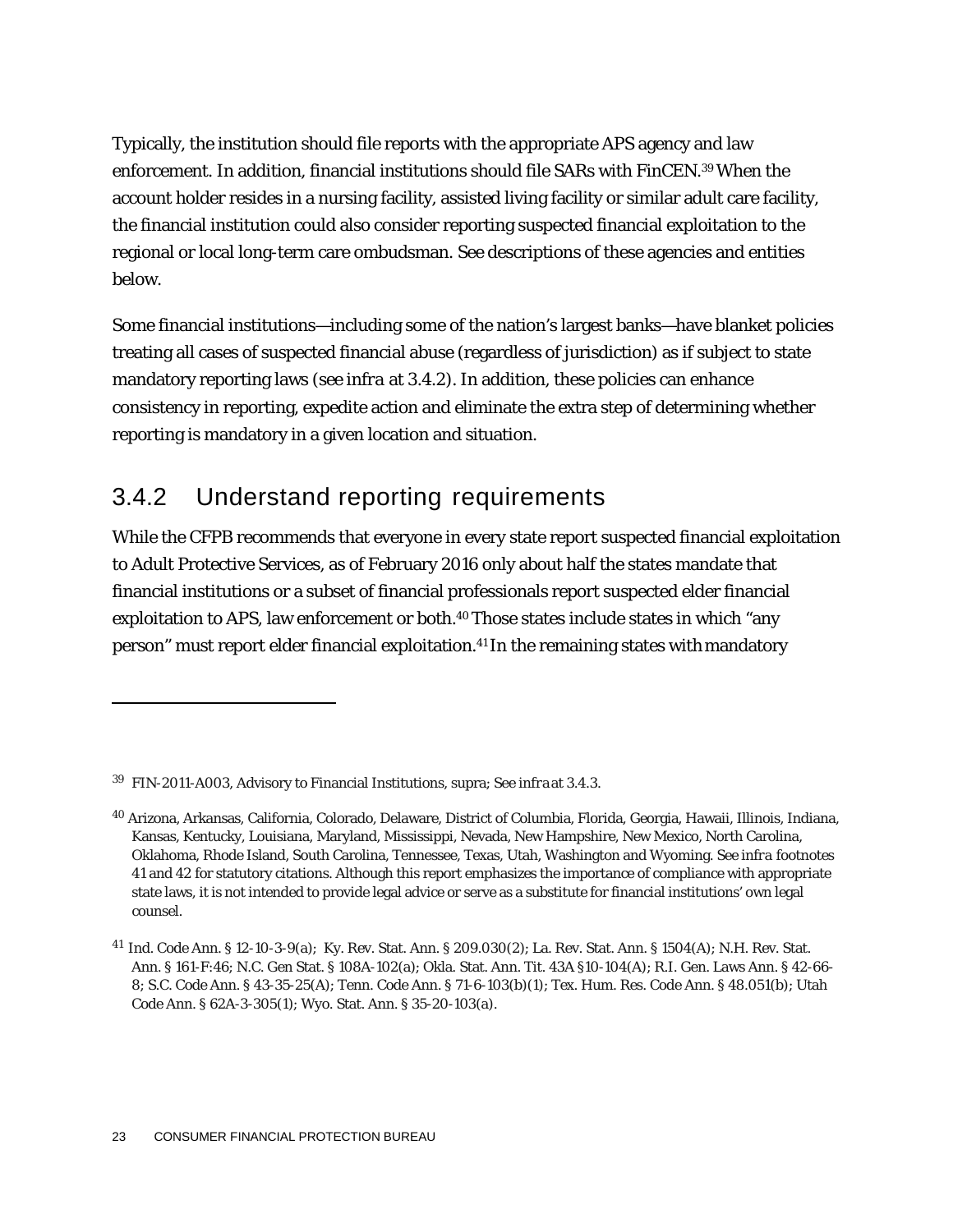reporting by financial institutions,<sup>42</sup> a statute specifically names financial institutions or certain members of their staff as mandatory reporters. For example, in California a mandated reporter of financial abuse of an elder or dependent adult "includes all officers and employees of financial institutions" and the statute defines financial institutions to include depository institutions and credit unions[.43A](#page-24-1) few state statutes are narrower. For example, a "bank manager" and a "financial manager" are mandated reporters in the District of Columbia[.44](#page-24-2)

The CFPB recommends that financial institutions determine whether and when state law mandates reporting by the institution. In addition, states may require that oral and/or written reports to APS are made within a certain time period[.45](#page-24-3)

Some states mandate that financial institution personnel report suspected elder financial exploitation to law enforcement in addition to APS.<sup>46</sup> Financial institutions should determine whether they have reporting obligations to law enforcement or other agencies (other than APS) under relevant state laws.

<span id="page-24-0"></span><sup>42</sup> Ark. Code Ann. § 12-12-1708(a)(1); Cal. Welf. & Inst. Code § 15630.1; Colo. Rev. Stat. § 18-6.5-108(1); Del. Code Ann. Tit.31 § 3910(c); D.C. Code §7-1903(a)(1); Fla. Stat. § 415.1034(1)(a); Ga. Code Ann. § 30-5-4(a)(1)(B); Haw. Rev. Stat. § 412L3-114.5; Kan. Stat. Ann. §39-1431(a); Md. Code Ann. Fin. Inst. § 1-306(d)(1); Miss. Code Ann.§ 43-47-7(1)(a); Nev. Rev. Stat. § 657.290; N.M. Stat. Ann. § 27-7-30(A). In Washington, financial institution employees are only mandated to report financial exploitation when the institution is refusing to disburse funds based on a reasonable belief that financial exploitation of a vulnerable adult may have occurred, may have been attempted or is being attempted. Rev. Code Wash. § 74.34.215(4). In Illinois, a bank employee is required to report if the employee is a trustee or a licensed public accountant. 320 Ill. Comp. Stat. 20/4. In Arizona reporting is required by "a person who has responsibility for any other action concerning the use or preservation of the vulnerable adult's property" who discovers the exploitation while fulfilling that responsibility. Ariz. Rev. Stat. Ann. § 46-454(B).

<span id="page-24-1"></span><sup>43</sup> Cal. Welf. and Inst. Code § 15630.1.

<span id="page-24-2"></span><sup>44</sup> D.C. Code § 7-1903(a)(1).

<span id="page-24-3"></span><sup>45</sup>*See*, e.g., MD. Code Ann. Fin. Inst. § 1-306.

<span id="page-24-4"></span><sup>46</sup>*See*, e.g., D.C. Code § 7-1903.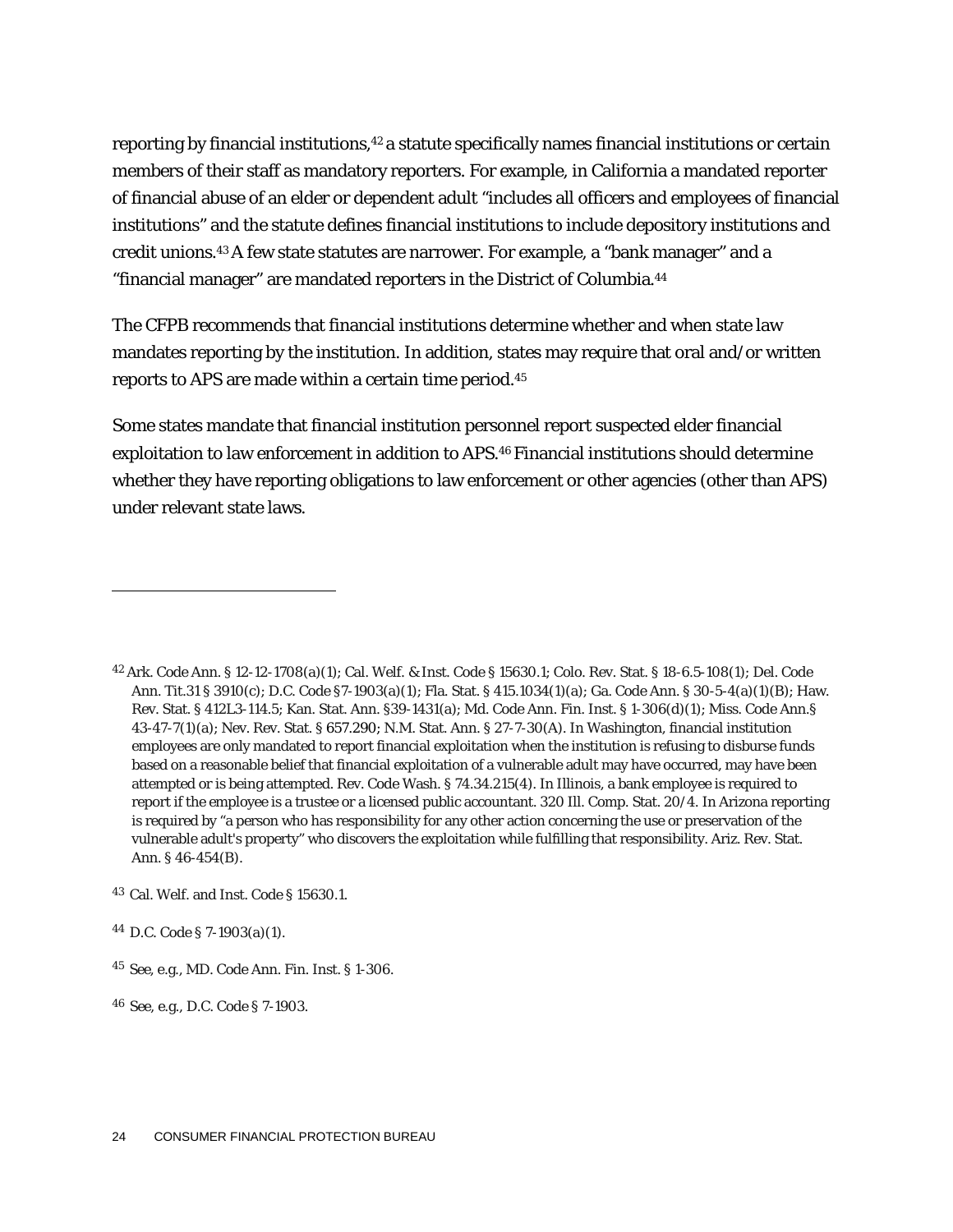Financial exploitation may violate an array of criminal laws. Familiarity with state criminal code provisions will help ensure that financial institutions report suspected criminal acts.

Almost all states have provisions providing immunity for good faith reporting of suspected elder financial exploitation. These "safe harbor" provisions provide immunity even when the activity observed wasn't financial exploitation, as long as the reporter acted in good faith (or a similar standard spelled out in state law). In most states, this immunity extends to civil, criminal, or administrative actions.

Under state laws, a financial institution normally does not need proof that elder financial exploitation is occurring. Reasonable suspicion is adequate[.47](#page-25-0) It is the job of Adult Protective Services and/or law enforcement to determine if exploitation is occurring. (*See infra* at 3.4.5.) If the elder appears to be in imminent danger of abuse, staff should call 911 for an immediate police response.

### 3.4.3 File Suspicious Activity Reports when the financial institution suspects abuse

In February, 2011 FinCEN issued an Advisory to financial institutions on filing suspicious activity reports regarding elder financial exploitation. FinCEN noted that SARs are a valuable avenue for financial institutions to report elder financial exploitation.

Consistent with the standard for reporting suspicious activity as provided for in 31 CFR Part 103… [now codified at 31 CFR § 1020.320], if a financial institution knows, suspects, or has reason to suspect that a transaction has no business or apparent lawful purpose or is not the sort in which the particular customer would normally be expected to engage, and the financial institution knows of no reasonable explanation for the transaction after

<span id="page-25-0"></span><sup>47</sup> *See*, e.g., Fla. Stat. § 415.1034(1)(a), which provides "Bank, savings and loan, or credit union officer, trustee, or employee…knows, or has reasonable cause to suspect;" Ga. Code Ann. § 30-5-4(a)(1)(B) provides "any employee of a financial institution…having reasonable cause tobelieve…."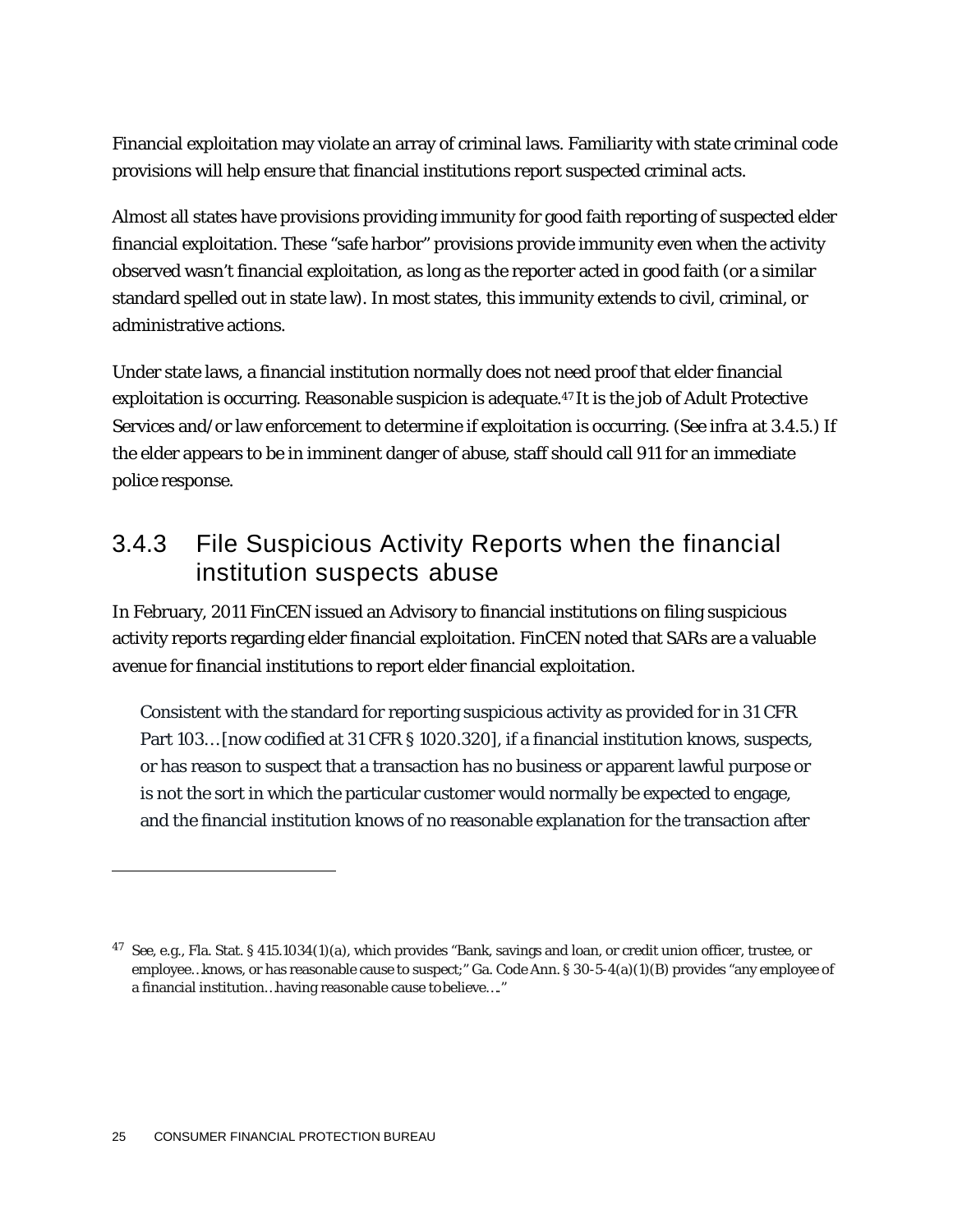examining the available facts, including the background and possible purpose of the transaction, the financial institution should then file a Suspicious Activity Report.*[48](#page-26-0)*

SAR filing is mandatory for banks (defined in FinCEN rules to include credit unions) when certain thresholds are met[.49](#page-26-1) If the transaction amounts are below the mandatory filing threshold, consider filing SARs anyway. As FinCEN stated in its 2011 Advisory on Elder Financial Exploitation, "[a] financial institution may also file with FinCEN a Suspicious Activity Report with respect to any suspicious transaction that it believes is relevant to the possible violation of any law or regulation but whose reporting is not required by FinCEN regulations.["50](#page-26-2) Voluntary reporting may help deter continued financial abuse by the same perpetrator, and may help law enforcement with ongoing investigations and prosecution.

With the introduction of electronic SAR filing, FinCEN provided a designated category of suspicious activity entitled "elder financial exploitation" for financial institutions to check (option d in field 35 of the form).<sup>51</sup> Prior to the checkbox, FinCEN had requested that financial institutions use the key terms "elder financial exploitation" and "elder financial abuse" in the SAR narrative[.52](#page-26-4)

<span id="page-26-0"></span><sup>48</sup> FIN-2011-A003, Advisory to Financial Institutions,supra.

<span id="page-26-1"></span><sup>49 31</sup> CFR § 1020.320(a)(2); 12 CFR §§ 21.11(c)(3), 163.180(d)(3)(iii), 208.62(c)(3), 353.3(a)(3) and 748.1(c)(1)(iii).

<span id="page-26-2"></span><sup>50</sup> FIN-2011-A003, Advisory to Financial Institutions,supra.

<span id="page-26-3"></span><sup>51</sup> FinCEN, FinCEN Suspicious Activity Report (FinCEN SAR) Electronic Filing Instructions, supra at 98.

<span id="page-26-4"></span><sup>52</sup> FIN-2011-A003, *Advisory to Financial Institutions*, *supra*. Although the FinCEN advisory did not specifically instruct filers to use the latter term, FinCEN wanted to ensure identification of all relevant SARs and thus included the additional phrase in the search.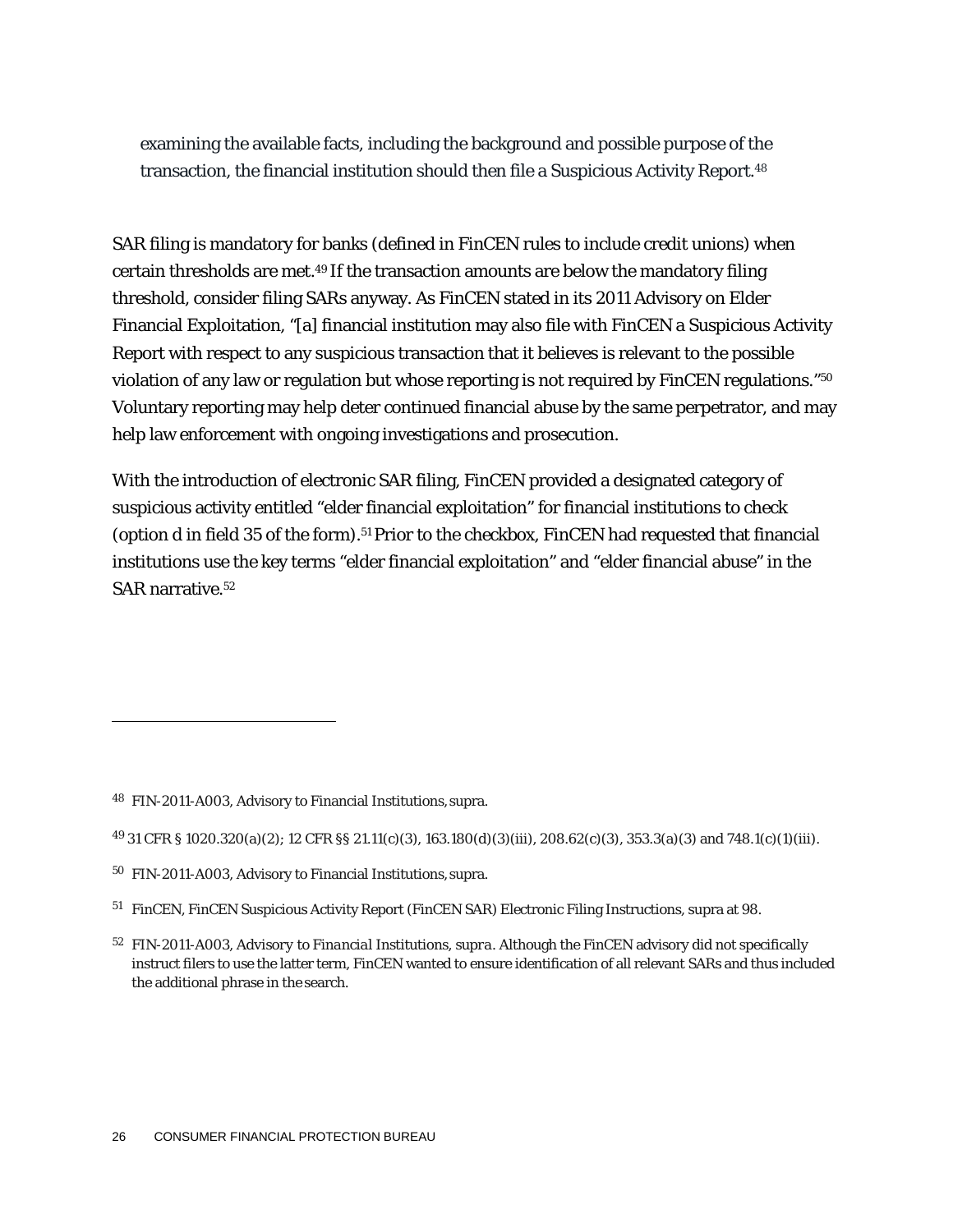While financial institutions now note by checkbox that the suspicious activity is elder financial exploitation, the narrative remains extremely important. As FinCEN says in its instructions for filers,

The narrative section of the report is critical to understanding the nature and circumstances of the suspicious activity. The care with which the narrative is completed may determine whether the described activity and its possible criminal nature are clearly understood by investigators. Filers must provide a clear, complete, and concise description of the activity, including what was unusual or irregular that caused suspicion.<sup>53</sup>

In addition, it is important to note that the potential victim of elder financial exploitation should not be reported as the subject of the SAR. Rather, all available information on the victim should be included in the narrative portion of the SAR[.54](#page-27-1)

<span id="page-27-0"></span><sup>53</sup> FinCEN, *FinCEN Suspicious Activity Report (FinCEN SAR) Electronic Filing Instructions*, Version 1.2 (2012) at 110, *available at* [https://www.fincen.gov/forms/files/FinCEN%20SAR%20ElectronicFilingInstructions-](https://www.fincen.gov/forms/files/FinCEN%20SAR%20ElectronicFilingInstructions-%20Stand%20Alone%20doc.pdf) [%20Stand%20Alone%20doc.pdf.](https://www.fincen.gov/forms/files/FinCEN%20SAR%20ElectronicFilingInstructions-%20Stand%20Alone%20doc.pdf)

<span id="page-27-1"></span><sup>54</sup> FIN-2011-A003, Advisory to Financial Institutions,supra.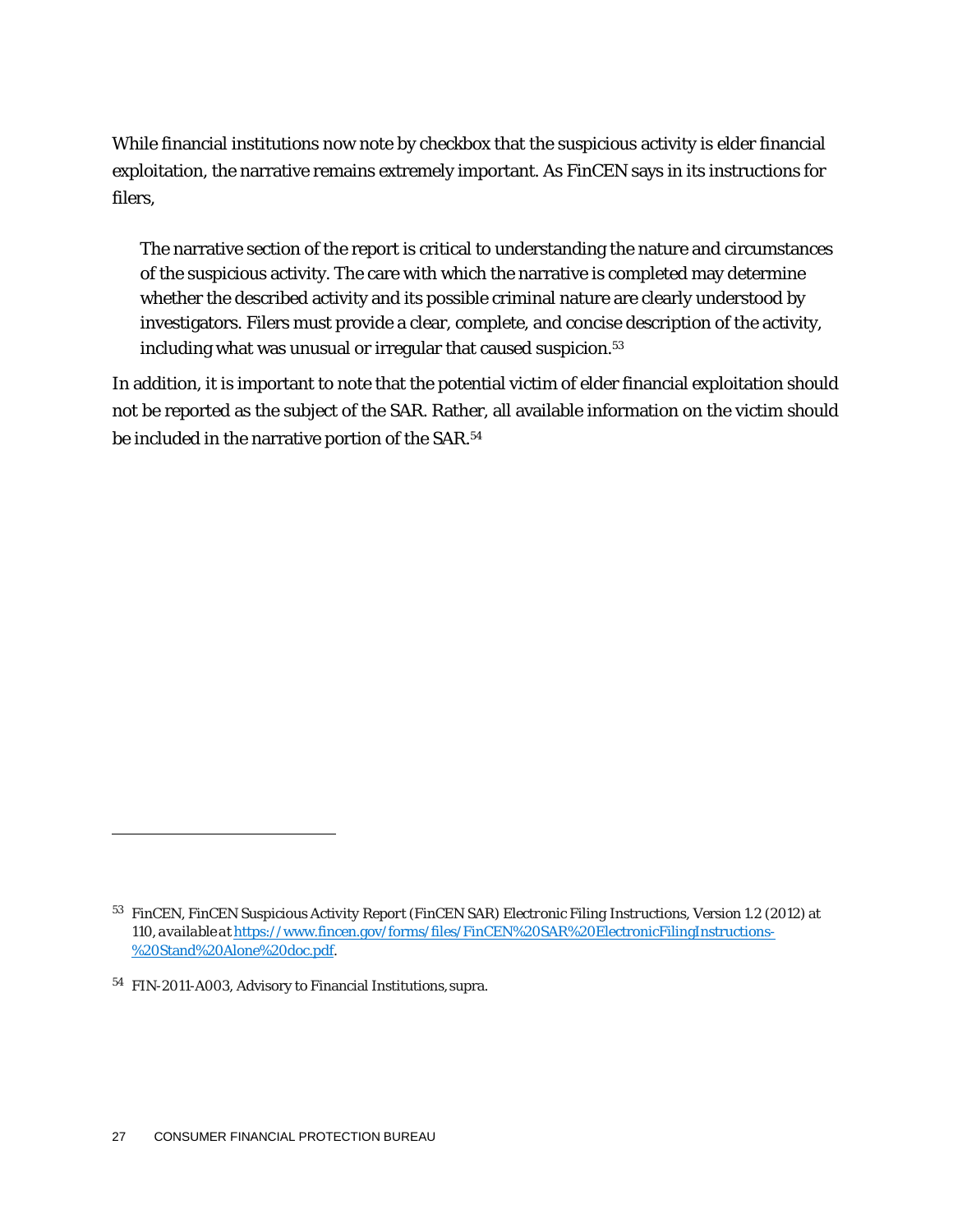

#### **FIGURE 1:** TREND IN SARS FILED BY DEPOSITORY INSTITUTIONS ABOUTELDER FINANCIAL EXPLOITATION [55](#page-28-0)

<span id="page-28-0"></span><sup>55</sup> FinCEN, *SAR Stats, Technical Bulletin* (Oct. 2015), *available at*  [https://www.fincen.gov/news\\_room/rp/files/SAR02/SAR\\_Stats\\_2\\_FINAL.pdf \(](https://www.fincen.gov/news_room/rp/files/SAR02/SAR_Stats_2_FINAL.pdf)follow "SAR Stats - Issue 2 – Depository Institutions" on Table of Contents page for 2012-2014 data; use "Interactive SAR Stats" hyperlink on page 2 for 2015 data)(last visited Feb. 17, 2016). This figure utilizes data collected on the current FinCEN Suspicious Activity Report form (Form 111), which FinCEN made available for filing on March 1, 2012. *SAR Stats*  and the *SAR Stats Interactive Module* do not include legacy form data. Therefore the figure does not include data for January and February of 2012. (However, depository institutions do submit SARs continuously throughout the year.)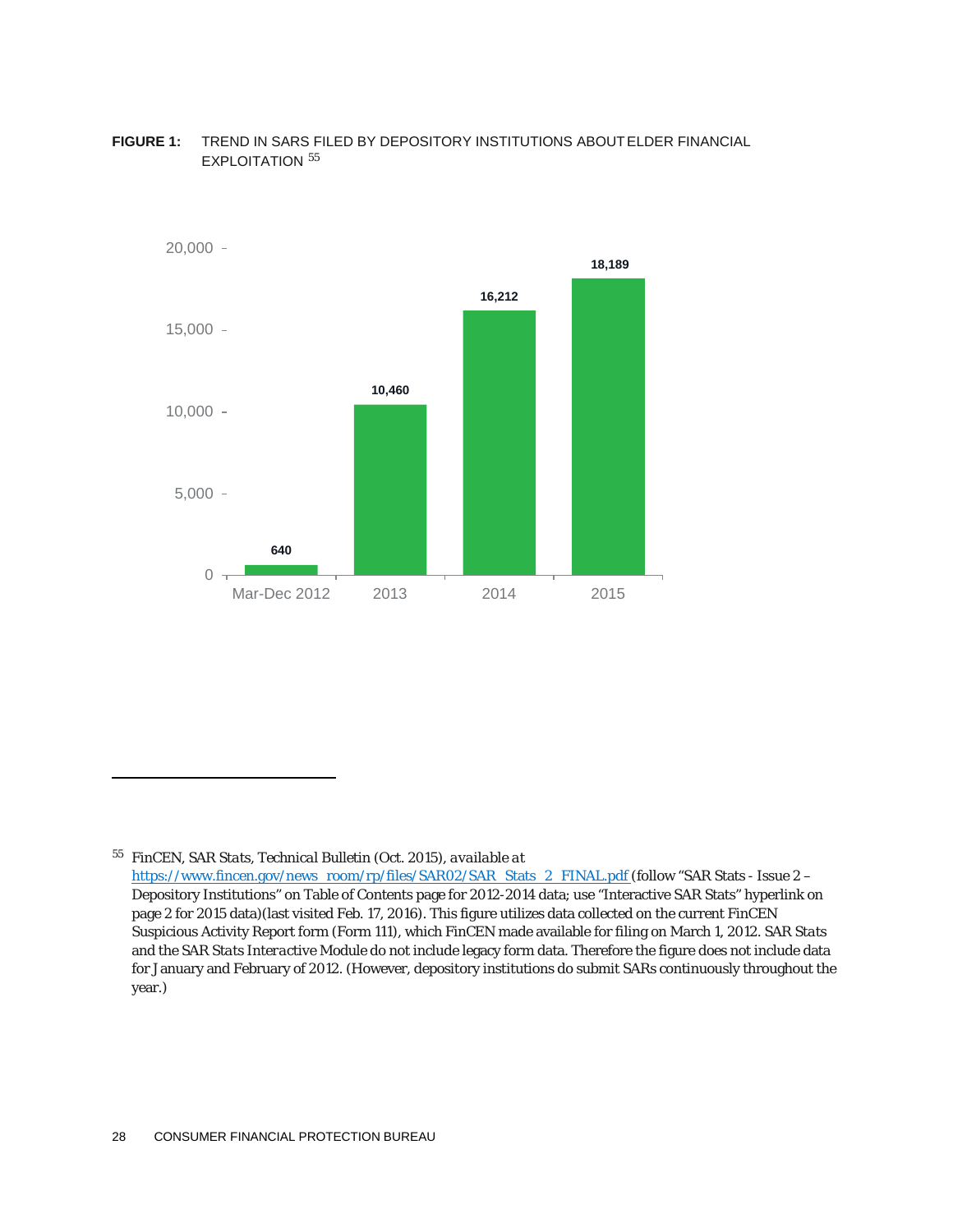### 3.4.4 Understand that the Gramm-Leach-Bliley Act is not a barrier to reporting suspected elder financial exploitation

Financial institutions have expressed concern over whether reporting suspected elder financial exploitation violates the privacy provisions of the Gramm-Leach-Bliley Act (GLBA). Bank officials told the U.S. Government Accountability Office (GAO) in an engagement involving elder financial exploitation that clarification of bank roles and responsibilities related to privacy and financial exploitation of older account holders was needed[.56](#page-29-0) Financial institutions repeatedly raised these concerns with CFPB officials in meetings.

To provide financial institutions more certainty about the legality of reporting abuse and to facilitate timely reporting and response, the eight federal regulatory agencies with authority to enforce the privacy provisions of GLBA issued Interagency Guidance on Privacy Laws and Reporting Financial Abuse of Older Adults on September 24, 2013 (the Guidance)[.57T](#page-29-1)he Guidance clarifies that reporting financial abuse of older adults to appropriate authorities does not, in general, violate the privacy provisions of GLBA.

GLBA generally requires that a financial institution notify consumers and give them an opportunity to opt out before the institution can disclose nonpublic personal information to a nonaffiliated third party.<sup>58</sup> But there are specific exceptions to the notice and opt-out requirement that may permit information sharing with local, state, or federal agencies to report

<span id="page-29-2"></span>58 15 U.S.C. §§ 6802(a)-(b), 6803(a) and 6803(c); 12 CFR §§ 1016.4 and 1016.10.

<span id="page-29-0"></span><sup>56</sup> GAO, Report to Congressional Requesters, *Elder Justice, National Strategy Needed to Effectively Combat Elder Financial Exploitation* (Nov. 2012), *available at* [http://www.gao.gov/assets/660/650074.pdf \(](http://www.gao.gov/assets/660/650074.pdf)hereafter GAO, *Elder Justice, National Strategy Needed*).

<span id="page-29-1"></span><sup>57</sup> Fed. Reserve, CFTC, CFPB, FDIC, FTC, NCUA, OCC & SEC, *Interagency Guidance on Privacy Laws and Reporting Financial Abuse of Older Adults* (Sept. 23, 2013), *available at*  [http://files.consumerfinance.gov/f/201309\\_cfpb\\_elder-abuse-guidance.pdf\(](http://files.consumerfinance.gov/f/201309_cfpb_elder-abuse-guidance.pdf)hereafter referred to as *Interagency Guidance on Privacy Laws*).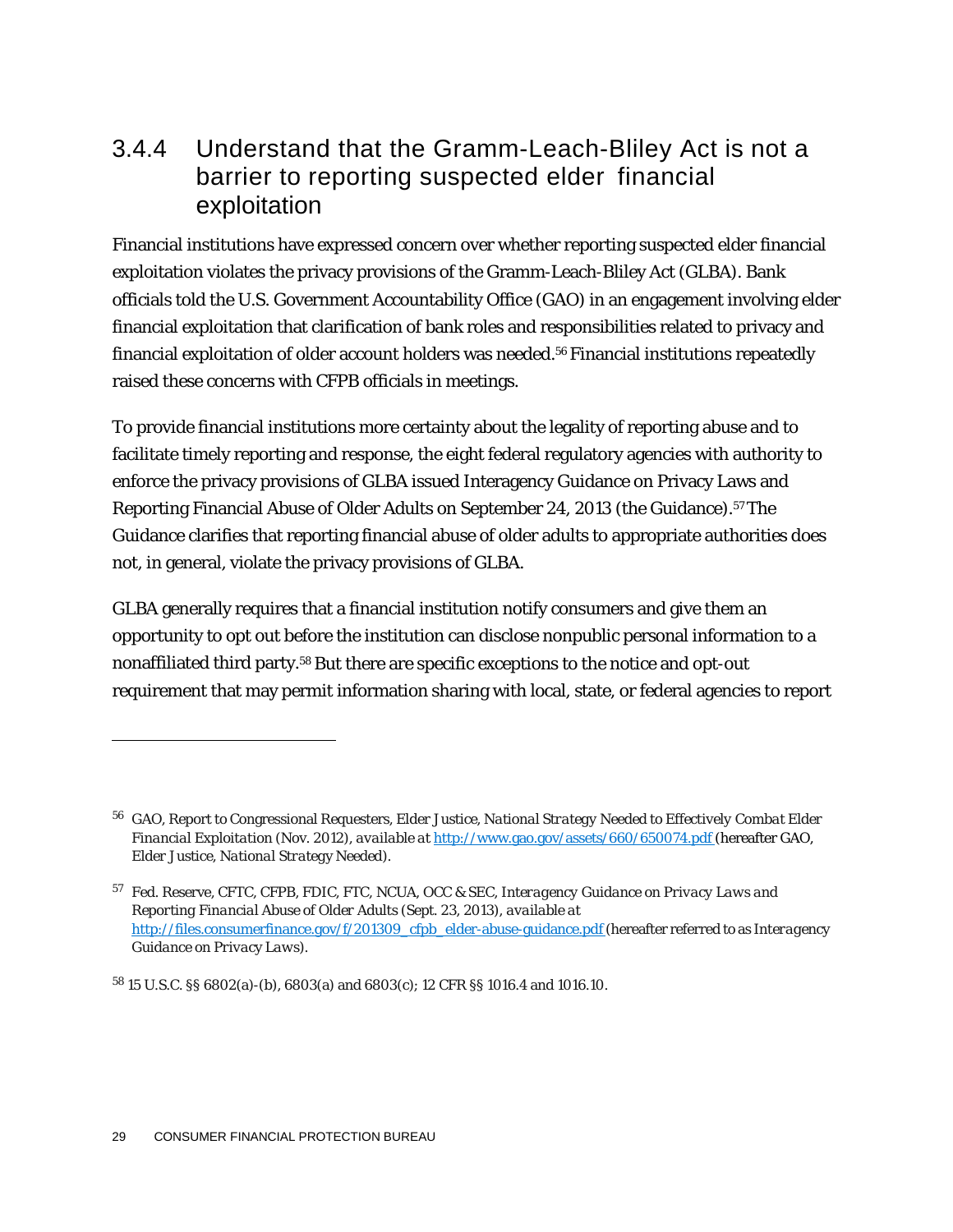suspected elder financial exploitation. At least one of these exceptions likely applies in every case of suspected elder financial exploitation. As stated in the Interagency Guidance[,59](#page-30-0) those broad exceptions are:

- To comply with federal, state, or local laws, rules and applicable legal requirements (and these laws include state mandatory reporting laws) $60$
- To comply with a properly authorized civil, criminal, or regulatory investigation, or subpoena or summons by federal, state, or local authorities<sup>61</sup> or to respond to judicial process or government regulatory authorities having jurisdiction for examination, compliance or other purposes<sup>62</sup>
- To protect against or prevent actual or potential fraud, unauthorized transactions, claims, or other liability<sup>63</sup> (For example, this exception generally would allow a financial institution to disclose to appropriate authorities nonpublic personal information in order to report incidents that result in taking an older adult's funds without actual consent, or report incidents of obtaining an older adult's consent to sign over assets through misrepresentation of the intent of the transaction)
- To the extent specifically permitted or required under other provisions of law and in accordance with the Right to Financial Privacy Act of 1978, disclosure tolaw

<span id="page-30-0"></span><sup>59</sup> See Interagency Guidance on Privacy Laws, supra.

<span id="page-30-1"></span><sup>60 15</sup> U.S.C. § 6802(e)(3)(B); 12 CFR §1016.15(a)(7)(i).

<span id="page-30-2"></span><sup>61 15</sup> U.S.C. § 6802(e)(8); 12 CFR §1016.15(a)(7)(ii).

<span id="page-30-3"></span><sup>62 15</sup> U.S.C. § 6802(e)(8); 12 CFR § 1016.15(a)(7)(iii).

<span id="page-30-4"></span><sup>63 15</sup> U.S.C. § 6802(e)(3)(B); 12 CFR § 1016.15(a)(2)(ii).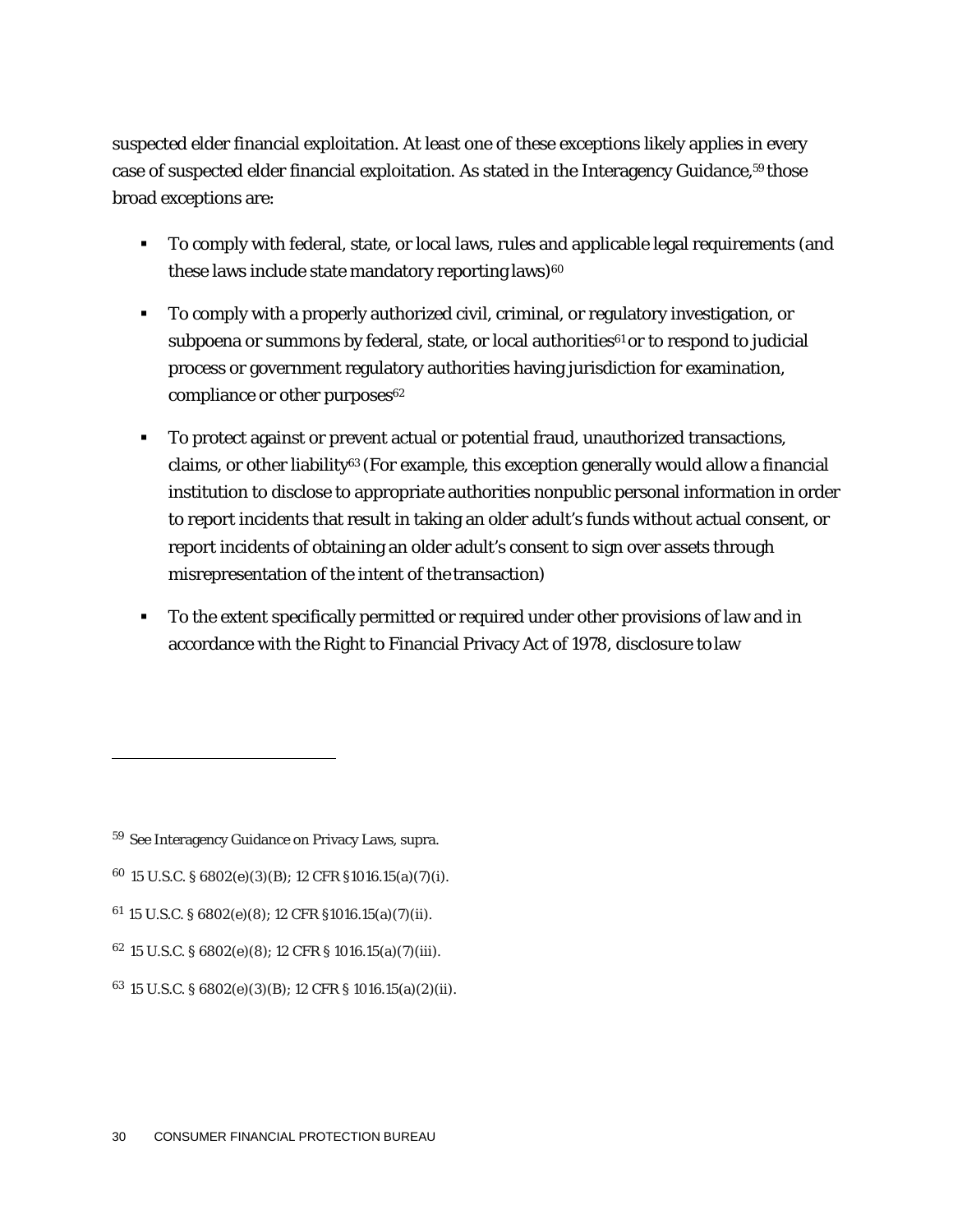enforcement agencies, self-regulatory agencies, or for an investigation on a matter related to public safety[.64](#page-31-0)

In addition to these exceptions, financial institutions may disclose nonpublic personal information with the consumer's consent or to the consumer's legal representative or fiduciary[.65](#page-31-1)

Financial institutions also should be aware of any state regulatory guidance on privacy laws and reporting financial exploitation. State banking or financial services regulators in several states have issued similar guidance. For example, on April 22, 2014, the Minnesota Department of Commerce issued guidance for Minnesota banks on privacy laws and reporting financial abuse of older adults.<sup>66</sup>The New York State Department of Financial Services issued guidance on February 26, 2015, stating that, in addition to the GLBA exceptions, "New York State law allows financial institutions in New York to report suspected elder financial exploitation to APS or law enforcement.["67](#page-31-3)

<span id="page-31-0"></span><sup>64 15</sup> U.S.C. § 6802(e)(5); 12 CFR § 1016.15(a)(4).

<span id="page-31-1"></span> $65$  12 CFR § 1016.15(a)(1), 1016.15(a)(2)(v).

<span id="page-31-2"></span><sup>66</sup> MN Dept. of Comm., Guidance on Privacy Laws and the Reporting of Financial Abuse of Older Adults, [https://mn.gov/commerce/industries/financial-institutions/privacy-laws-and-reporting-financial-abuse.jsp\(](https://mn.gov/commerce/industries/financial-institutions/privacy-laws-and-reporting-financial-abuse.jsp)last visited Feb. 8, 2016).

<span id="page-31-3"></span><sup>&</sup>lt;sup>67</sup> Letter from Benjamin M. Lawsky, Superintendent Fin. Serv. N.Y., to Financial Institutions Doing Business in the State of New York (Feb. 26, 2016), [http://www.dfs.ny.gov/about/letters/ltr150226\\_elder\\_exploit\\_prevent.pdf.](http://www.dfs.ny.gov/about/letters/ltr150226_elder_exploit_prevent.pdf)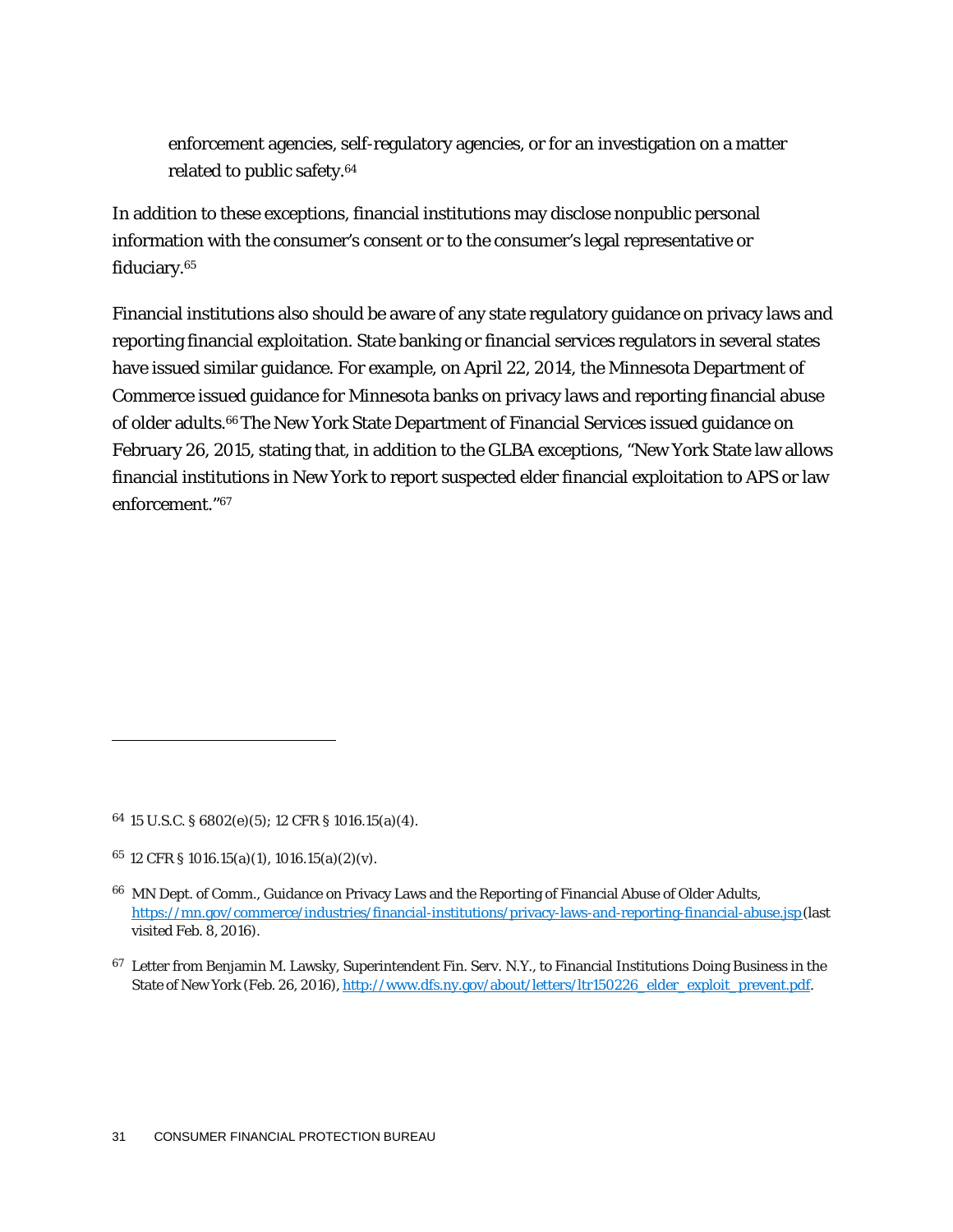## 3.4.5 Understand the roles of first responders and what cases/actions they will and will not take

#### Adult Protective Services

Adult Protective Services are social services programs provided by states nationwide, serving older adults and adults with disabilities who are in need of assistance.<sup>68</sup> APS is a generic term, not necessarily the name of the agency in each state.<sup>69</sup> The National Adult Protective Services Association website provides contact information for reporting suspected abuse to APS in every state[.70](#page-32-2)

APS workers evaluate two things before opening an investigation:

- Whether the alleged victim is eligible for protective services,and
- Whether the information reported meets the legal definition of abuse, neglect or exploitation in their state or locality.

**Eligibility.** State law specifies which adults are eligible for protective services. In some states, APS will investigate alleged abuse of adults aged 18 or older who are vulnerable due to a physical or mental impairment. In other states, the alleged victim must be over a certain age, e.g., 60 or 65, to qualify, regardless of disability. Most states have both an age criterion and a condition criterion (e.g., physical or mental impairment, dementia, etc.) and an individual must meet both criteria to be eligible for services.

<span id="page-32-0"></span><sup>68</sup> For a description of what APS is and how it works, *see* HHS, Nat'l Center on Elder Abuse, [http://www.ncea.acl.gov/Stop\\_Abuse/Partners/APS/How\\_APS\\_Works.aspx](http://www.ncea.acl.gov/Stop_Abuse/Partners/APS/How_APS_Works.aspx) (last visited Feb. 17, 2016).

<span id="page-32-1"></span> $69$  A few states (e.g., MA and IL) have two separate agencies, one for people over age 60 or 65 and another for people from age 18 to age 60 or 65. *See* NAPSA, Get Help, [http://www.napsa-now.org/get-help/help-in-your-area/ \(](http://www.napsa-now.org/get-help/help-in-your-area/)last visited Feb. 8, 2016).

<span id="page-32-2"></span><sup>&</sup>lt;sup>70</sup> NAPSA, Get Help, <http://www.napsa-now.org/get-help/help-in-your-area/> (last visited Feb. 8, 2016).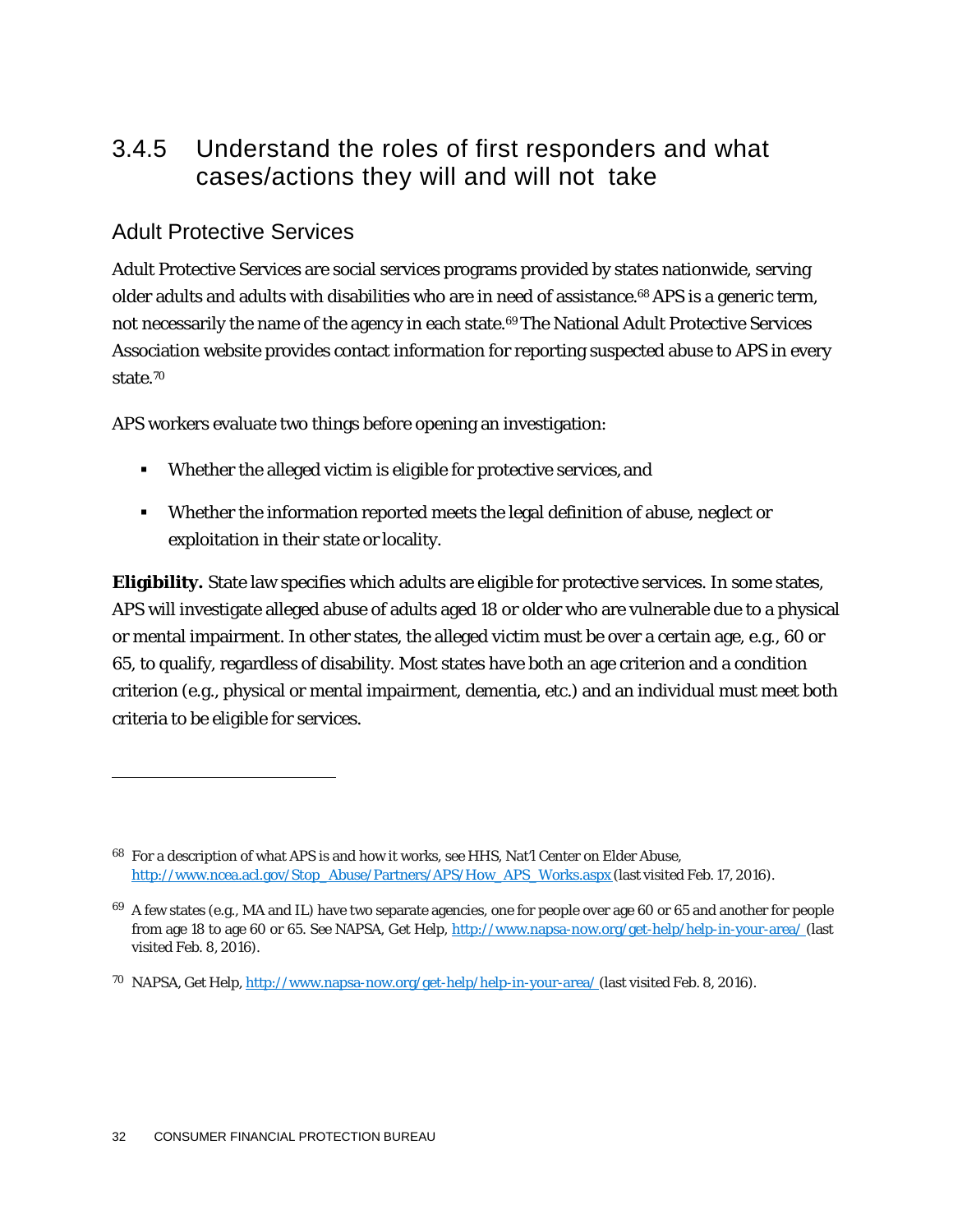**Definition of mistreatment.** APS workers look at whether the allegations in a given case meet the state's definition of financial exploitation, which is generally found in the state's APS statute.

Generally, if the allegations meet both the eligibility test and the definition of mistreatment test, APS may open an investigation. If APS then finds that the person has experienced or is at risk of experiencing financial exploitation, APS can decide what services, if any, are necessary for the vulnerable adult's safety or well-being and recommend a service plan. APS can also cross-report to law enforcement for criminal investigation and possible prosecution.

#### Law Enforcement

Financial exploitation may violate an array of criminal laws. Some states have enacted laws making elder financial exploitation a crime. But generally law enforcement personnel investigate and prosecutors charge people with other crimes such as theft, larceny, embezzlement, forgery, fraud and money laundering.<sup>71</sup>

Increasingly, across the country, law enforcement officers, financial crimes investigators, and prosecutors are trained on elder abuse and how to use criminal and civil laws to prosecute abusers and obtain restitution for victims[.72](#page-33-1) Some localities have specialized units within local law enforcement agencies or prosecutors' offices with particular expertise in handling elder abuse cases.

<span id="page-33-0"></span><sup>71</sup> CFPB, *Protecting residents from financial exploitation: A manual for assisted living and nursing facilities* (May 2014), *available at* [http://files.consumerfinance.gov/f/201406\\_cfpb\\_guide\\_protecting-residents-from-financial](http://files.consumerfinance.gov/f/201406_cfpb_guide_protecting-residents-from-financial-exploitation.pdf)[exploitation.pdf;](http://files.consumerfinance.gov/f/201406_cfpb_guide_protecting-residents-from-financial-exploitation.pdf) Lori Stiegel, *An Overview of Elder Financial Exploitation*, Generations: J. Am. Soc. Aging 77, 73- 80 (2012).

<span id="page-33-1"></span><sup>72</sup> HHS, Nat'l Center on Elder Abuse, Frequently Asked Questions, <http://www.ncea.acl.gov/faq/index.aspx> (last visited Feb. 8. 2016).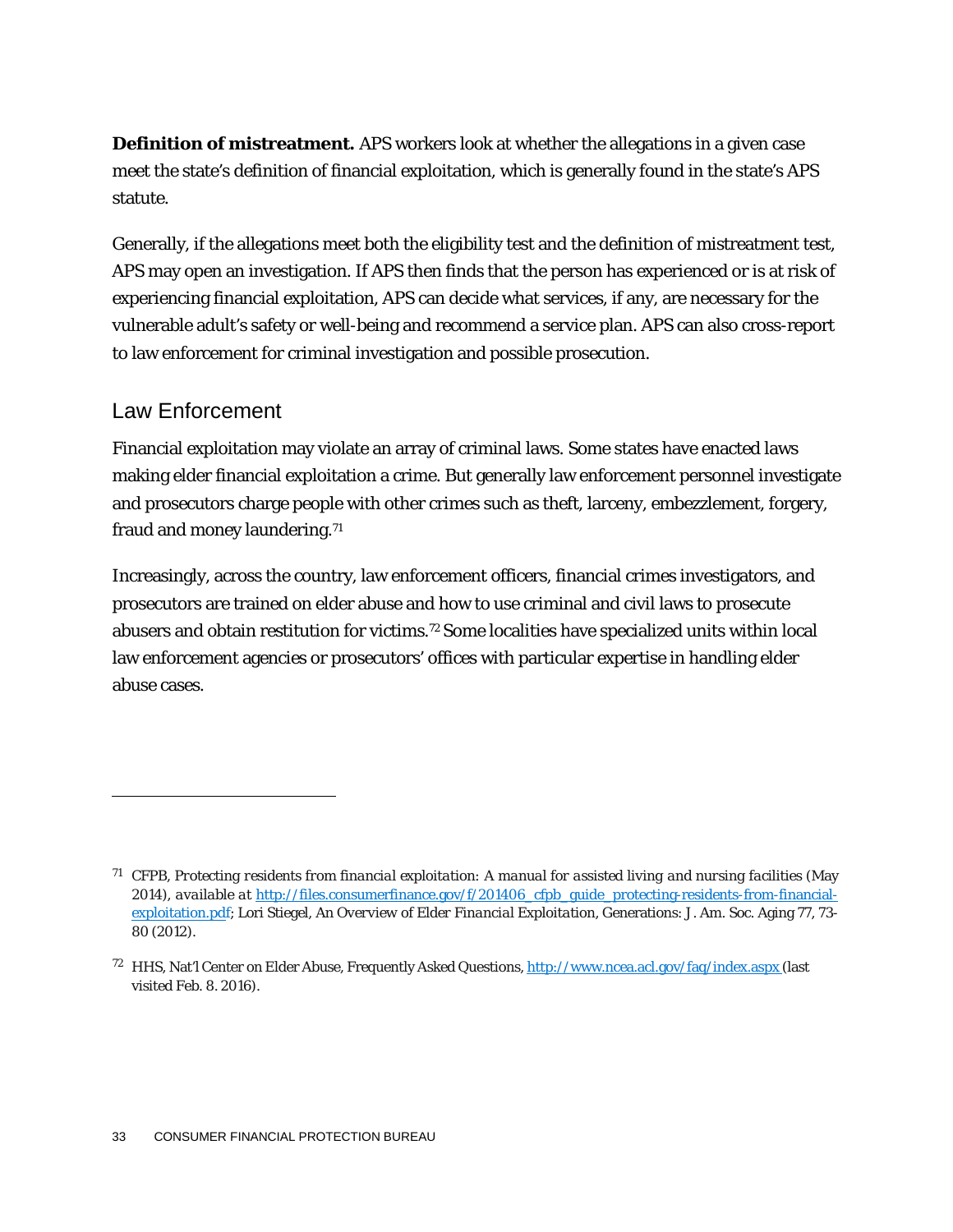#### Long-term Care Ombudsmen

Ombudsmen are advocates for residents of nursing facilities, board and care homes, assisted living facilities and similar adult care facilities, in programs administered by the Administration on Aging/Administration for Community Living. Ombudsman staff and volunteers work to resolve problems and concerns of individual residents. Every state has an Office of the State Long-Term Care Ombudsman headed by a full-time state ombudsman[.73](#page-34-0)

Reports to state and local authorities should include core components that support the allegation and assist the responder in initiating an investigation. Reports should include facts that support and illustrate the suspicious activity in question. State law may list the things to include in the report[.74](#page-34-1) Here are some basic components that should be included in a report to any of the authorities described above (at 3.4.5):

- The time and date of the report
- **The name, address, email address and telephone number of the person reporting**
- The financial institution's name and the reporter's name, title, and contactinformation
- $\blacksquare$  the time, date, and location of the incident(s)

<span id="page-34-0"></span><sup>73</sup> CFPB, *Protecting residents from financial exploitation, A manual for assisted living and nursing facilities* (May 2014), *available at* [http://files.consumerfinance.gov/f/201406\\_cfpb\\_guide\\_protecting-residents-from-financial](http://files.consumerfinance.gov/f/201406_cfpb_guide_protecting-residents-from-financial-exploitation.pdf)[exploitation.pdf.](http://files.consumerfinance.gov/f/201406_cfpb_guide_protecting-residents-from-financial-exploitation.pdf)

<span id="page-34-1"></span><sup>&</sup>lt;sup>74</sup> Some states have reporting forms on their APS websites specifically for financial institution reports, e.g., CA Health and Human Services, SOC 342 a[t http://www.cdss.ca.gov/cdssweb/entres/forms/English/soc342.pdf.](http://www.cdss.ca.gov/cdssweb/entres/forms/English/soc342.pdf) Some jurisdictions have model reporting forms. *See*, e.g., MD's Project Safe, *Model Reference Manual for Financial Institution Employees*, 2nd ed. (Rev. Sept. 10, 2013), *available at*  [http://www.oag.state.md.us/Consumer/ModelEmployeeReferenceManual.pdf.](http://www.oag.state.md.us/Consumer/ModelEmployeeReferenceManual.pdf) Many states have APS reporting forms that financial institutions may use but that are not specifically designed for financial institutions, e.g., ME Aging & Disability Servs., *Report Abuse, Neglect or Exploitation in Maine*, [http://www.maine.gov/dhhs/oads/aps-guardianship/report.html\(](http://www.maine.gov/dhhs/oads/aps-guardianship/report.html)last visited Feb. 12, 2016).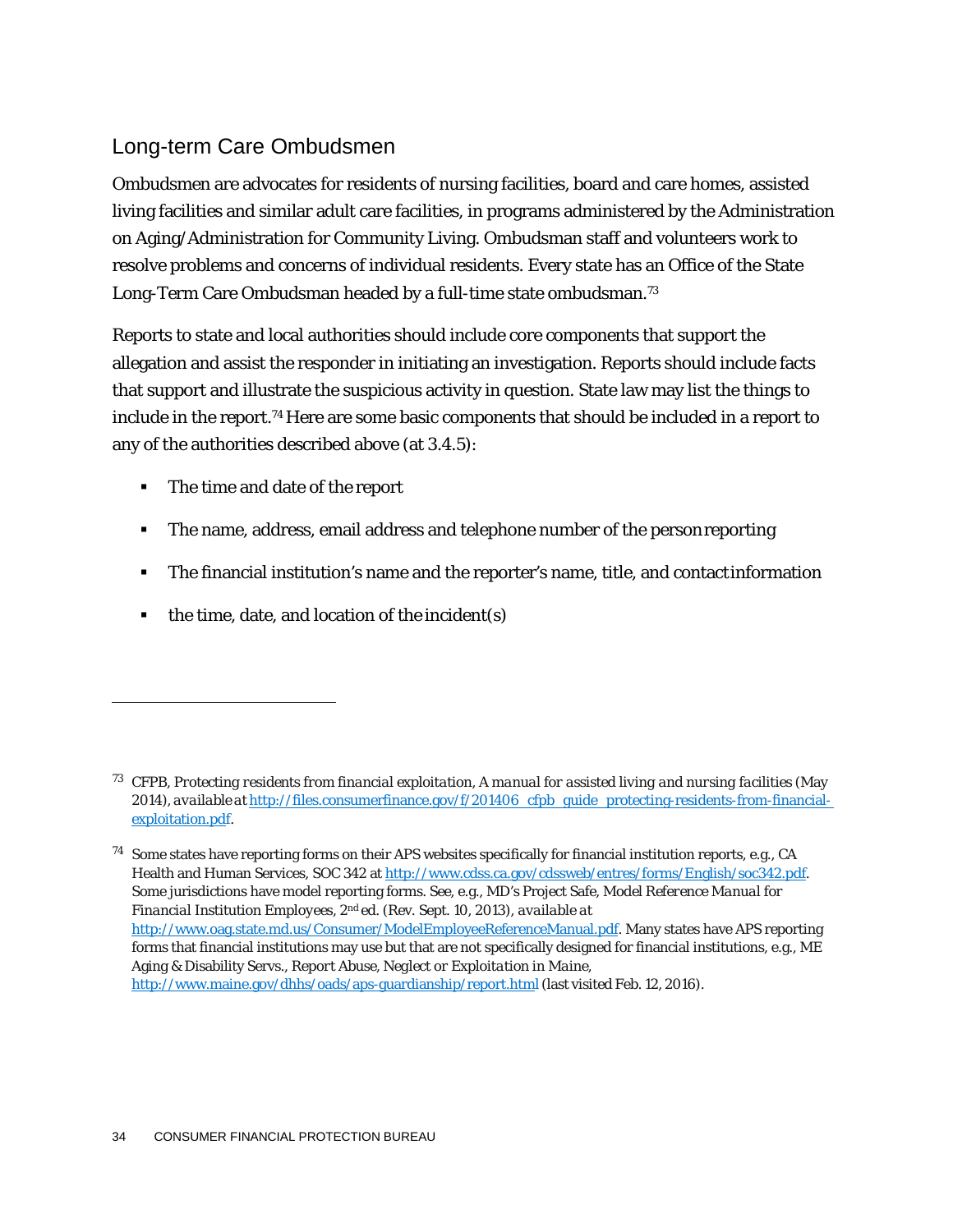- The name(s) of the persons involved, including but not limited to the alleged victim, alleged perpetrator(s) and witness(es)
- Whether the financial institution believes there is a risk of imminent danger to the alleged victim and/or to investigators/responders
- A description of the suspected financial exploitation and signs of any other type of abuse or neglect
- **Statements made by the alleged victim or suspect**
- Targeted deposit or other financial account(s)
- The alleged victim's disability and/or health condition including any information on cognitive status
- The relationship of the alleged perpetrator to the alleged victim, ifknown
- Whether a report has been made to any other public agency, and
- Whether the financial institution has conducted an internal investigation and the contact information for the individual(s) responsible for theinvestigation.

The CFPB recommends ascertaining the state requirements and procedures for taking oral and written reports. Consider making an oral report as soon as possible, followed by submission of a written report.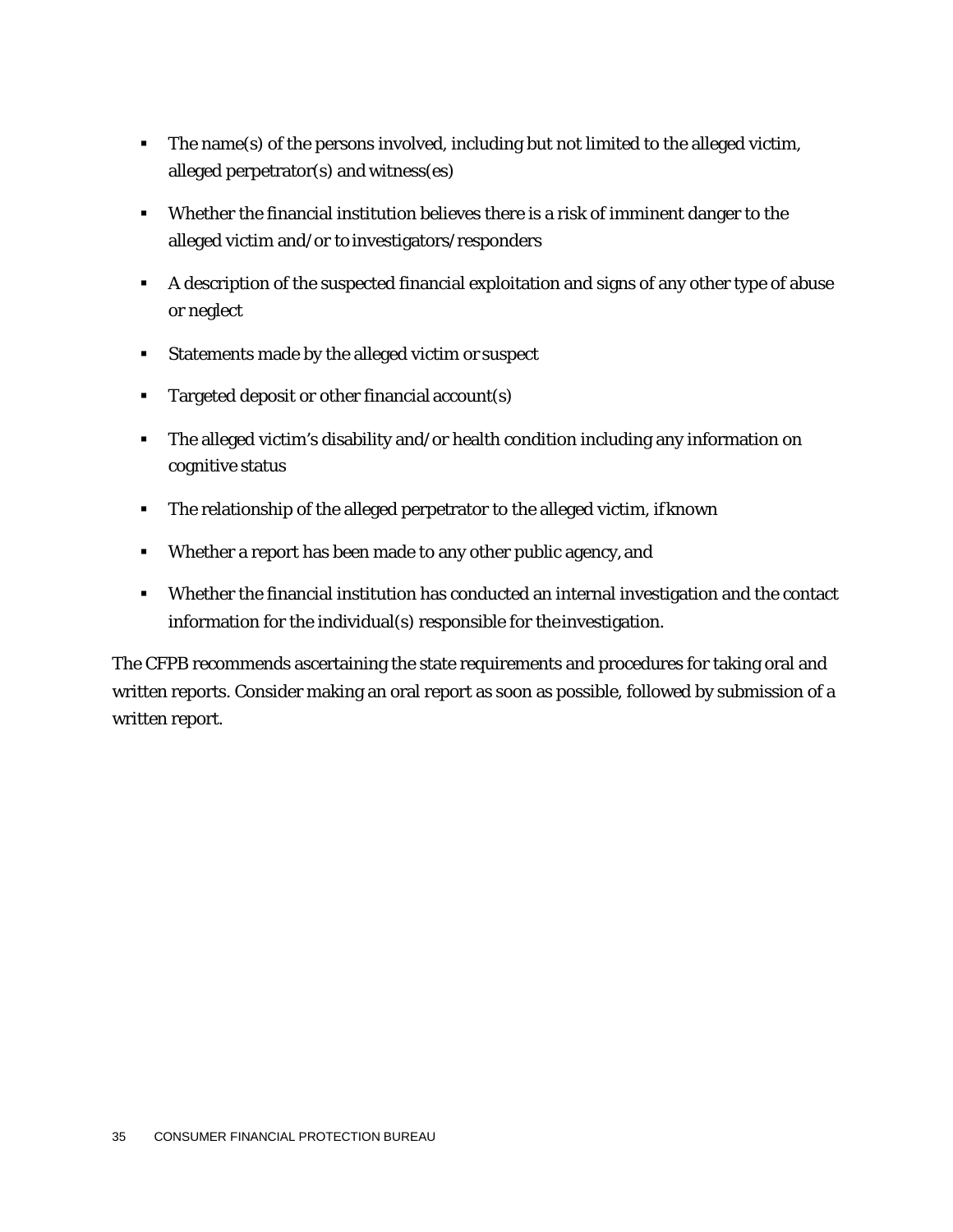### 3.4.6 Expedite responses when APS, law enforcement, and other government entities investigate reports of financial exploitation and request documentation, in accordance with relevant laws

Once APS or law enforcement open an investigation, they are likely to seek records and documentation from financial institutions. It is critically important to provide information in a timely manner while complying with privacy laws.

In interviews conducted for a 2012 GAO report, APS officials in four states—California, Illinois, New York and Pennsylvania—reported that "they are often denied access on the basis of federal privacy laws or the bank's policies.["75A](#page-36-0) 2014 survey of APS workers found that over half frequently had difficulty obtaining records necessary for an investigation from financial institutions. Almost 70 percent reported that banks required a subpoena before providing the records[.76](#page-36-1)

The CFPB recommends that financial institutions work with their legal counsel to timely provide information when requested by APS, law enforcement or other agencies while also complying with privacy laws. The Interagency Guidance on Privacy Laws and Reporting Financial Abuse of Older Adults noted that one of the exceptions to the GLBA notice and opt-out requirement is to "comply with a properly authorized civil, criminal, or regulatory investigation, or subpoena or summons by federal, state, or local authorities.["77](#page-36-2)

<span id="page-36-0"></span><sup>75</sup> GAO, Elder Justice, National Strategy Needed, supra at34.

<span id="page-36-1"></span><sup>76</sup> A summary of the survey results can be found at NAPSA, *APS Professionals Speak Out About Working With Banks*[,http://victimsofcrime.org/docs/default-source/financial-fraud/bank-survey-and-research-overviews-nov-](http://victimsofcrime.org/docs/default-source/financial-fraud/bank-survey-and-research-overviews-nov-2014.pdf?sfvrsn=2)[2014.pdf?sfvrsn=2 \(](http://victimsofcrime.org/docs/default-source/financial-fraud/bank-survey-and-research-overviews-nov-2014.pdf?sfvrsn=2)last visited Feb. 8, 2016).

<span id="page-36-2"></span><sup>77</sup> *Interagency Guidance on Privacy Laws*, *supra*; 12 CFR § 1016.15(a)(7)(ii). A state's privacy laws may be relevant to reporting elder financial exploitation to state and local authorities if the state law provision affords a consumer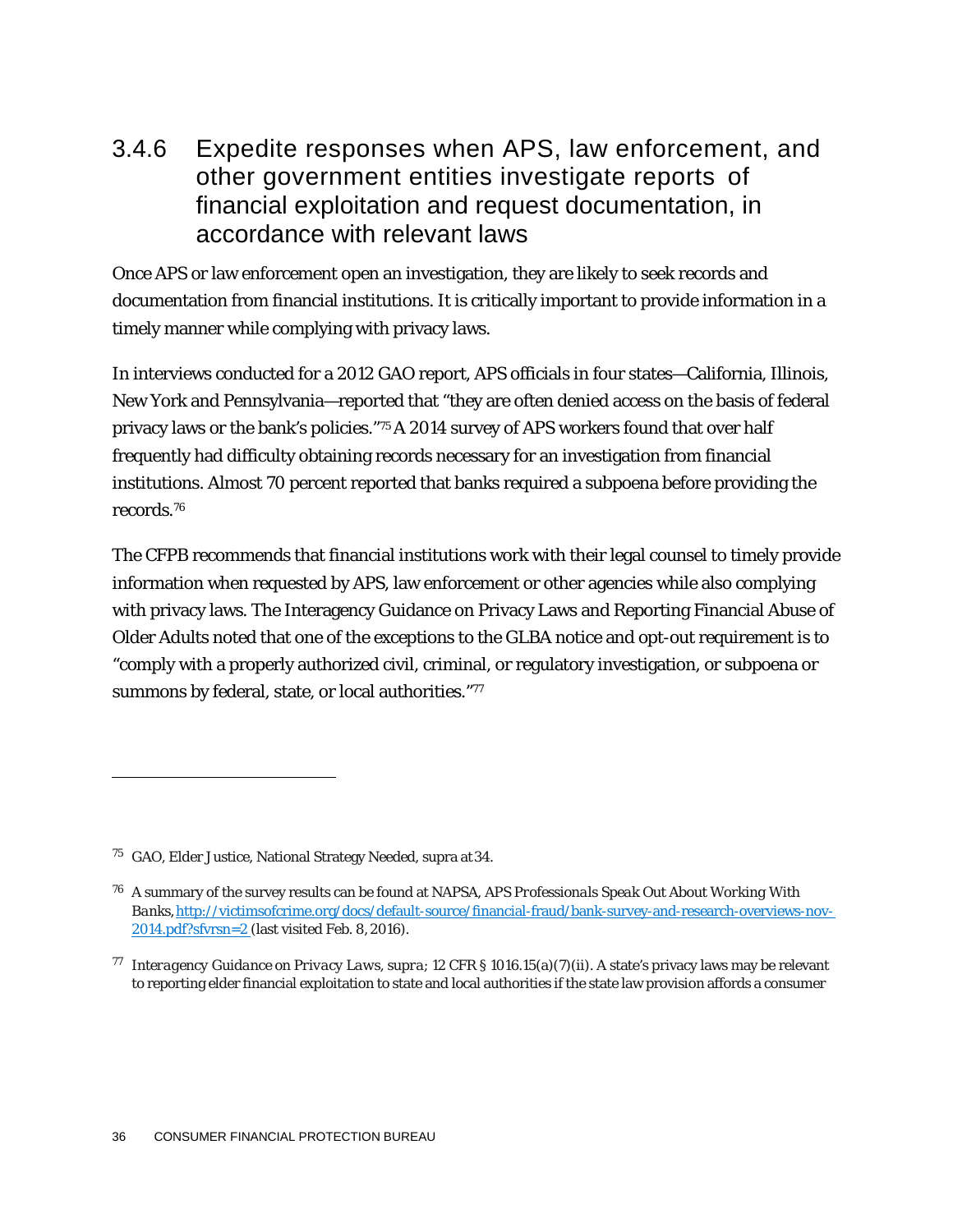Providing records in a timely manner is essential. Frequently perpetrators of elder financial abuse engage in ongoing financial exploitation, so delays may cause greater loss to older adults while an investigation is in process.

FinCEN Guidance dated June 13, 2007 clarifies that financial institutions must provide SAR supporting documentation when requested by appropriate law enforcement or supervisory agencies[.78](#page-37-0) Service of legal process (such as a subpoena or court order) is not required when appropriate supervisory agencies and appropriate law enforcement request a copy of a SAR or supporting documentation underlying a SAR[.79T](#page-37-1)he Guidance also states that "[d]isclosure of SARs to appropriate law enforcement and supervisory agencies is protected by the safe harbor provisions applicable to both voluntary and mandatory suspicious activity reporting by financial institutions.["80](#page-37-2)

For records requests not involving SAR supporting documentation, the CFPB recommends that financial institutions provide documents to investigatory agencies at no charge. (According to the APS survey mentioned above, many financial institutions already do so).

## 3.4.7 Understand constraints of first responders

Reporting suspected financial exploitation and providing supporting documentation are critical. However, financial institutions should be aware that not all reports will result in concrete action

<span id="page-37-1"></span><sup>79</sup> Id.

<span id="page-37-2"></span><sup>80</sup> Id.

greater protection than the Gramm-Leach-Bliley Act's privacy provisions and those of its implementing regulations.

<span id="page-37-0"></span><sup>78</sup> FinCen, FIN-2007-G003, Suspicious Activity Report Supporting Documentation (June 13, 2007), *available at*  [https://www.fincen.gov/statutes\\_regs/guidance/pdf/Supporting\\_Documentation\\_Guidance.pdf.](https://www.fincen.gov/statutes_regs/guidance/pdf/Supporting_Documentation_Guidance.pdf) Theguidance sets forth what constitutes "supporting documentation" under SAR regulations, and that financial institutions should have procedures in place for verifying that the requester is, in fact, a representative of FinCEN or an appropriate law enforcement or supervisoryagency.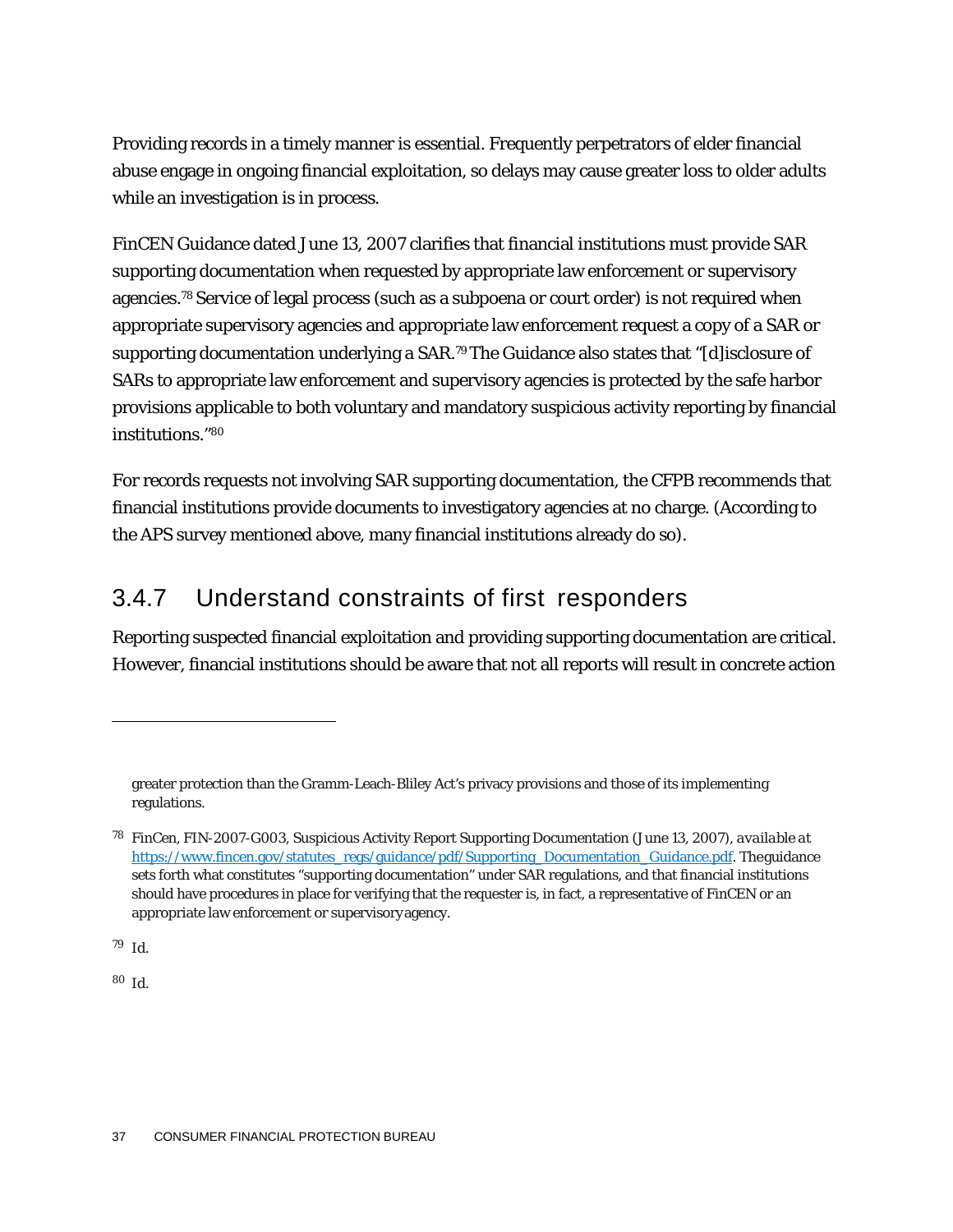by APS, law enforcement, and other entities. Responders may not have the capacity to respond to all reports; GAO found that APS agencies lack financial resources and that these financing challenges impede APS's ability to respond to elder abuse.<sup>81</sup> Account holders may turn out to be ineligible for services or may refuse services. Law enforcement may prioritize other crimes.

In addition, in some cases, agencies will not be able to provide follow-up information to financial institutions due to confidentiality laws or rules. It may appear that APS or another agency did not respond or offer services when in fact the agency did act, but is not free to reveal the nature of its action.

## <span id="page-38-0"></span>3.5 Protect older account holders from financial exploitation

### 3.5.1 Comply with the Electronic Fund Transfer Act (EFTA) and Regulation E

Sometimes older account holders experience financial exploitation involving unauthorized electronic fund transfers (EFTs) from their account. Older consumers have submitted complaints to the Bureau about discovering unauthorized EFTs, such as the use of a debit card

<span id="page-38-1"></span><sup>81</sup> GAO, Report to the Chairman, Senate Special Comm. On Aging, *Elder Justice, Stronger Federal Leadership Could Enhance National Response to Elder Abuse* (Mar. 2011), *available at* [http://www.gao.gov/assets/320/316224.pdf.](http://www.gao.gov/assets/320/316224.pdf)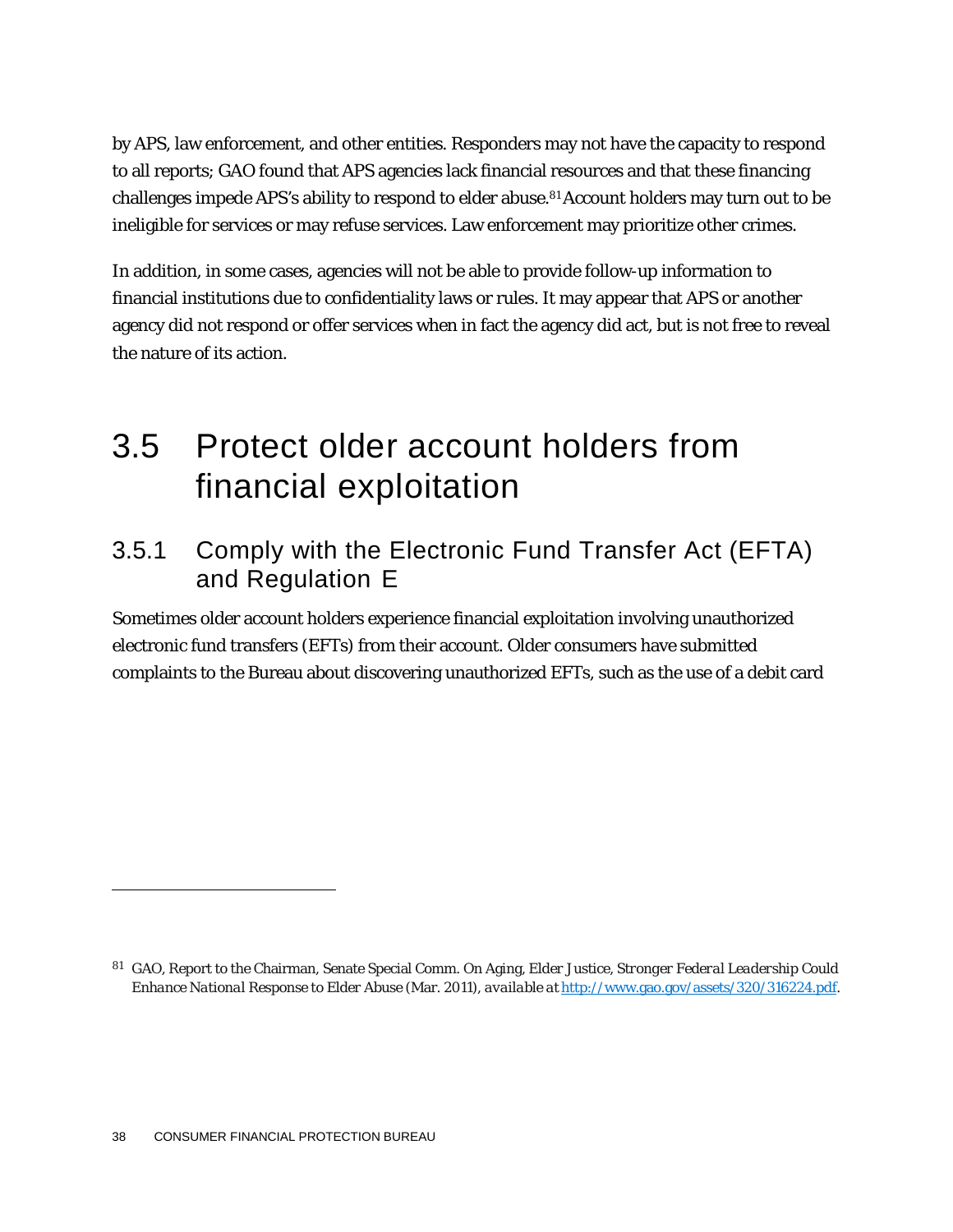by a trusted person[.82E](#page-39-0)FTA, implemented by Regulation E, offers important protections to these consumers[.83](#page-39-1)

EFTA and Regulation E provide consumers with important rights when, among other things, unauthorized EFTs are made from covered accounts. This subsection summarizes some of the requirements of EFTA and Regulation E that are most relevant to unauthorized EFTs and highlights complaints that the CFPB has received.

EFTA and Regulation E provide a basic framework that establishes the rights, liabilities, and responsibilities of participants in EFT systems[.84E](#page-39-2)FTs are defined broadly and generally include any transfer of funds initiated through an electronic terminal, telephone, computer, or magnetic tape for the purpose of ordering, instructing, or authorizing a financial institution to debit, or credit a consumer's account[.85](#page-39-3)

An EFT generally is considered unauthorized if it is initiated by a person other than the consumer who has no actual authority to initiate it and if the consumer receives no benefit from it[.86](#page-39-4) However, a transfer may be authorized if a consumer gives another person an access device such as a debit card or PIN. If a consumer gives another person a card, PIN, or other access device and authorizes that person to make transfers, the consumer is fully liable for the transfers made by that person, even if that person makes more or different transfers than the consumer

<span id="page-39-0"></span><sup>82</sup> Consumer complaints are submissions that express dissatisfaction with, or communicate suspicion of wrongful conduct by, an identifiable entity related to a consumer's personal experience with a financial product or service.

<span id="page-39-1"></span><sup>83</sup> Regulation E also provides protections to consumers who send remittance transfers to other consumers or businesses in a foreign country. 12 CFR §1005.33(a).

<span id="page-39-2"></span>*<sup>84</sup> See* 15 U.S.C. § 1693 *et seq.*, and 12 CFR Part 1005*.*

<span id="page-39-3"></span><sup>85</sup>*See* 15 U.S.C. § 1693a(7); 12 CFR § 1005.3(b).

<span id="page-39-4"></span><sup>86 15</sup> U.S.C. § 1693a(12); 12 CFR § 1005.2(m).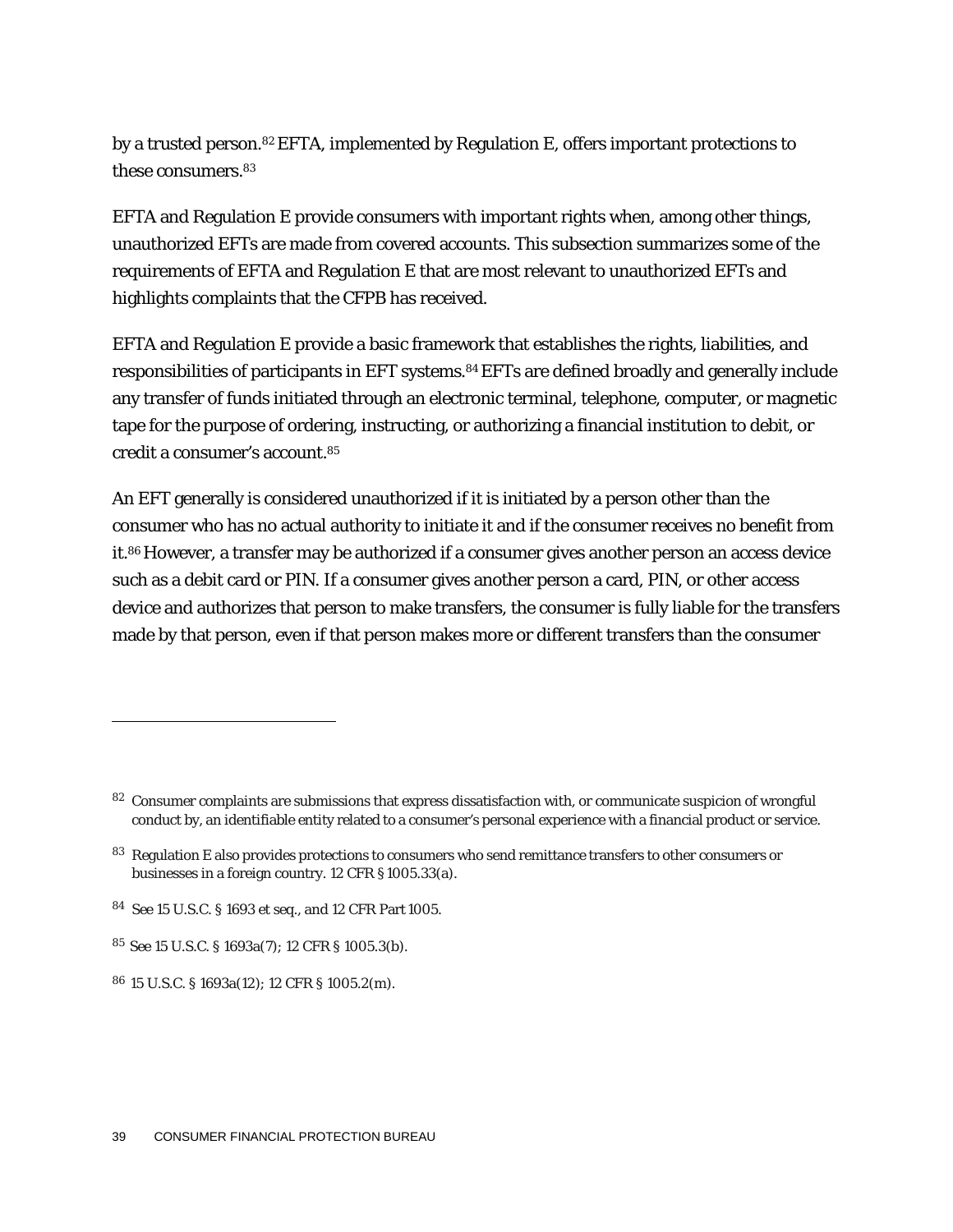authorized, unless the consumer has notified the financial institution that transfers by that person are no longer authorized[.87](#page-40-0)

Generally, under EFTA and Regulation E, the consumer has no liability for a timely reported unauthorized transfer and limited liability when the unauthorized transfer involves a lost or stolen access device[.88](#page-40-1)

#### Follow rules for extending time limits for consumers for extenuating circumstances

Regulation E specifies that if a consumer's delay in notifying a financial institution with respect to an unauthorized EFT was due to extenuating circumstances, such as extended travel or hospitalization, the time periods for notification (as specified in the Regulation) must be extended to a reasonable time.<sup>89</sup>The necessity for extending time may occur with greater frequency for older consumers than for younger consumers due to the increased incidence of hospitalization among the older population. The older population (65 and over) has the highest hospitalization rate in the United States.<sup>90</sup>

#### Follow rules for accepting notices of unauthorized EFTs

Older consumers have submitted complaints to the Bureau stating that they encountered difficulties when they tried to report unauthorized transactions. For instance, older consumers submitted complaints stating that their financial institution required them to submit a police report or file a legal action as a condition of the financial institution investigating the claim.

<span id="page-40-0"></span><sup>87 15</sup> U.S.C. § 1693a(12); 12 CFR § 1005.2(m) and comment 1005.2(m)-2.

<span id="page-40-1"></span><sup>88 12</sup> CFR §§ 1005.6 and 1005.11.

<span id="page-40-2"></span><sup>89 12</sup> CFR § 1005.6(b)(4) and comment 1005.6(b)(4)-1.

<span id="page-40-3"></span><sup>90</sup> CDC, FastStats, *National Hospital Discharge Survey: 2010 table, Number and rate of hospital discharges*, *available at* [http://www.cdc.gov/nchs/fastats/hospital.htm.](http://www.cdc.gov/nchs/fastats/hospital.htm)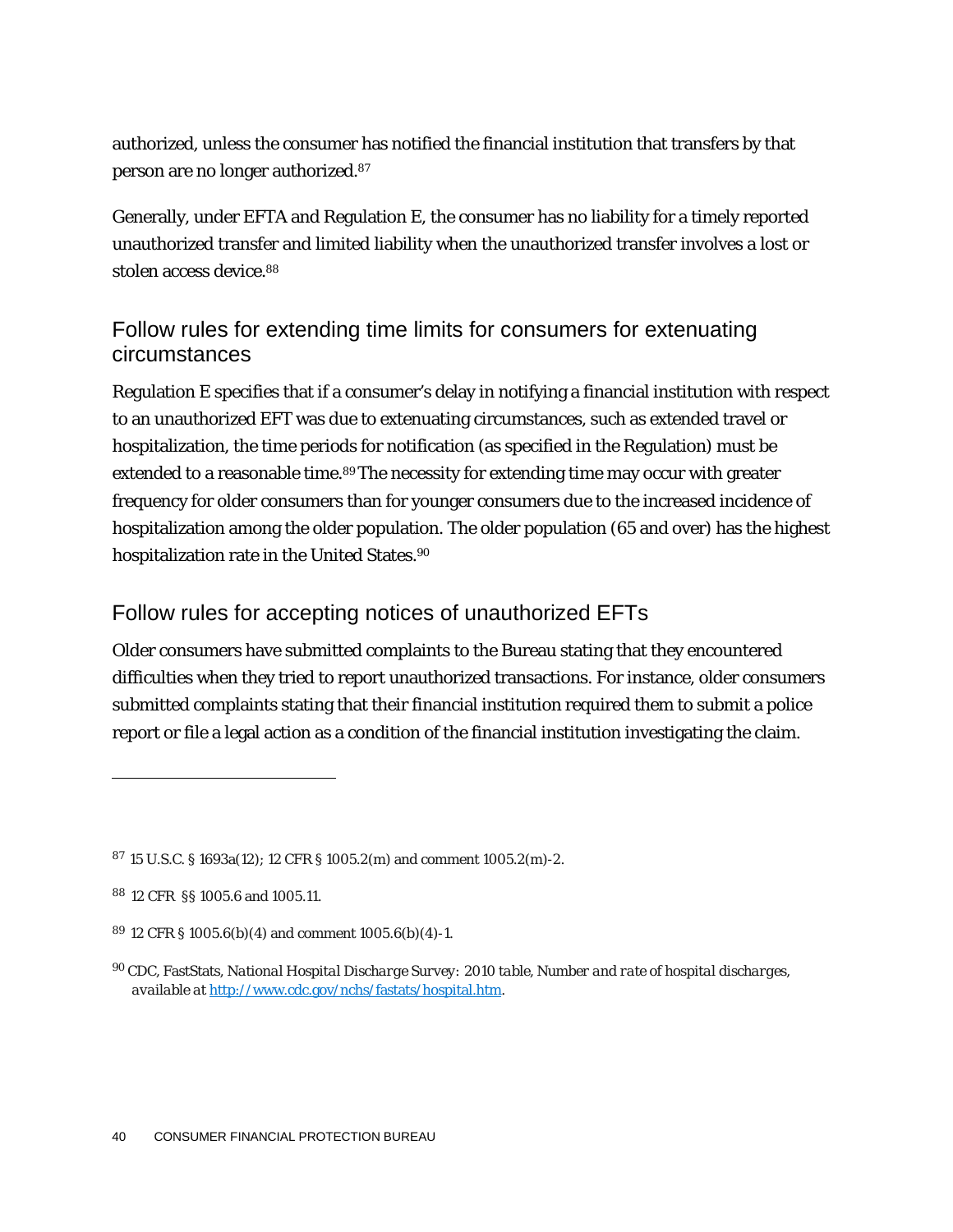#### **METHOD OF GIVING NOTICE**

Regulation E provides that a consumer may notify a financial institution of an unauthorized transaction in person, by telephone, or in writing.<sup>91</sup> Notice is given to a financial institution when a consumer takes steps reasonably necessary to provide the institution with the pertinent information, whether or not a particular employee or agent of the institution actually receives the information[.92](#page-41-1)

#### **WHO PROVIDES NOTICE**

Regulation E provides that a person acting on the consumer's behalf may give the required notice to the financial institution. As explained in the Official Interpretation, "For example, if a consumer is hospitalized and unable to report the loss or theft of an access device, notice is considered given when someone acting on the consumer's behalf notifies the bank of the loss or theft.["93](#page-41-2) For reasons explained above, older consumers, more than their younger counterparts, may use a surrogate to notify their financial institution.

#### **SPECIFICITY OF NOTICE**

Regulation E provides that notice of an unauthorized EFT is given even when the consumer is unable to provide the account number or the card number in reporting an unauthorized transfer, as long as the consumer otherwise identifies sufficiently the account in question[.94](#page-41-3) "For example,

<span id="page-41-3"></span>94 12 CFR § 1005.6(b)(5) and comment 1005.6(b)(5)-3.

<span id="page-41-0"></span><sup>91 12</sup> CFR § 1005.6(b)(5)(ii).

<span id="page-41-1"></span><sup>92 12</sup> CFR § 1005.6(b)(5)(i).

<span id="page-41-2"></span><sup>93 12</sup> CFR § 1005.6(b)(5) and comment 1005.6(b)(5)-2.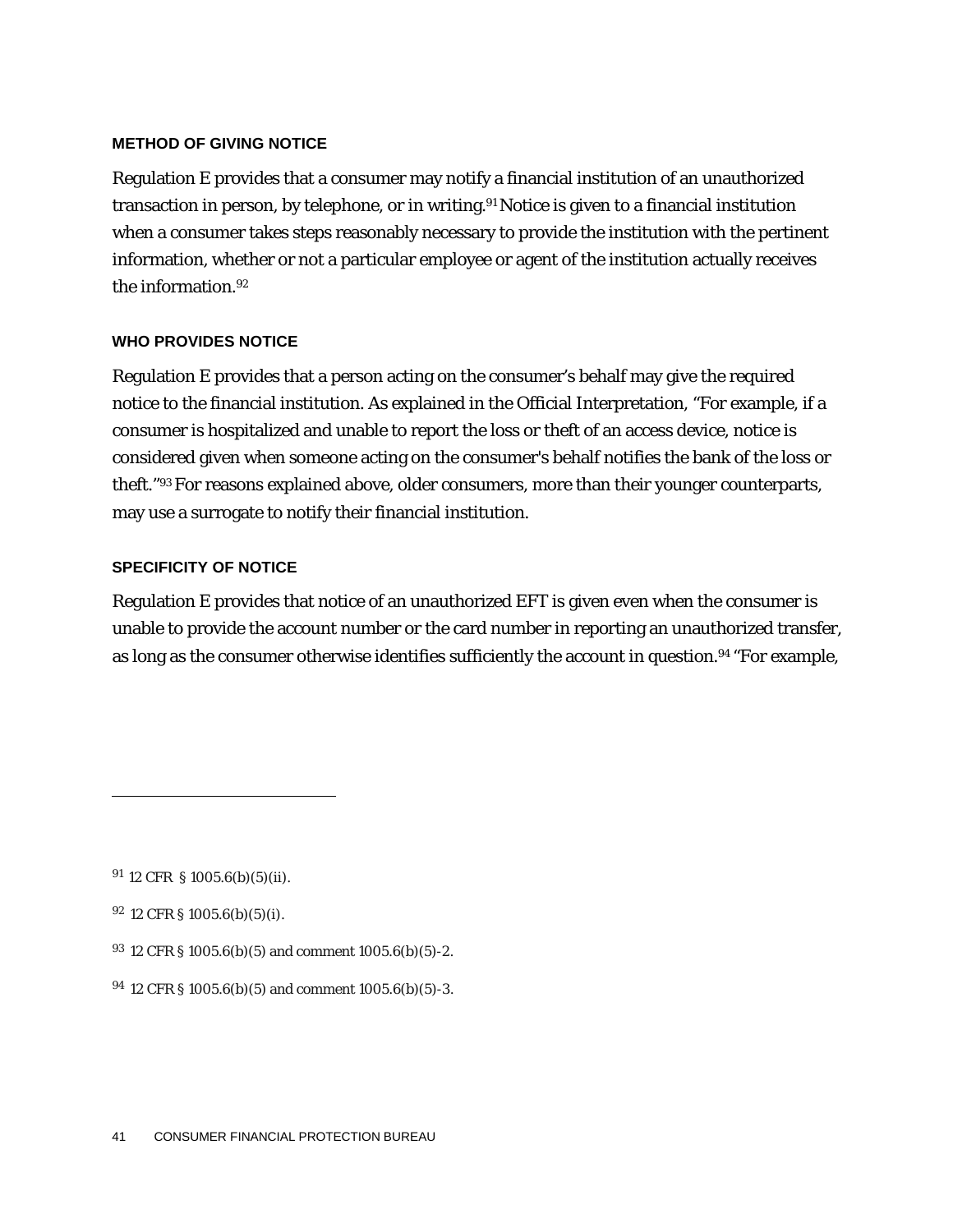the consumer may identify the account by the name on the account and the type of account in question.["95](#page-42-0)

Separately, Regulation E's proceedures for resolving errors, which include, among other things, unauthorized electronic fund transfers, provide that financial institutions may require consumers to give notice of an error only at a specified telephone number or address, but must have reasonable procedures to refer a consumer to that number or address if the consumer attempts to give notice of an error in a different manner[.96](#page-42-1)

Once a consumer provides notice of an error, financial institutions should bear in mind their obligations under Regulation E to commence investigations, provide provisional credits, report results of investigations to consumers, and correct errors within specified timeframes.<sup>97</sup> A financial institution may request that a consumer provide a written, signed statement related to an error within 10 business days of an oral notice and may refrain from provisionally crediting a consumer's account if such confirmation is not received[.98](#page-42-3) However, financial institutions may not delay beginning or completing an investigation because the consumer fails to provide the requested written confirmation[.99L](#page-42-4)ikewise, a financial institution must conduct a timely investigation whether or not a consumer provides any additional information or evidence (for example, a police report) that the financial institution has requested[.100](#page-42-5) Financial institutions should bear in mind that EFTA provides that, in any action which involves a consumer's liability for an unauthorized EFT, the burden of proof is on the financial institution to show that the EFT

<span id="page-42-0"></span>95 Id.

<span id="page-42-1"></span><sup>96 12</sup> CFR part 1005, comment 1005.11(b)(1)-6.

<span id="page-42-2"></span><sup>97 15</sup> U.S.C. § 1693f; 12 CFR § 1005.11.

<span id="page-42-3"></span><sup>98 15</sup> U.S.C. § 1693f (a); 12 CFR § 1005.11(b)(2).

<span id="page-42-4"></span><sup>99 12</sup> CFR § 1005.11(c) and comment 1005.11(c)-2.

<span id="page-42-5"></span><sup>100</sup>*See* 15 U.S.C. § 1693f(1); 12 CFR § 1005.11(b)(1).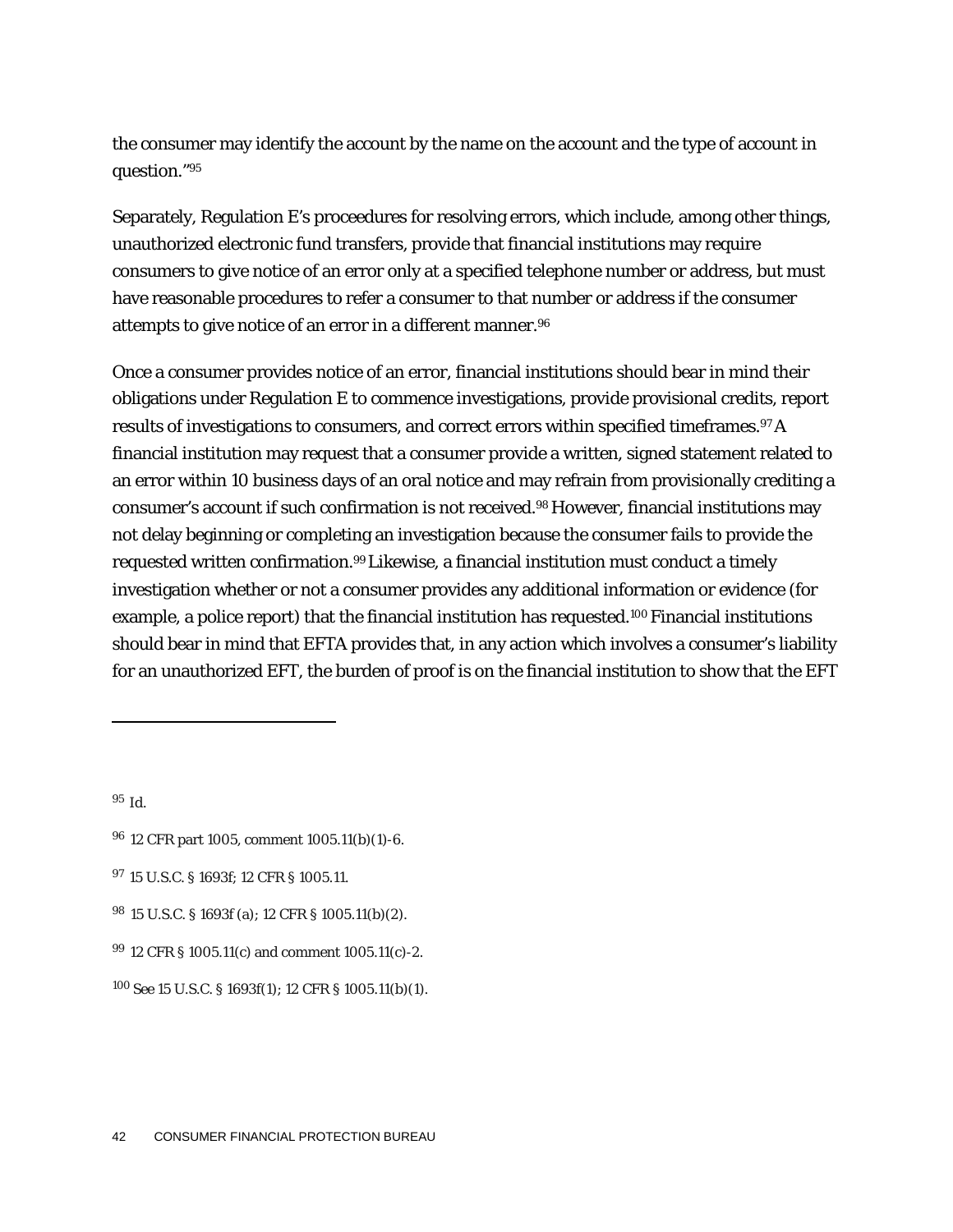was authorized or, if the EFT was unauthorized, that the institution has satisfied the conditions for imposing liability on the consumer[.101](#page-43-0)

#### A consumer's negligence cannot be used as the basis for imposing greater liability than is permissible under Regulation E

Older consumers may experience cognitive challenges that make remembering PINs and passwords difficult, and these challenges may prompt them to note PINs on or near a debit card. Regulation E does not permit consideration of these facts in determining the extent of the consumer's liability for an unauthorized EFT.

According to Regulation E, consumer behavior that may constitute negligence under state law, "such as writing the PIN on a debit card or on a piece of paper kept with the card," cannot be used as the basis for imposing greater liability for an unauthorized EFT than allowed by Regulation E[.102](#page-43-1)

Similarly, "no agreement between the consumer and an institution may impose greater liability on the consumer.["103](#page-43-2)

<span id="page-43-0"></span>101 15 U.S.C. § 1693g(b).

<span id="page-43-1"></span>102 12 CFR § 1005.6(b) and comment 1005.6(b)-2.

<span id="page-43-2"></span>103 12 CFR § 1005.6(b) and comment 1005.6(b)-3.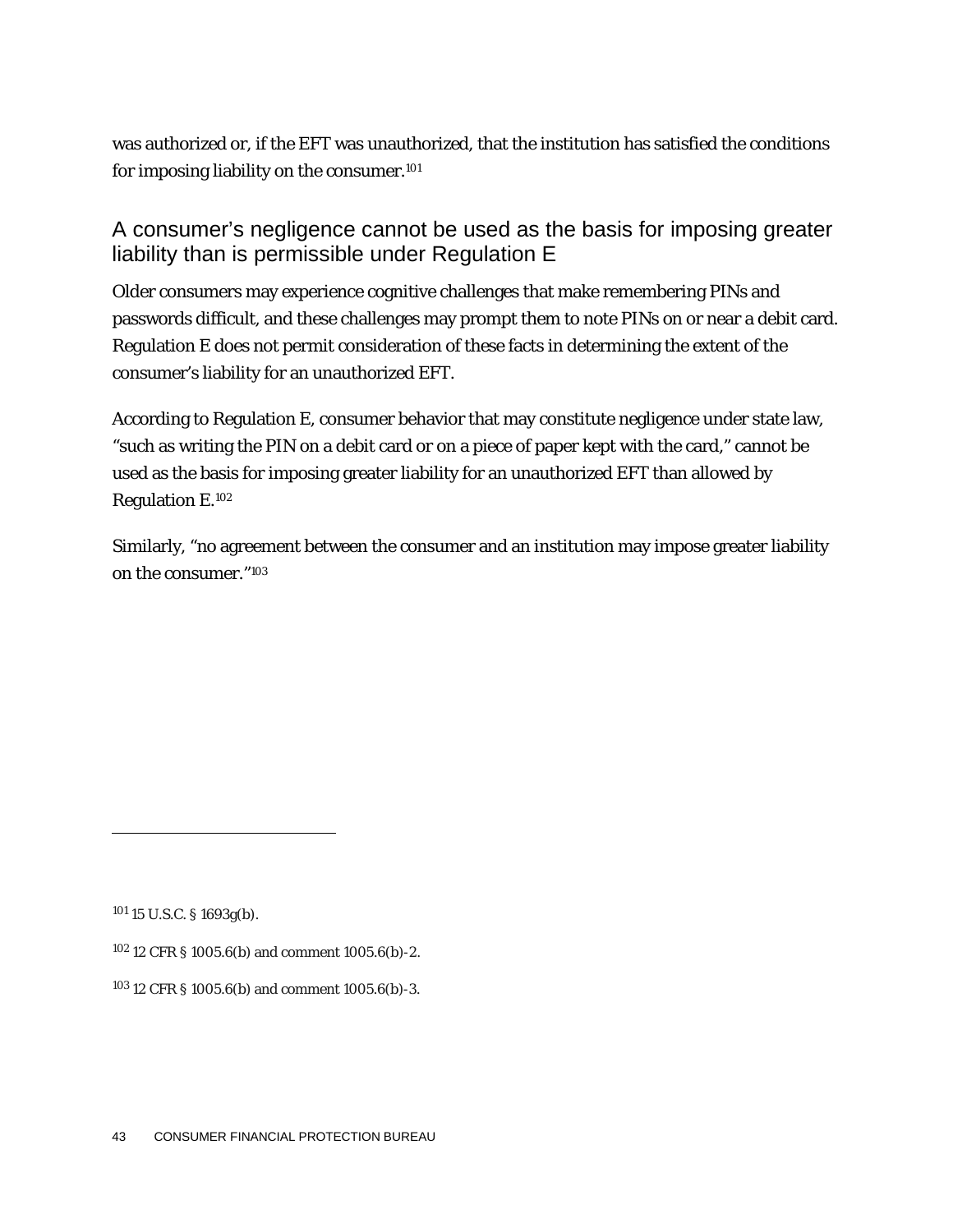### 3.5.2 Offer account holders the opportunity to consent to disclosure of account information to trusted third parties when the financial institution suspects financial exploitation

In addition to reporting suspected financial exploitation to law enforcement and other relevant agencies, financial institutions can protect account holders from financial exploitation by obtaining advance consent from them to inform a trusted third party that the financial institution suspects that financial exploitation has occurred, is occurring, has been attempted or will be attempted. Notifying a relative, friend or other trusted person designated by the consumer can trigger helpful protective actions and interactions.

For example, an older person might seek to withdraw a large sum of money and tell the financial institution employee that she has won the lottery and needs to pay taxes and fees up front to collect her winnings. If notified, the older person's daughter might:

- Be successful at convincing the older person that a scammer has targeted her and she should not withdraw and send the funds
- **Bring together family members to develop response strategies to protect the older person** from predators, and/or
- Take protective action such as filing for guardianship if the older person has diminished capacity to handle finances.

Similarly, a financial institution might detect ATM withdrawals late at night. The financial institution might be aware that an account holder resides in an assisted living facility and has limited mobility. The financial institution might contact the account holder and, depending on the response, the trusted contact person who might:

- **IDED** Investigate whether home health aides or others have access to the account holder's ATM card and limit that access
- Ascertain and notify the financial institution that the transaction isunauthorized.

The CFPB recommends that financial institutions consider establishing procedures for enabling consumers to provide advance consent to sharing nonpublic personal account information with a designated trusted third party when the financial institution reasonably suspects that financial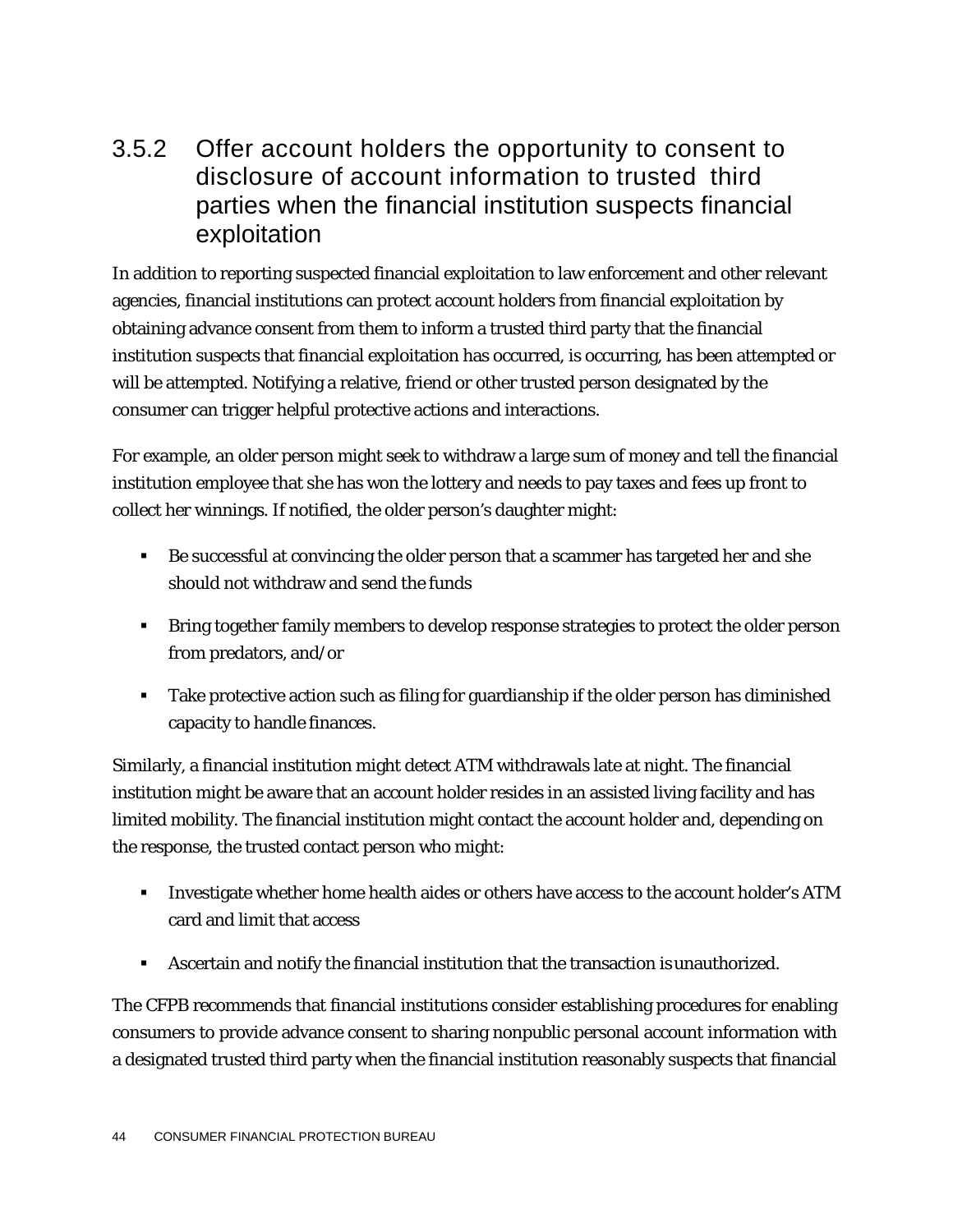exploitation has occurred, is occurring, has been attempted, or will be attempted. The financial institution should keep in mind factors described below that inform the design of these procedures.

GLBA generally provides that a financial institution may not disclose any nonpublic personal information about a consumer to any nonaffiliated third party unless the financial institution first provides the consumer with a notice that describes the disclosure and provides a reasonable opportunity to opt out of the disclosure, and the consumer does not opt out. GLBA permits disclosure of nonpublic personal information with the consent of the consumer, however.<sup>104</sup> The financial institution may obtain this consent in advance before the financial institution suspects that elder financial exploitation is occurring, has occurred, has been attempted or will be attempted.

In addition to ensuring compliance with GLBA, financial institutions may consider taking the following steps to provide consumers with the opportunity to consent to information sharing with trusted third parties.

 Establish a procedure for offering consumers the opportunity to consent—at account opening and periodically thereafter—to share account and account-related information with specified third parties under specified circumstances which may include when the financial institution reasonably suspects that financial exploitation has occurred, is occurring, has been attempted, or will be attempted.

In determining when to communicate with account holders about providing consent to communicate with a trusted contact and identifying a trusted contact person, consider whether to designate a specific time interval (e.g., every year, every three years) or whether to tie the communication to particular events (e.g., the consumer adds an

<span id="page-45-0"></span><sup>&</sup>lt;sup>104</sup> There are other exceptions to the notice and opt out provisions that permit financial institutions to report suspected financial exploitation. *See supra* at 3.4.4.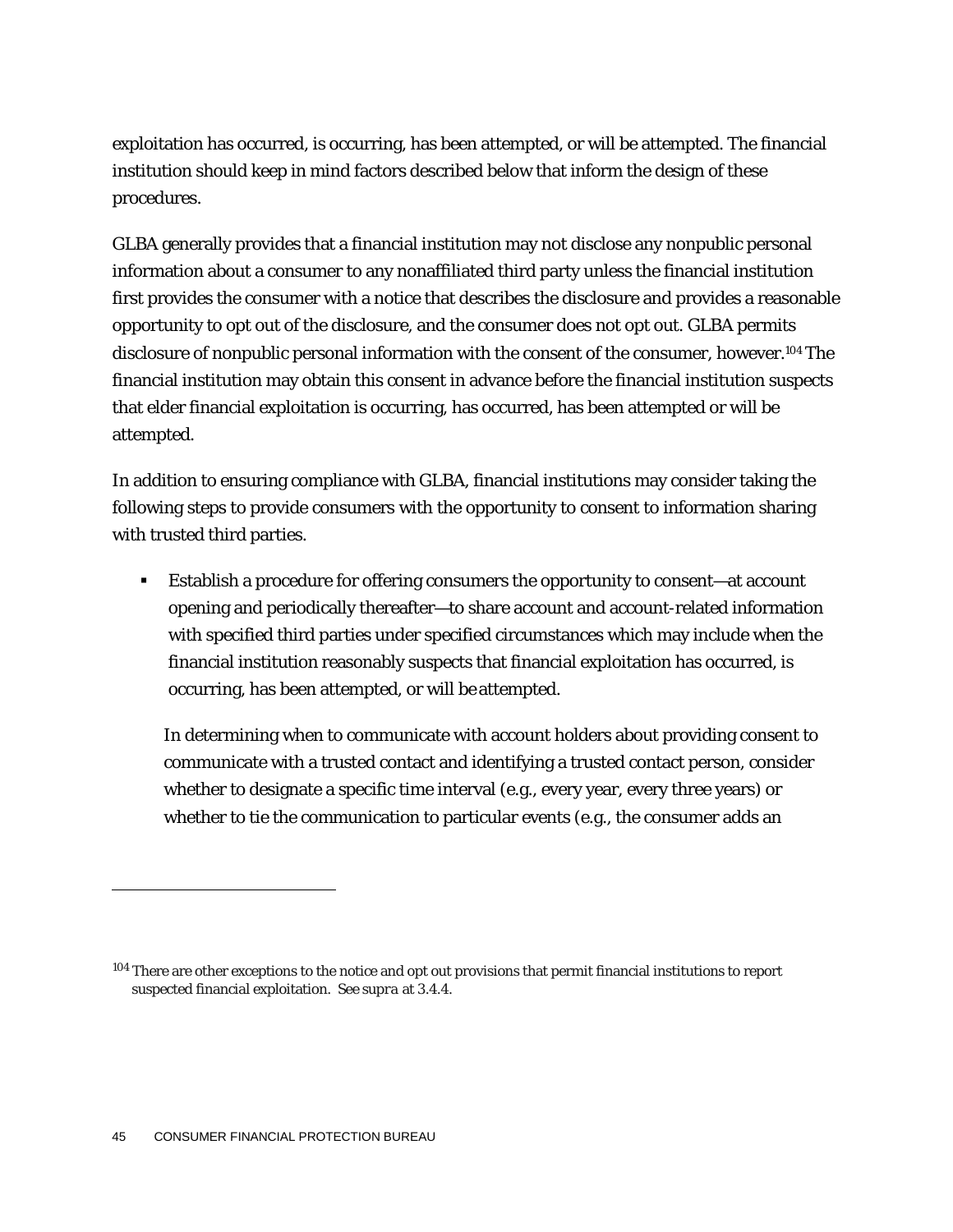additional owner to the account, the consumer shares information about a power of attorney or a trust, the consumer has been the victim of financial exploitation) or both.

Consider which type of financial institution employee is best qualified to discuss the consent with the consumer (e.g., staff member who receives more intensive training on elder financial exploitation and/or communication skills). The CFPB recommends developing an explanatory script or talking points in plain language for staff members to use when offering consumers the opportunity to execute the consent and walking them through the consent form.

- Develop a consent form in plain language to enhance consumer understanding. Before implementing the consent form, consider testing the form to ensure consumer understanding. Financial institutions might include in this consentform:
	- $\Box$  A description of the triggers for sharing information with the trusted contactor multiple trusted contacts
	- $\Box$  A statement that, notwithstanding the consumer's consent, the financial institution will not disclose nonpublic personal information to a designated third party if the financial institution reasonably believes that the third party has engaged in, is engaging in, or will engage in financial exploitation of the consumer
	- $\Box$  An acknowledgment that the consumer has a right to revoke the consent and/or execute a new consent naming a different trusted third party.

Note that an account holder with a cognitive impairment may lack capacity to consent to information sharing with a trusted third party and/or to revoke a prior consent.

There may be relevant state privacy laws and other statutes that impact the consumer's ability to consent to sharing information with trusted third parties, the form of the consent or other aspects of this recommendation.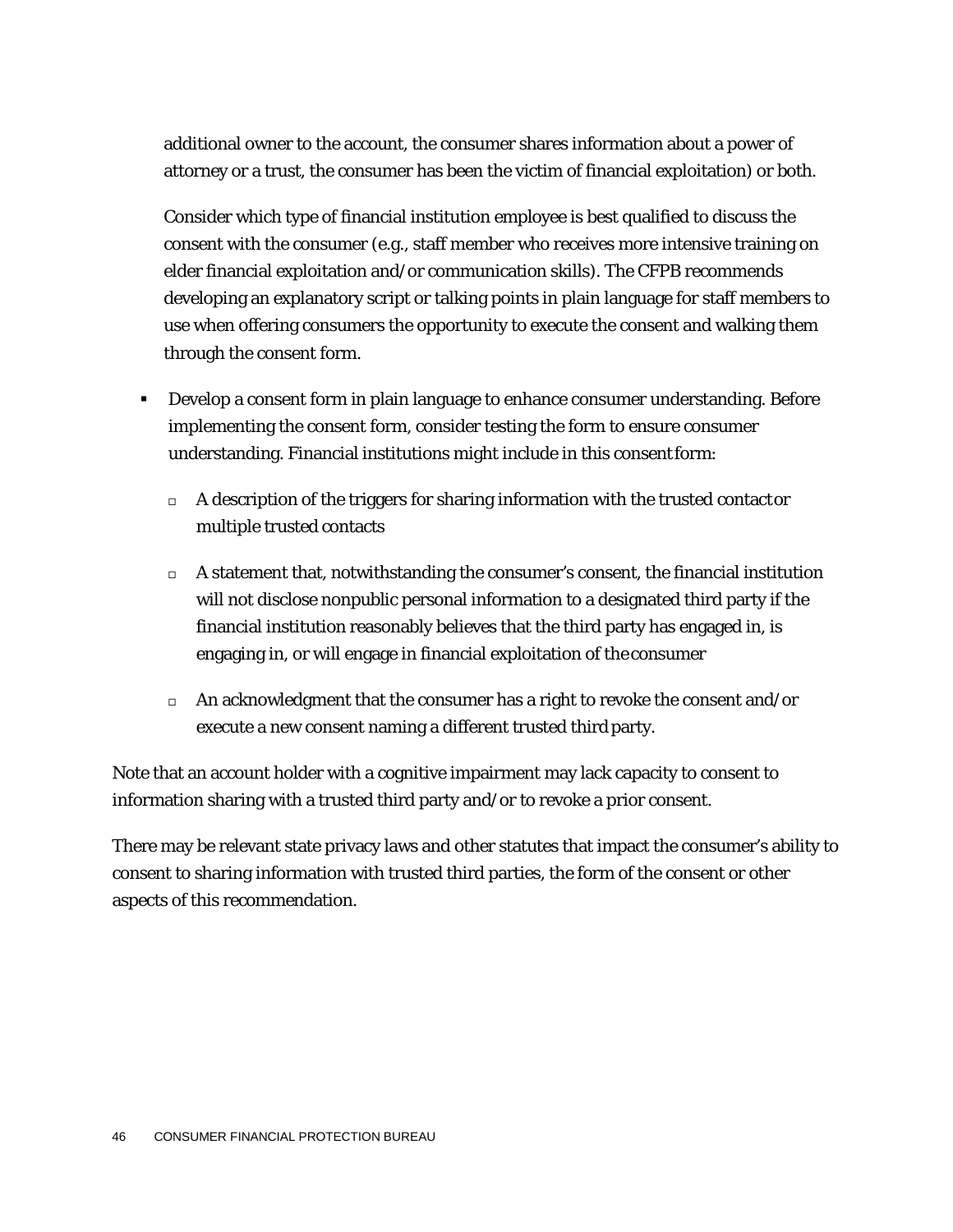3.5.3 Consider sharing information with persons acting in a fiduciary or representative capacity when the financial institution suspects financial abuse, regardless of whether the consumer has consented to share information with that person

GLBA permits financial institutions to share nonpublic personal information with "persons acting in a fiduciary or representative capacity on behalf of the consumer" without providing the consumer with notice and an opportunity to opt out[.105](#page-47-0) Financial institutions may share information with these third parties without obtaining the consumer's consent.

## 3.5.4 Offer age-friendly services to older consumers that can enhance protections against financial exploitation

Financial institutions can provide information and services to consumers, including older consumers, which can enhance protections against financial exploitation. These services include:

#### Provide information about planning for incapacity and disability

Advance planning for the possibility of diminished capacity, illness and disability can protect older adults from financial exploitation. For example, naming a trusted person to serve as an agent under a power of attorney or other fiduciary increases the odds that the person managing finances will act in the best interests of the account holder. Also, the fiduciary can protect the account holder from predators and can monitor transactions.

<span id="page-47-0"></span>105 12 CFR § 1016.15(a)(2)(v).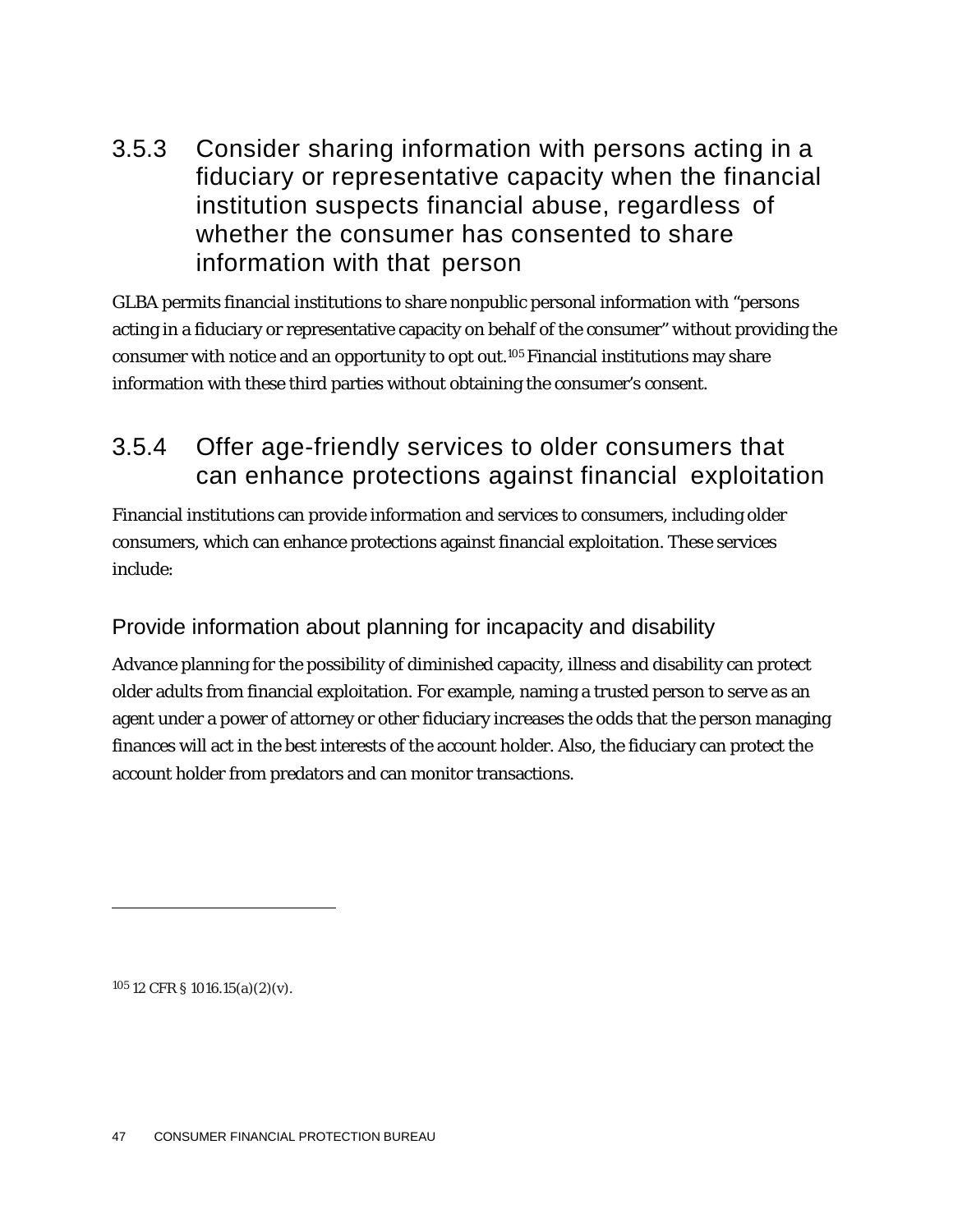The CFPB offers two helpful free resources that relate to advance planning. A Consumer Advisory called **Planning for Diminished Capacity and Illness**, issued jointly by the CFPB and the Securities and Exchange Commission, can help both the older adult and trusted third parties who assist the older person with finances. *See*  [http://files.consumerfinance.gov/f/201505\\_cfpb\\_consumer-advisory-and-investor](http://files.consumerfinance.gov/f/201505_cfpb_consumer-advisory-and-investor-bulletin-planning-for-diminished-capacity-and-illness.pdf)[bulletin-planning-for-diminished-capacity-and-illness.pdf.](http://files.consumerfinance.gov/f/201505_cfpb_consumer-advisory-and-investor-bulletin-planning-for-diminished-capacity-and-illness.pdf) In addition, the CFPB's **Managing Someone Else's Money** guides are for family members and friends serving as fiduciaries for an adult who cannot manage money and property. These guides can also be useful for older account holders who are doing advance planning, because they explain the duties of fiduciaries and also raise awareness about financial exploitation and scams. Older account holders can share them with the person they name as a fiduciary. A number of banks and credit unions have ordered these guides in bulk, have distributed them to employees, or have shared them on their websites. *See*  [www.consumerfinance.gov/managing-someone-elses-money.](http://www.consumerfinance.gov/managing-someone-elses-money)

#### Honor powers of attorney

A financial power of attorney (POA) is an important advance-planning tool because it enables consumers to designate a fiduciary who can act on the consumer's behalf if the consumer is cognitively impaired or otherwise unable to handle financial matters independently. Generally POAs created to plan for the future are durable and remain in effect even if the maker loses capacit[y.106](#page-48-0)

<span id="page-48-0"></span><sup>106</sup> By 1984, all states and the District of Columbia had enacted provisions of the Uniform Durable Power of Attorney Act enabling people to create durable powers of attorney. Karen E. Boxx, *The Durable Power of Attorney's Place in the Family of Fiduciary Relationships*, 36 Ga. L. Rev. 1, 9 (2001). The Uniform Power of Attorney Act, adopted by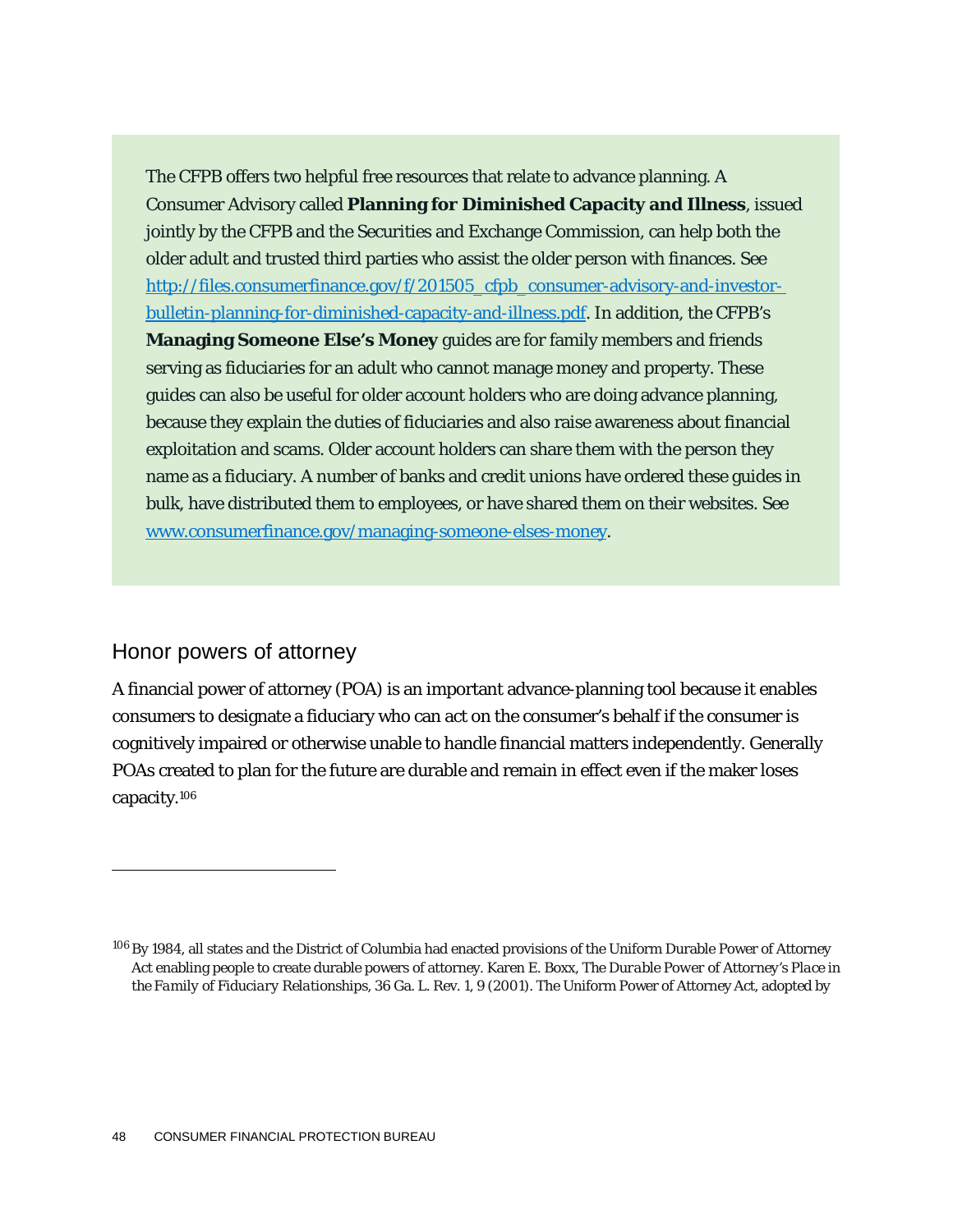While the POA is an important tool, it provides opportunities for the agent to financially exploit an incapacitated individual.<sup>107</sup> Financial institution employees should be aware that older account holders may be targets of power of attorney abuse.

Consumers and elder law attorneys report that financial institutions sometimes refuse to accept a POA for reasons unsupported by state law, such as the POA was not on the financial institution's preferred form<sup>108</sup> or was not executed within a given period of time.<sup>109</sup> In 2002 the Uniform Law Commission found that sixty-three percent of surveyed attorneys indicated that they had experienced difficulty obtaining third party acceptance of an agent's authority and seventeen percent indicated that it was a frequent problem[.110](#page-49-3)

the Uniform Law Commission in 2006, defines a power of attorney as durable unless otherwise indicated by the maker. Uniform Power of Attorney Act § 104 (2006), [http://www.uniformlaws.org/shared/docs/power%20of%20attorney/UPOAA\\_2011\\_Final%20Act\\_2014sep9.pdf.](http://www.uniformlaws.org/shared/docs/power%20of%20attorney/UPOAA_2011_Final%20Act_2014sep9.pdf)

<span id="page-49-1"></span><sup>108</sup> Under Florida law, "[a] third person may not require an additional or different form of power of attorney for authority granted in the power of attorney presented." Fla. Stat. § 709.2120(2).

<span id="page-49-2"></span><sup>109</sup> *See*, e.g., *When Third Parties Refuse to Honor a Power of Attorney*[, http://dennisfordhamlaw.com/when-third](http://dennisfordhamlaw.com/when-third-parties-refuse-to-honor-a-power-of-attorney/)[parties-refuse-to-honor-a-power-of-attorney/ \(](http://dennisfordhamlaw.com/when-third-parties-refuse-to-honor-a-power-of-attorney/)last visited Feb. 17, 2016); Can banks legally refuse to accept a durable power of attorney?[, https://www.caring.com/questions/can-banks-refuse-power-of-attorney \(](https://www.caring.com/questions/can-banks-refuse-power-of-attorney)last visited Feb.17, 2016); Both Attorneys and Courts are Tired of Financial Institutions' Refusal to Accept Powers of Attorney (Mar. 2013)[, http://www.lexisnexis.com/legalnewsroom/estate-elder/b/estate-elder](http://www.lexisnexis.com/legalnewsroom/estate-elder/b/estate-elder-blog/archive/2013/03/12/both-attorneys-and-courts-are-tired-of-financial-institutions-refusal-to-accept-powers-of-attorney.aspx)[blog/archive/2013/03/12/both-attorneys-and-courts-are-tired-of-financial-institutions-refusal-to-accept-powers](http://www.lexisnexis.com/legalnewsroom/estate-elder/b/estate-elder-blog/archive/2013/03/12/both-attorneys-and-courts-are-tired-of-financial-institutions-refusal-to-accept-powers-of-attorney.aspx)[of-attorney.aspx \(](http://www.lexisnexis.com/legalnewsroom/estate-elder/b/estate-elder-blog/archive/2013/03/12/both-attorneys-and-courts-are-tired-of-financial-institutions-refusal-to-accept-powers-of-attorney.aspx)last visited Feb. 17,2016).

<span id="page-49-3"></span><sup>110</sup> Linda S. Whitton, National Conference of Commissioners on Uniform State Laws, *National Durable Power of Attorney Survey Results and Analysis* (2002), *available at*  [http://www.uniformlaws.org/shared/docs/power%20of%20attorney/dpasurveyreport\\_102902.pdf;](http://www.uniformlaws.org/shared/docs/power%20of%20attorney/dpasurveyreport_102902.pdf) *See* also Linda S. Whitton, *The Uniform Power of Attorney Act: Striking a Balance Between Autonomy and Protection*, 1 Phoenix L. Rev. 343, 352 (2008), *available at*  [http://www.cobar.org/repository/Inside\\_Bar/Elder/2.19.09/Whitton-Phoenix\\_Law\\_Review\\_art\\_.pdf.](http://www.cobar.org/repository/Inside_Bar/Elder/2.19.09/Whitton-Phoenix_Law_Review_art_.pdf)

<span id="page-49-0"></span><sup>107</sup> Lori A. Stiegel & Ellen V. Klem, AARP, *Power of Attorney Abuse: What States Can Do About It* 5 (2008). *See also*  Linda S. Whitton, National Conference of Commissioners on Uniform State Laws, *National Durable Power of Attorney Survey Results and Analysis* (2002), *available at*  [http://www.uniformlaws.org/shared/docs/power%20of%20attorney/dpasurveyreport\\_102902.pdf.](http://www.uniformlaws.org/shared/docs/power%20of%20attorney/dpasurveyreport_102902.pdf)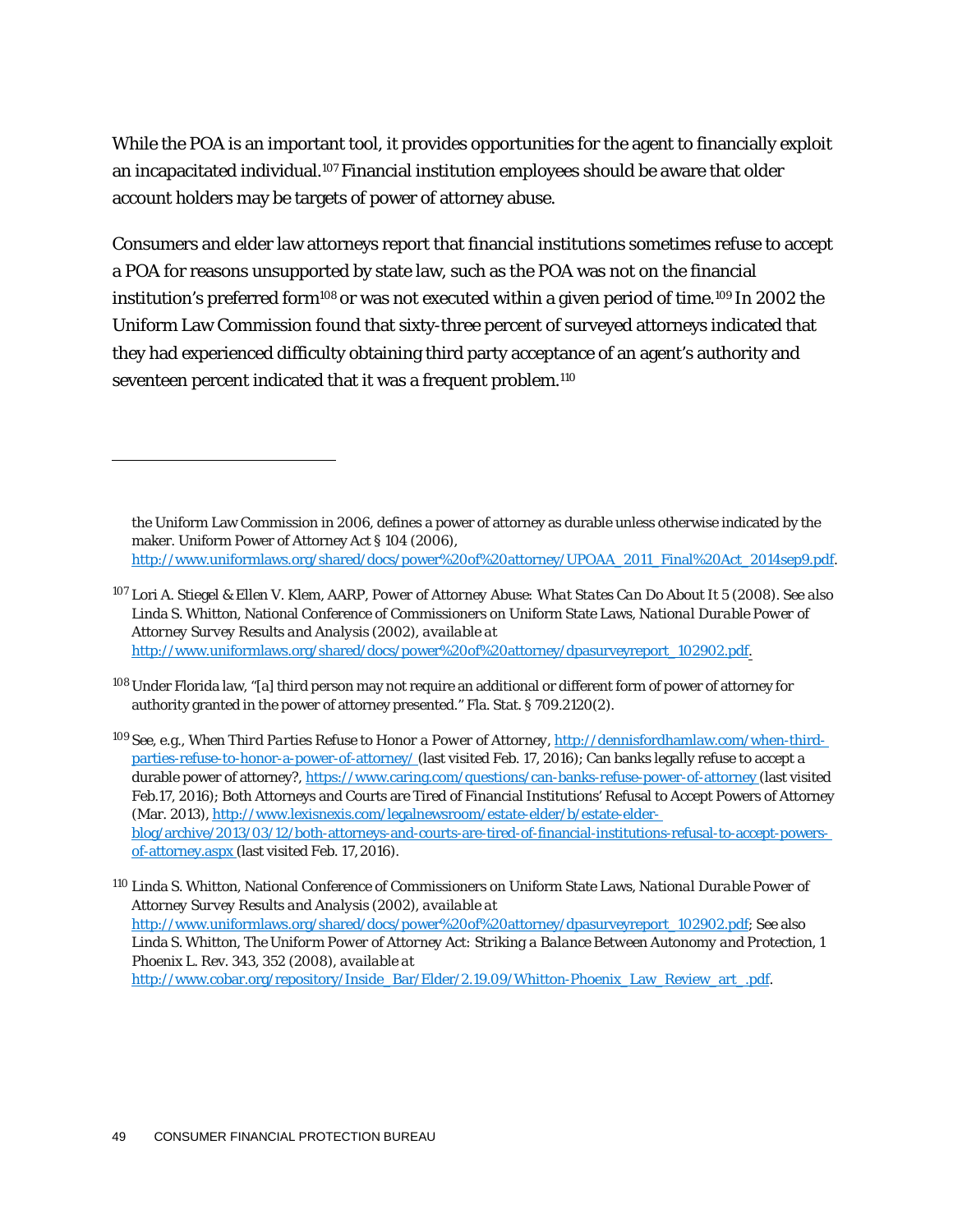A financial institution's refusal to honor a valid POA can create hardships for consumers who need designated surrogates to act on their behalf. For example, a financial institution may fail to honor a POA because it is not on the bank's preferred form, but the maker of the power of attorney may now lack capacity to make a new instrument, leaving the account holder without a surrogate and thwarting his or her original plan.

Many state laws provide broad protection for financial institutions that accept powers of attorney in good faith[.111T](#page-50-0)he Uniform Power of Attorney Act (UPOAA), for example, provides protection for good faith acceptance of an "acknowledged" (e.g., notarized) power of attorney[.112](#page-50-1)

In addition, the UPOAA provides a safe harbor for a financial institution that refuses to accept a power of attorney when, among other reasons, the third party believes that the agent lacks authority and when the third party believes that the account holder may be the victim of financial abuse by the agent[.113](#page-50-2) If none of the safe harbor provisions apply, the UPOAA provides that a person that refuses to accept a power of attorney is subject to a court order mandating acceptance of the power of attorney and liability for attorney's fees and costs in a court proceeding[.114](#page-50-3)

The CFPB recommends that financial institutions consider establishing procedures that will

<span id="page-50-0"></span><sup>111</sup>*See*, e.g., Cal. Prob. Code § 4303; Fla. Stat. § 709.2119(5); N.M. Stat. Ann. § 45-5B-119(C).

<span id="page-50-1"></span><sup>112</sup> Uniform Power of Attorney Act § 104 (2006). Seventeen states had adopted the UPOAA by February, 2016. *See*  [http://www.uniformlaws.org/Act.aspx?title=Power%20of%20Attorney.](http://www.uniformlaws.org/Act.aspx?title=Power%20of%20Attorney) States have adopted the full UPOAA or parts of it.

<span id="page-50-2"></span><sup>113</sup> Uniform Power of Attorney Act § 120(b), Alternative A and § 120(c) Alternative B (2006). In the latter situation, either the third party or someone else must make a report to the local APS office in order for the safe harbor to take effect.

<span id="page-50-3"></span><sup>114</sup> Uniform Power of Attorney Act § 120(c), Alternative A and § 120(d), Alternative B. *See* also similar state law provisions, e.g., Alaska Stat. § 13.26.353(c); Minn. Stat. Ann. § 523.20; N.Y. Gen. Oblig. Law § 5-1504.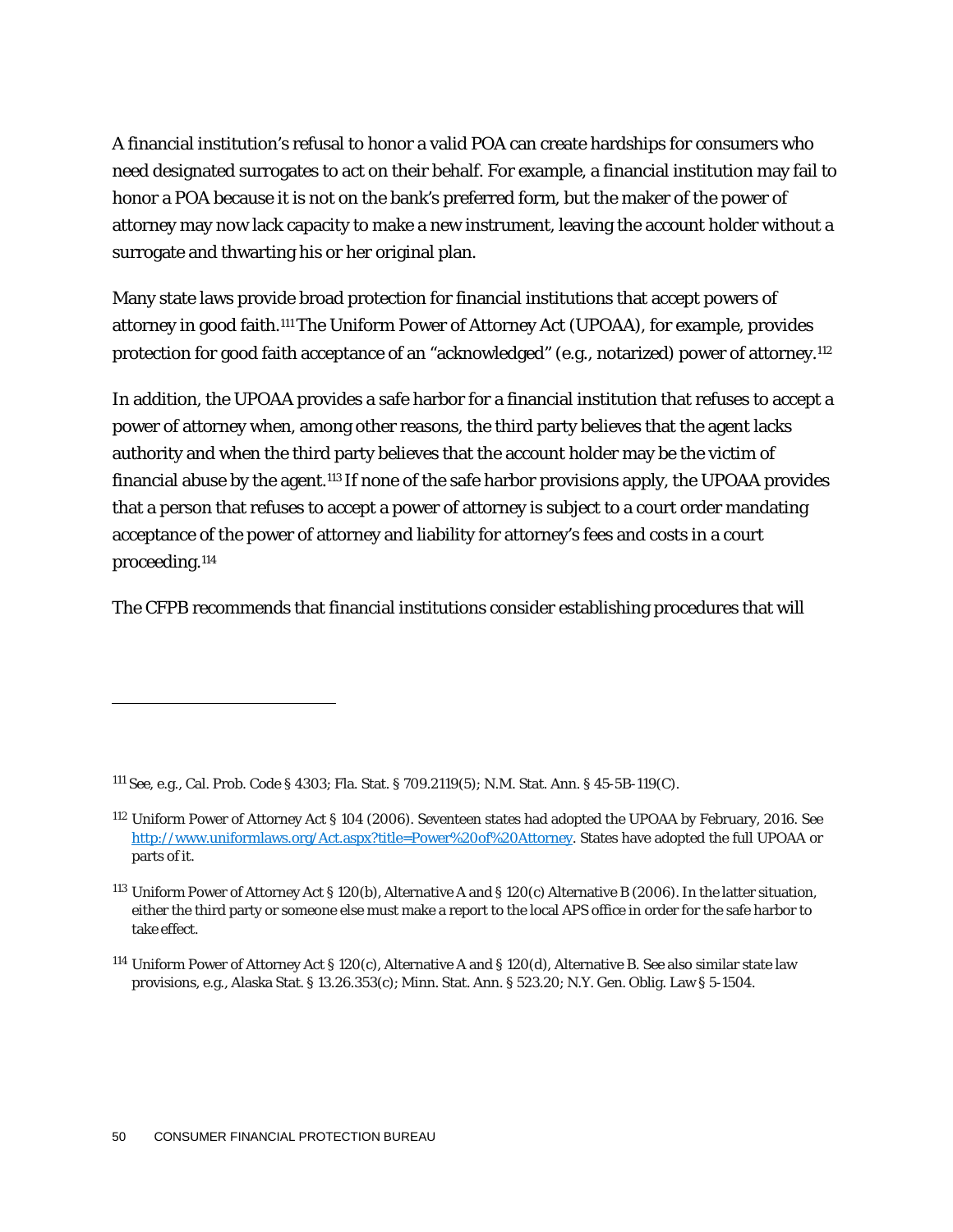- Enable the institution to make prompt decisions on whether to accept a power of attorney when presented
- **Ensure that decisions are made by staff qualified to assess the document based only on** state law and other appropriate considerations, and
- Enable frontline staff to recognize red flags for power of attorney abuse and alert qualified staff who may determine whether the institution should refuse to honor the document and make a report to relevant authorities.

#### Offer protective opt-in account features

Financial institutions can provide enhanced protection against the risk of elder financial exploitation by offering consumers selective account options. Opt-in account restrictions and alerts allow account holders to take preventive measures against exploitation risk. Financial institutions can offer restrictions, alerts, and other features responsive to account holder concerns and preferences.

Examples of account opt-in features that could reduce the risk of elder financial exploitation include, but are not limited to:

- Cash withdrawal limits
- Geographic transaction limits
- Transaction restrictions for specified merchants or merchantcategories
- Alerts for specified account activity
- Alerts to authorized third parties, and
- Read-only access to accounts for authorized third parties.

Opt-in features may benefit financial institutions through increased public association with account security and their demonstrated commitment to the protection of vulnerable customers.

Financial institutions can offer view-only access to trusted third parties designated by the account holder. For example, a third-party monitoring feature can enable a designated family member or friend to monitor an account for irregularities without having access to funds or the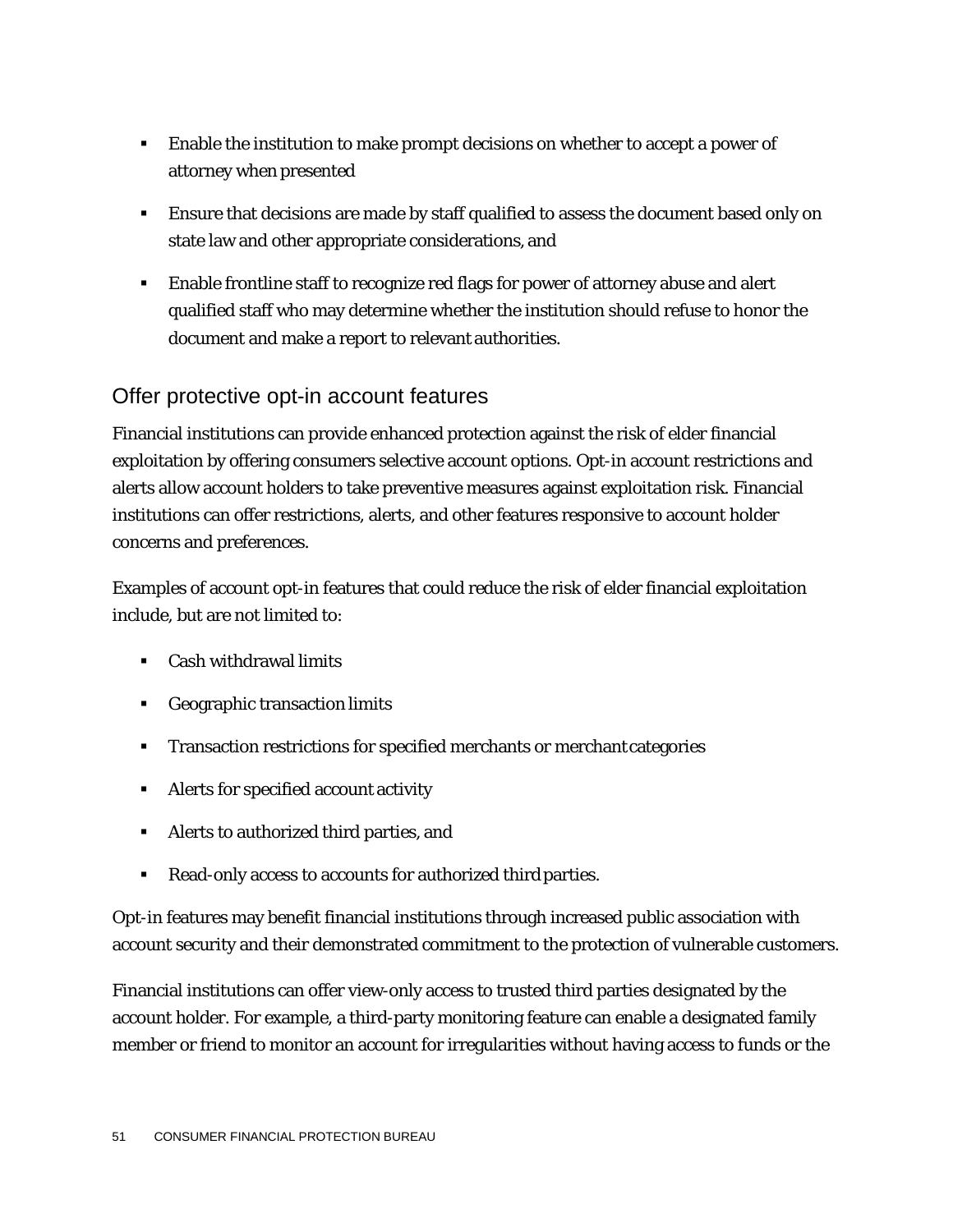ability to make transactions. The third party monitors the account through online banking or duplicate monthly statements.<sup>115</sup>

#### Offer convenience accounts as an alternative to traditional joint accounts

Some older adults need help with financial accounts and often open traditional joint bank accounts to enable a family member or other helper to pay bills and assist with other transactions. There are several risks or unintended consequences associated with joint accounts:

- **The joint owner can withdraw money for his or her own use or mismanage the older** account holder's money
- Creditors of the joint owner may use legal processes to try to satisfy their debts from the money in the account
- **•** When the older person dies, depending on the terms of the account and state law, money in the joint account may be distributed by the bank to the friend or family member whose name is on the account, possibly subverting the intended estate plan when there are multiple heirs.

The CFPB recommends that financial institutions routinely provide educational information to consumers about the consequences of opening traditional joint accounts[.116F](#page-52-1)inancial

<span id="page-52-0"></span><sup>115</sup> Jilenne Gunther, AARP, *Bank Safe: A Comprehensive Approach to Better Serving and Protecting Consumers*, (2016), *available at* [http://www.aarp.org/content/dam/aarp/ppi/2016-02/banksafe-initiative-aarp-ppi.pdf;](http://www.aarp.org/content/dam/aarp/ppi/2016-02/banksafe-initiative-aarp-ppi.pdf) Jilenne Gunther & Robert Neill, *Innovative Case Examples of: Banking Safe* (2016), *available at*  [http://www.aarp.org/content/dam/aarp/ppi/2016-02/innovative-case-examples-of-banking-safe-ppi.pdf.](http://www.aarp.org/content/dam/aarp/ppi/2016-02/innovative-case-examples-of-banking-safe-ppi.pdf)

<span id="page-52-1"></span><sup>116</sup> The CFPB's *Ask CFPB* online consumer education tool provides plain-language information on this topic. *See* Ask CFPB[, http://www.consumerfinance.gov/askcfpb/1145/i-would-be-able-have-my-friend-or-family-member-help](http://www.consumerfinance.gov/askcfpb/1145/i-would-be-able-have-my-friend-or-family-member-help-my-bill-paying-and-banking-what-are-my-options.html)[my-bill-paying-and-banking-what-are-my-options.html](http://www.consumerfinance.gov/askcfpb/1145/i-would-be-able-have-my-friend-or-family-member-help-my-bill-paying-and-banking-what-are-my-options.html) (last updated on Oct. 11, 2013). The American Bankers Association Foundation and AARP have created an infographic about whether a joint bank account is right for a consumer. *See* AARP & ABA Foundation, *Look Before You Leap*, [https://www.aba.com/Engagement/Documents/ABAAARPJointAccounts.pdf\(](https://www.aba.com/Engagement/Documents/ABAAARPJointAccounts.pdf)last visited Feb. 8, 2016).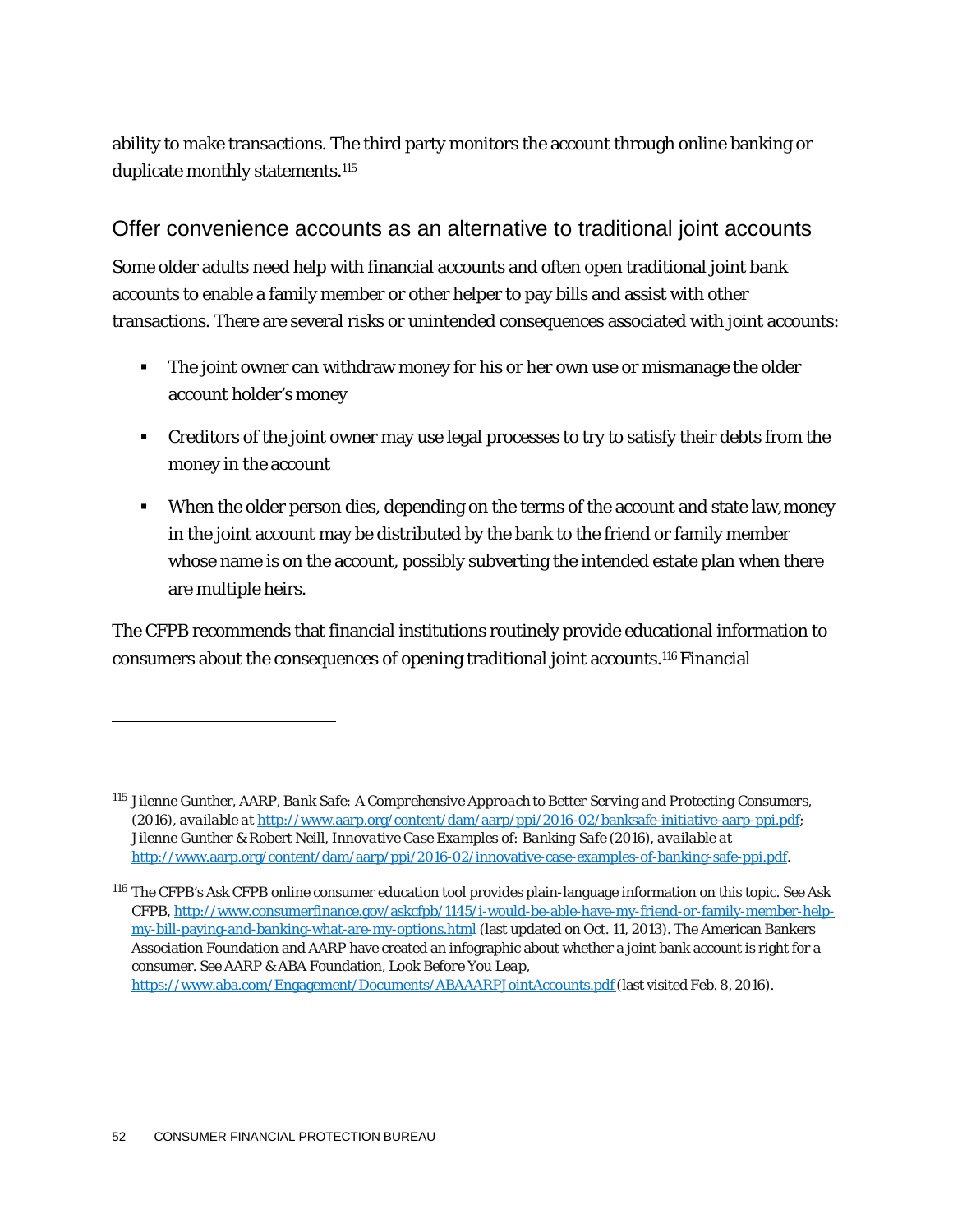institutions also should provide this education when an older consumer requests changing an existing account to a joint account.

Multi-party accounts without right of survivorship, also known as convenience accounts or agency accounts, may be good alternatives to traditional joint bank accounts[.117W](#page-53-0)hen set up properly under applicable state law, the helper added to the account can make deposits and withdrawals on the account and legally must use the account only for the benefit of the owner in accordance with the owner's wishes[.118W](#page-53-1)hen the owner dies, the account is conveyed according to the individual's will. The CFPB recommends that financial institutions routinely offer such convenience accounts as an alternative to traditional joint bank accounts. Financial institutions should train employees on how to explain the different types of accounts to consumers and ensure that convenience accounts are properly opened.

#### Consider educating consumers about avoiding fraudulent transfers

Specific information or warnings about electronic fund transfers may help older account holders avoid fraudulent transactions. For example, if consumers are adding authorized users or providing another person with an access device, consider alerting them at the time of the request to potential pitfalls of allowing another person to have access to their account, particularly regarding their liability for unauthorized transactions by someone who was given an access device or PIN. In addition, consider alerting them to the dangers of writing a PIN on or near a debit card.

<span id="page-53-1"></span> $^{118}$  Id.

<span id="page-53-0"></span><sup>117</sup> Charles P. Sabatino, *Damage Prevention and Control for Financial Incapacity*, 305 JAMA (Feb. 16, 2011), *available at* [http://jama.jamanetwork.com/article.aspx?articleid=645586&resultclick=1.](http://jama.jamanetwork.com/article.aspx?articleid=645586&resultclick=1)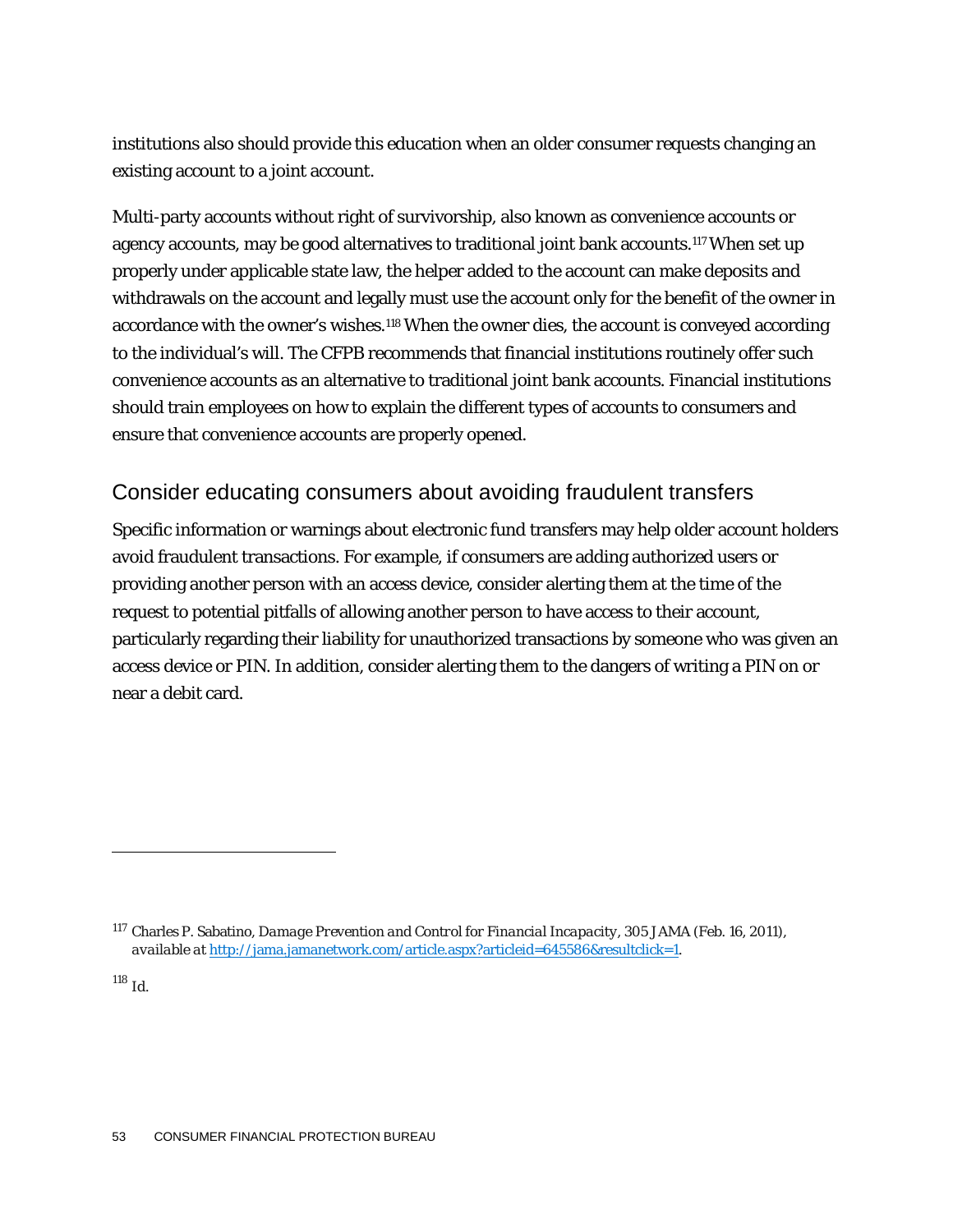# <span id="page-54-0"></span>3.6 Collaborate with other stakeholders

Numerous organizations on the local, regional and state level often play a critical role in preventing, detecting, and responding to elder financial exploitation[.119T](#page-54-1)hese organizations may also provide support to victims, and work on broad-based strategies to combat elder financial exploitation.

Across the U.S., organizations are collaborating in an effort to improve coordination among the entities working with and protecting elders[.120](#page-54-2) These collaborations take on a variety of forms. In some communities, groups of professionals meet regularly to review cases of financial exploitation. Some groups conduct community education activities and trainings for professionals, older adults, family members, aging service providers, and the community at large.

In many communities, financial institutions participate in these efforts and the CFPB recommends that they do so.

### 3.6.1 Work with law enforcement and APS

Financial institutions should take specific steps to develop collaborative relationships with law enforcement and adult protective service responders, such as:

 Coordinating with law enforcement and APS to share information about each organization's policies and procedures for detecting, assessing, and reportingcases.

<span id="page-54-1"></span><sup>119</sup> These entities include, among others, APS, law enforcement, legal services programs, aging network organizations, aging services providers and othernon-profits.

<span id="page-54-2"></span><sup>120</sup> Shelly L. Jackson & Thomas L. Hafemeister, Pure Financial Exploitation vs. Hybrid Financial Exploitation Co-Occurring With Physical Abuse and/or Neglect of Elderly Persons, 2 Psychol. of Violence 285 (2012), *available at*  <http://psycnet.apa.org/psycinfo/2012-04350-001/> (available with subscription).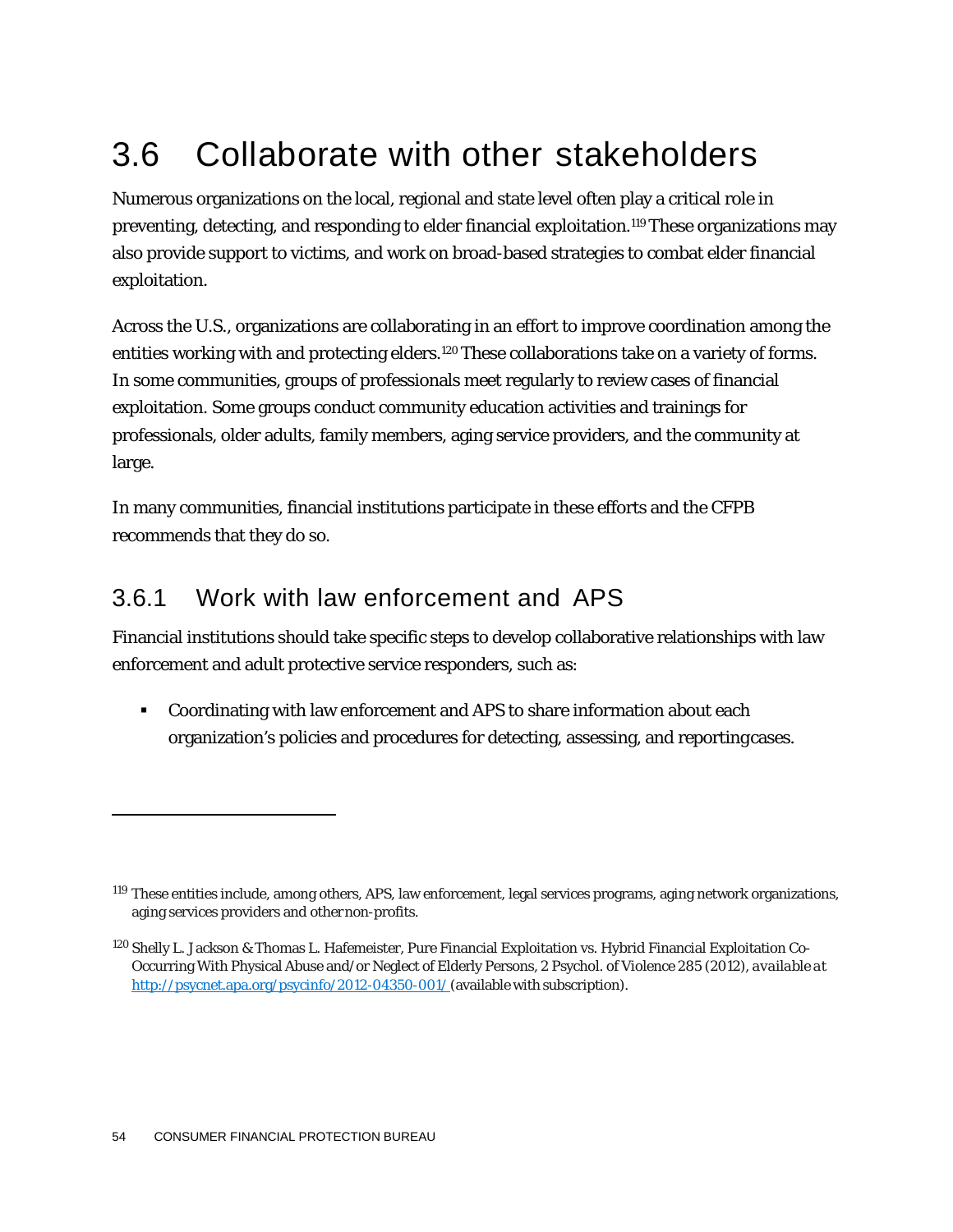- Working with law enforcement and APS to identify training needs and develop strategies and protocols for sharing information, and responding to suspicious activities. For example, developing local and regional relationships with relevant personnel at law enforcement and protective service agencies can facilitate timely response to reports and ensure that staff has appropriate points of contactwhen questions or roadblocks arise.
- Providing expert consultation on banking and finance documents, processes and procedures to assist law enforcement and adult protective services with their case investigations, when requested.

### 3.6.2 Participate in and support coordinated efforts to educate older account holders, caregivers and the general public about elder financial exploitation

The CFPB recommends that financial institutions collaborate with state and local agencies and senior service organizations by offering educational programs and distributing resource materials to older account holders, family members, caregivers, and the community at large. Many local aging departments, state regulators, councils on aging, senior centers, and faithbased organizations are already engaged in these efforts[.121](#page-55-0)

<span id="page-55-0"></span><sup>&</sup>lt;sup>121</sup> The CFPB provides resources and materials for consumer education. Money Smart for Older Adults-Prevent Elder Financial Exploitation (MSOA) is an awareness program, produced by the CFPB and the Federal Deposit Insurance Corporation (FDIC), that utilizes a train-the-trainer model. Financial institutions can collaborate with local stakeholders to offer community education and awareness seminars and workshops. Also, financial institutions may consider hosting a train-the-trainer session to initiate the development of a local or regional MSOA speaker's bureau. The program is available in English and Spanish. Financial institutions can download the training module a[t www.fdic.gov/moneysmart a](http://www.fdic.gov/moneysmart)nd order the participant/resource guide at [www.promotions.usa.gov/cfpbpubs.html.](http://www.promotions.usa.gov/cfpbpubs.html) The Managing Someone Else's Money guides, discussed above *supra* at 3.5.4, are useful for distribution by financial institutions at educational events, as family members of older consumers often manage money and property for them as they age. Financial institutions can order the guides for free and in bulk a[twww.promotions.usa.gov/cfpbpubs.html#someone.](http://www.promotions.usa.gov/cfpbpubs.html#someone)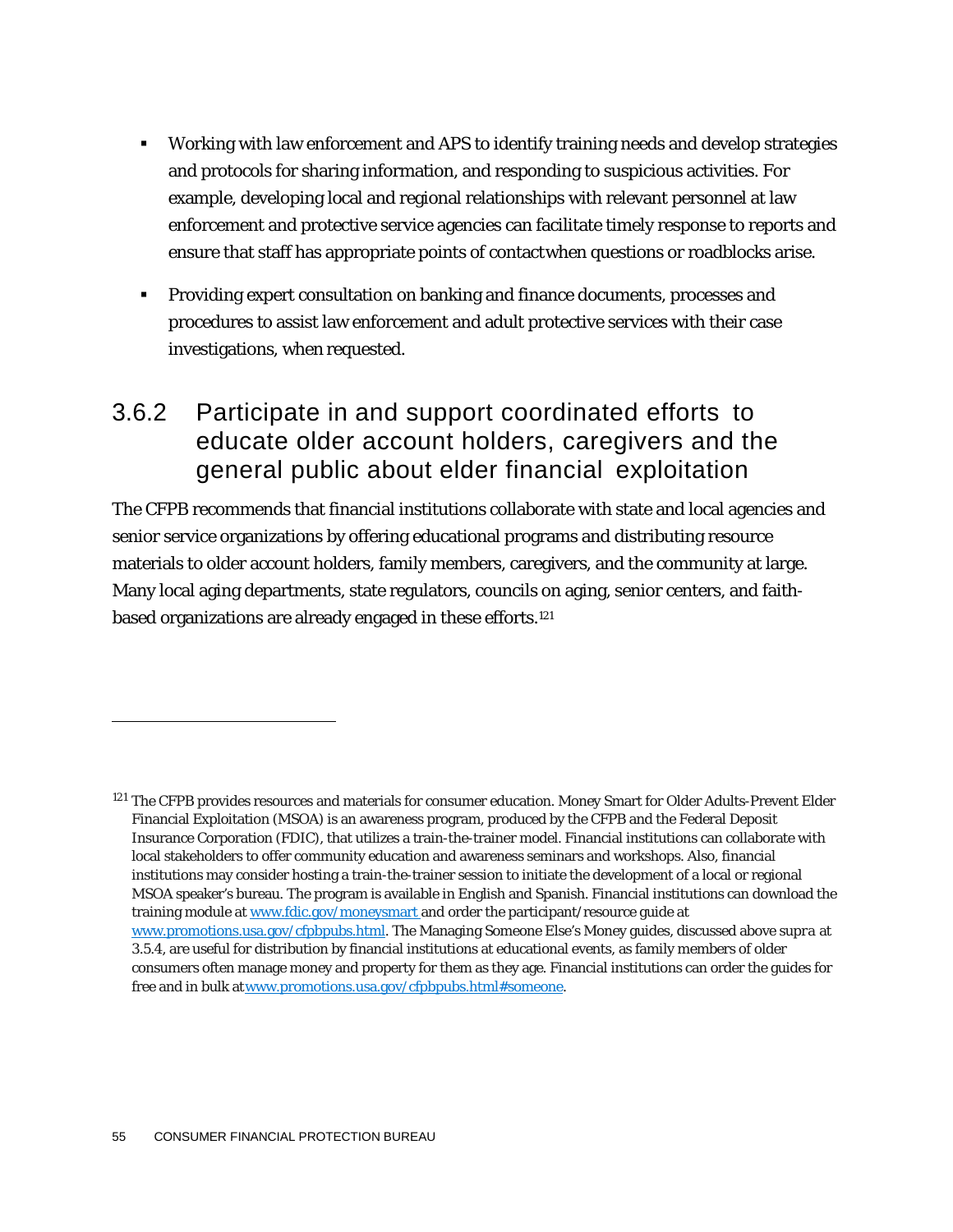## 3.6.3 Participate in and support local or regional multidisciplinary network initiatives

In various locations around the country, key stakeholders convene as multidisciplinary networks to address the problem of elder abuse including financial exploitation. Members of these groups can include APS agencies, aging service agencies, law enforcement representatives, legal services organizations, non-profit senior service providers and financial services providers. These networks engage in activities such as education, training and individual case review. For example, Triads are community groups in which local law enforcement, aging service providers, and the community work together to prevent crime against older adults. Financial institutions may identify opportunities to engage in local multidisciplinary networks focusing on elder financial exploitation.

Some of these networks work together to provide expert advice to APS and law enforcement to support the investigation or processing of complex cases. These case review groups are often referred to as multi-disciplinary teams (MDTs) or financial abuse specialist teams (FASTs) but they may adopt another name that reflects their geographic location or the unique organizational structure of their group. Across the nation, there are a limited number of multidisciplinary teams with a case consultation function. Those teams most often work in metropolitan areas.

Financial institution personnel can be valuable members and contributors to "networks" as they engage in both educational and case review functions. They can provide expertise as speakers for community groups and as experts in finance who can assist investigators by identifying and analyzing documents that are important to the investigation. Financial institution representatives also can educate responders and investigators on the nuances of banking policy and procedures to enhance mutual understanding and cooperation in the investigative process. Conversely, adult protective services and law enforcement can be good sources of information, resources for training financial institution staff, and co-presenters at consumer and industry events. Some multidisciplinary teams limit discussions of specific cases to government agencies working on the case, but even in those situations financial institution personnel can offer and provide valuable ad-hoc support.

Financial institutions may be able to identify multidisciplinary networks in their area by contacting the local Area Agency on Aging (AAA), APS agency, or senior information and referral hotline. The Eldercare Locator, supported by the US Department of Health and Human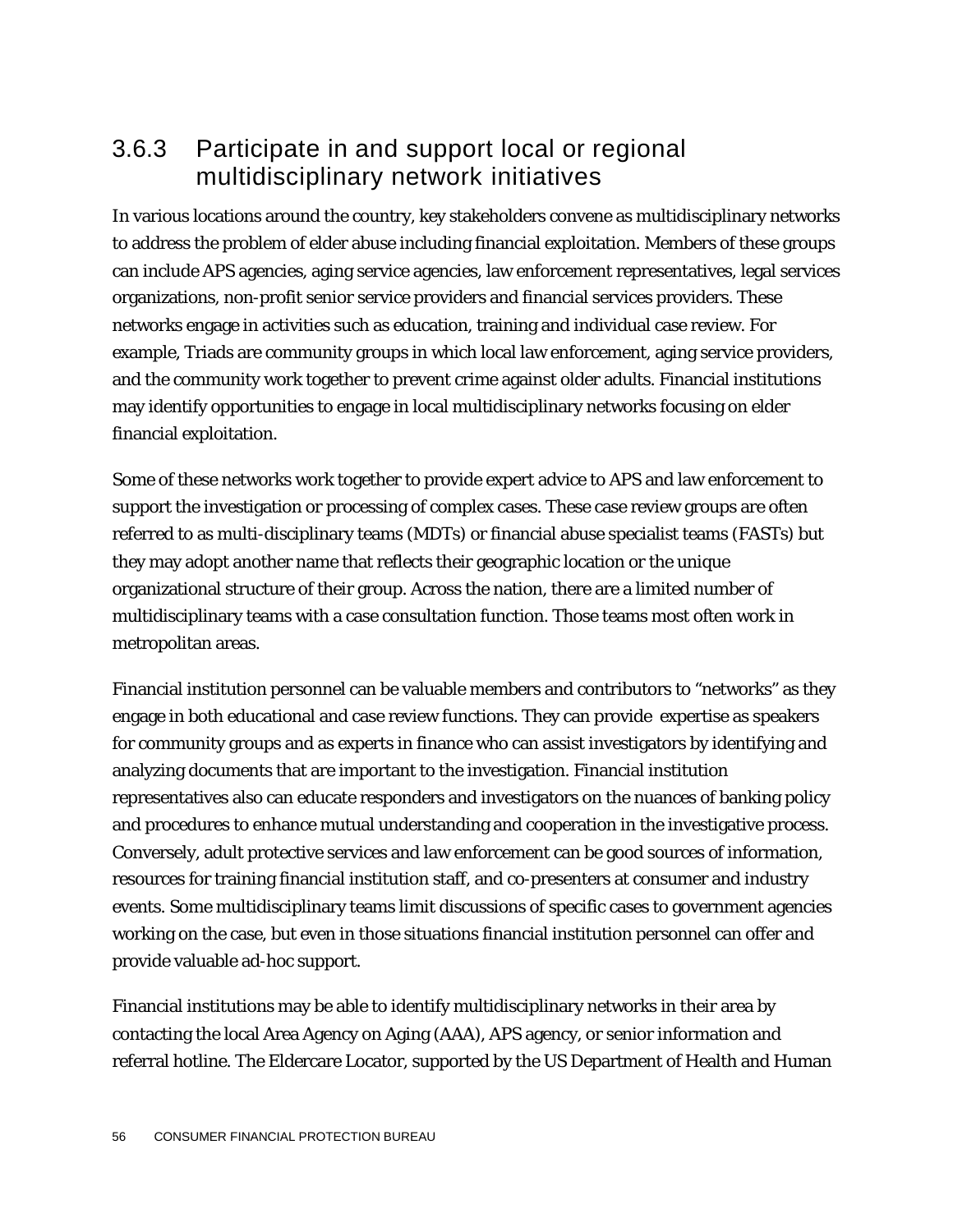Services, enables users to search for their local AAA and APS agency and is accessible at [www.eldercare.gov.](http://www.eldercare.gov/)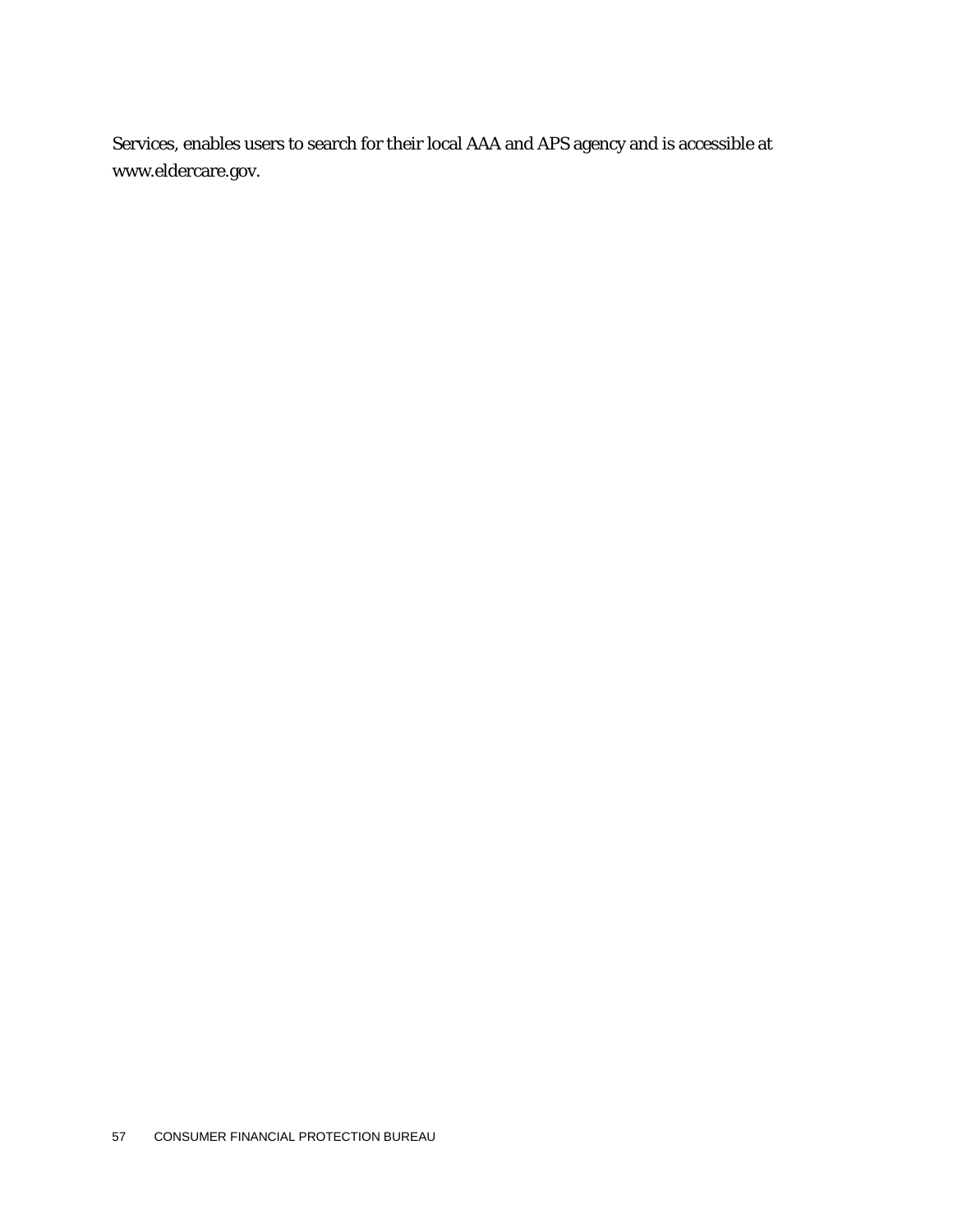# <span id="page-58-0"></span>4. Conclusion

Financial institutions have a tremendous opportunity to serve older consumers by vigorously protecting them from financial exploitation. The CFPB offers the above recommendations to assist financial institutions in their efforts to protect older account holders from financial exploitation. Interviews with many individual financial institutions, trade associations, prosecutors, aging services providers and other stakeholders informed the CFPB's recommendations. The CFPB found that numerous financial institutions nationwide already have implemented many of the recommendations included in the Advisory, or are considering ways to best serve their older account holders. The Bureau looks forward to continuing to work with financial institutions and seeing a broad spectrum of financial institutions implement its recommendations so that a greater number of older Americans can enjoy later life economic security.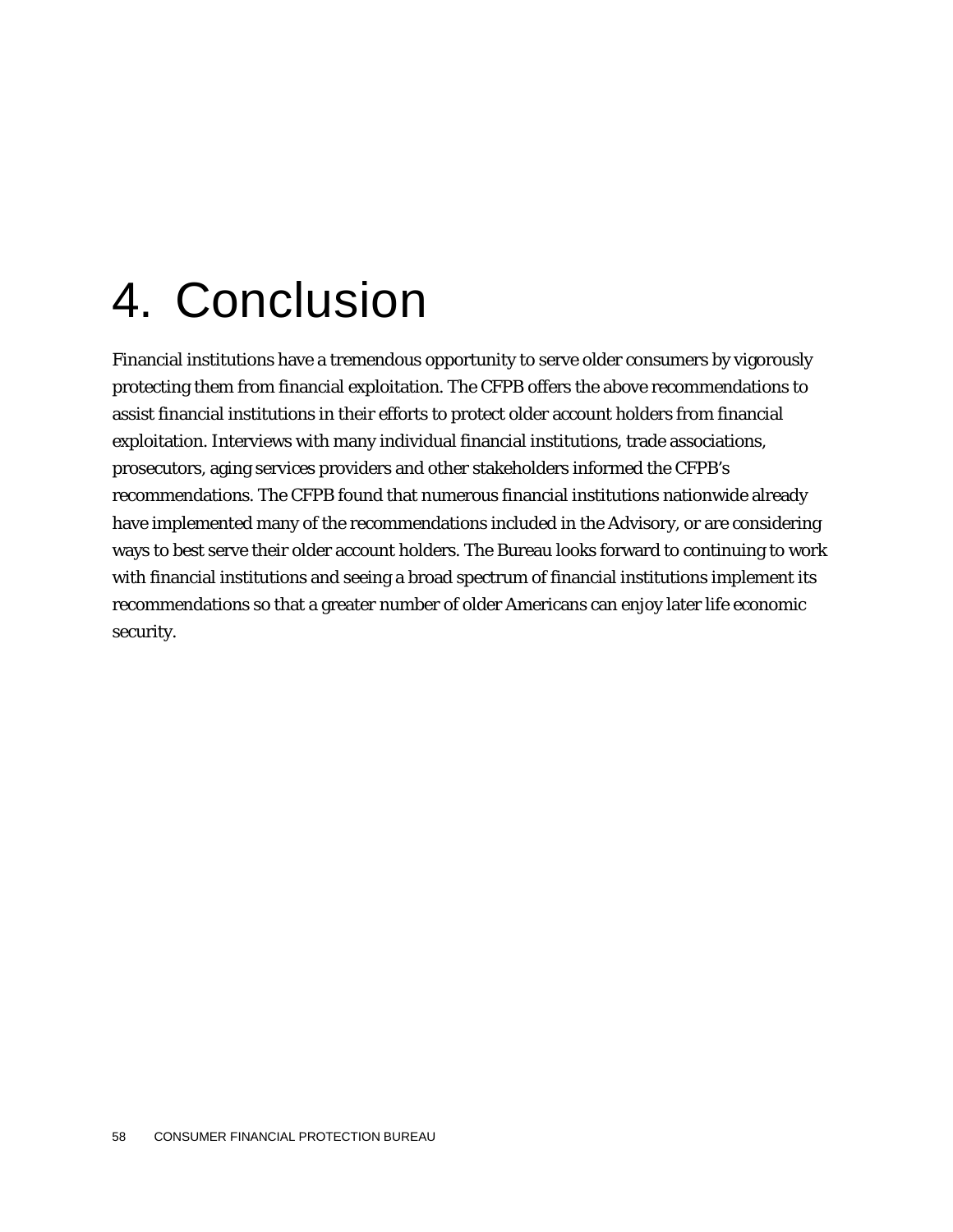## APPENDIX A:

# <span id="page-59-0"></span>Warning signs that may indicate elder financial exploitation

A variety of behaviors and account activities may signal that a consumer is at risk of or is the victim of elder financial exploitation. These warning signs are not proof of financial exploitation; rather, they are signs that should trigger investigation and other proactive activities described in this report. Proactive steps are especially important if staff members detect more than one red flag. Due to the evolving nature of fraud and the methods by which exploitation is perpetrated, the CFPB encourages financial institutions to maintain an up-to-date list of behaviors and activities that indicate fraud risk for older consumers. The CFPB compiled the following list of risk indicators from several sources[.122](#page-59-1)

<span id="page-59-1"></span><sup>122</sup> *See* BITS Financial Services Roundtable, *Protecting the Elderly and Vulnerable from Financial Fraud and Exploitation* at 11-13 (Apr. 2010), *available at* [http://fsroundtable.org/wp](http://fsroundtable.org/wp-content/uploads/2015/05/BITSProtectingVulnerableAdults0410.pdf)[content/uploads/2015/05/BITSProtectingVulnerableAdults0410.pdf;](http://fsroundtable.org/wp-content/uploads/2015/05/BITSProtectingVulnerableAdults0410.pdf) BITS Financial Services Roundtable, At-Risk Adult Training Curriculum (Feb. 2013), *available at* [http://fsroundtable.org/wp](http://fsroundtable.org/wp-content/uploads/2015/09/BITS-Roundtable-At-Risk-Adult-Training-Curriculum-Jan-2013.pdf)[content/uploads/2015/09/BITS-Roundtable-At-Risk-Adult-Training-Curriculum-Jan-2013.pdf;](http://fsroundtable.org/wp-content/uploads/2015/09/BITS-Roundtable-At-Risk-Adult-Training-Curriculum-Jan-2013.pdf) Presentation, Coalition for Elder Justice in Connecticut, *Preventing Elder Financial Exploitation: The Role of Financial Institutions in Connecticut* (2015), *available at*  [http://coa.cga.ct.gov/images/pdf/financialabuse/ElderJusiticeFinancialInstitutionsTraining2.12.15.pdf;](http://coa.cga.ct.gov/images/pdf/financialabuse/ElderJusiticeFinancialInstitutionsTraining2.12.15.pdf) FIN-2011-A003, *Advisory to Financial Institutions*, *supra*.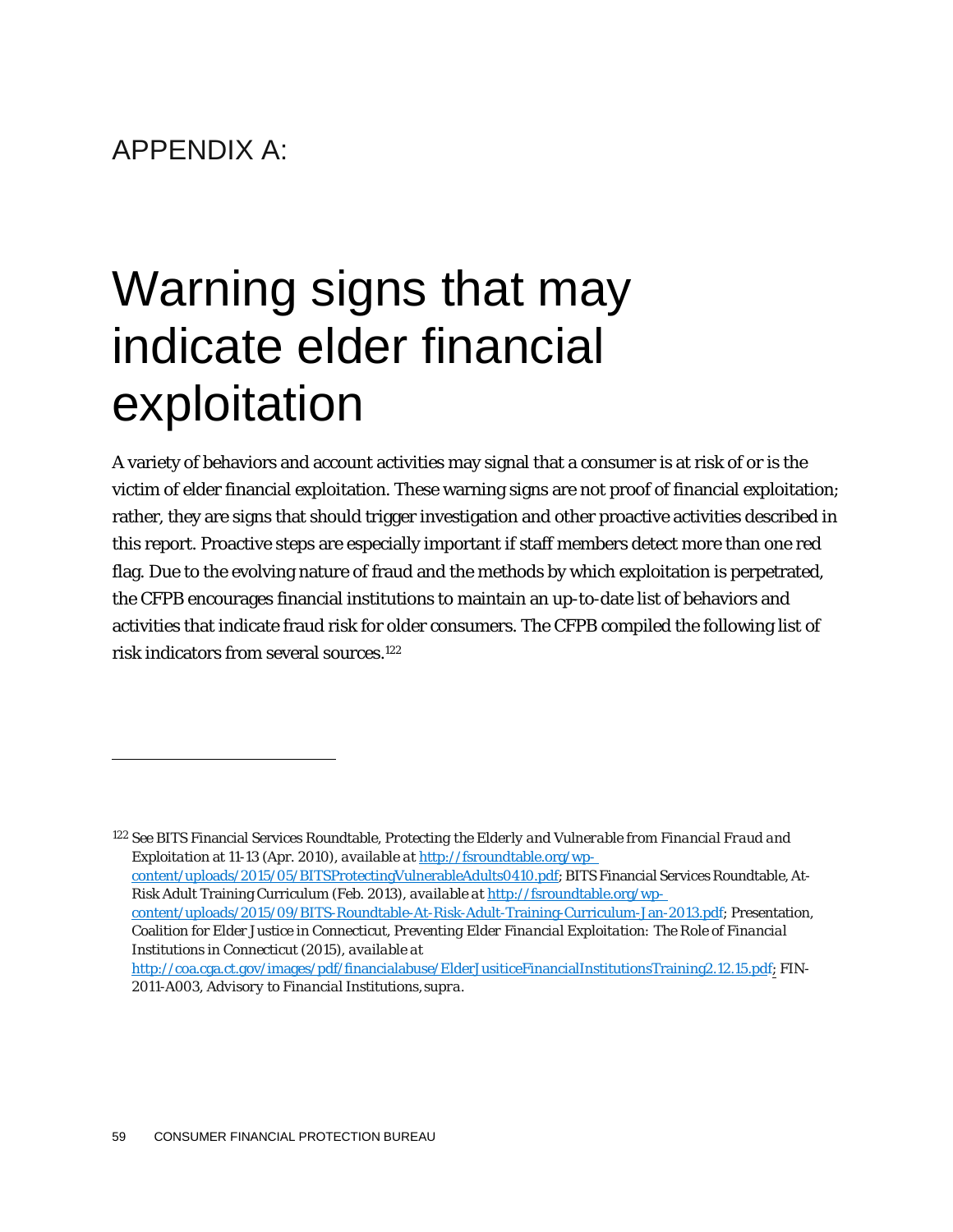#### Interactions with older consumers, caregivers and other third parties

1. A previously uninvolved relative, caregiver or friend begins conducting financial transactions on behalf of an older consumer—or claims access or privileges to the consumer's private information—without properdocumentation

2. An older consumer associates with new "friends" or strangers

3. A caregiver or other third party shows excessive interest in the older consumer's finances or accounts, does not allow the consumer to speak for him or herself, or is reluctant to leave the older consumer's side during interactions with the financialinstitution

4. An older consumer exhibits an unusual degree of fear, anxiety, submissiveness or deference to a caregiver or other third party

5. An older person expresses excitement over a financial opportunity, prize, or windfall

6. An older consumer lacks knowledge about his or her personal financial status oraccounts, or is reluctant to discuss financial matters

7. An older consumer appears to neglect or experience a decline in appearance, grooming, or hygiene

#### Account activity

1. Large increases in account activity, such as daily maximum currency withdrawals from an ATM

2. Large gaps in check numbers, or "out of sync" checknumbers

3. Uncharacteristic non-sufficient funds activity oroverdrafts

4. Uncharacteristic debit transactions (including unusual ATMuse)

- 5. Uncharacteristic lapses in payments for services
- 6. Disregard for penalties when closing accounts or certificates ofdeposit

7. Abrupt changes to financial documents, such as a new power of attorney, a change to a joint account or a change in account beneficiary

8. Excessive numbers of payments or payments of large sums to a caregiver or thirdparty